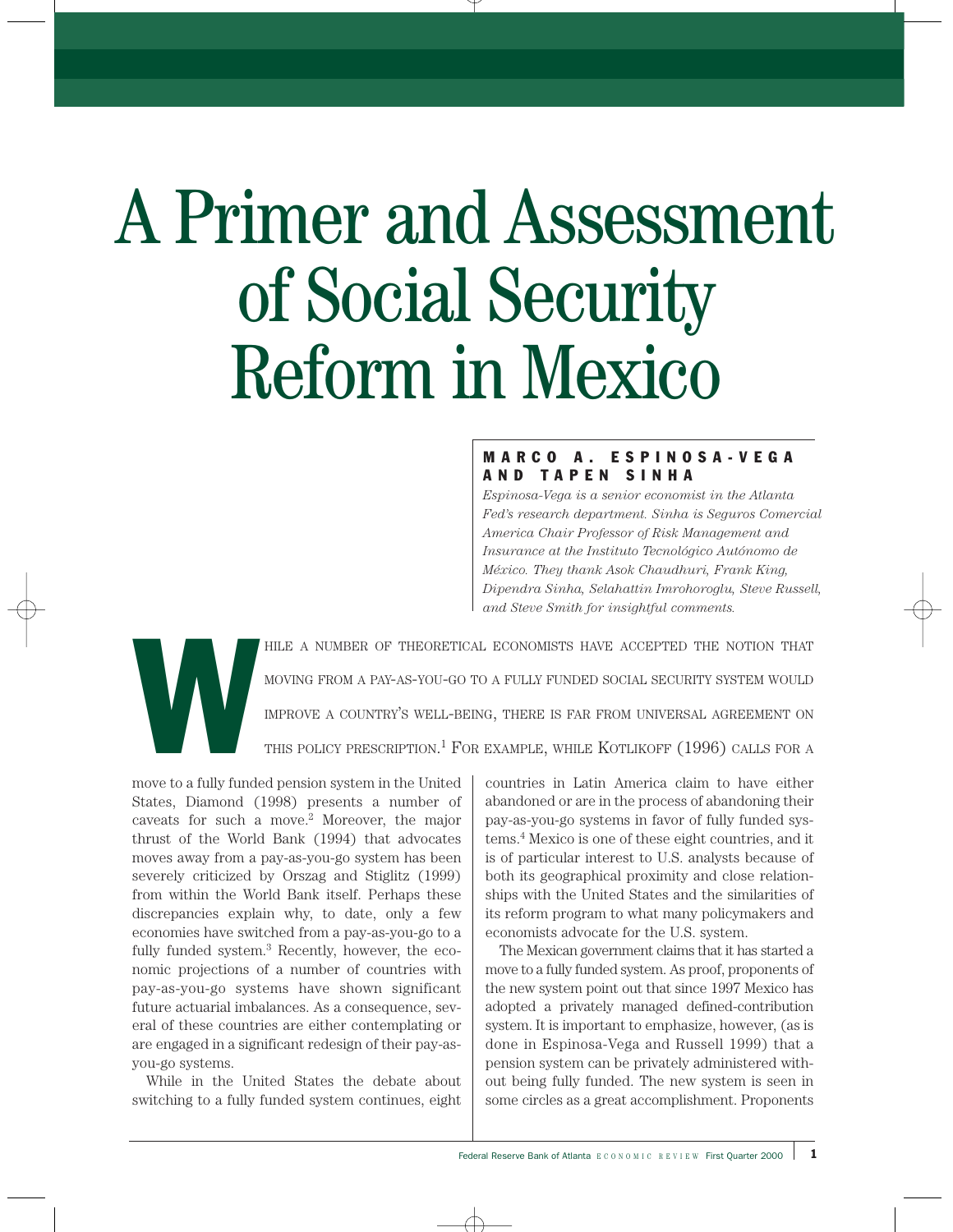of the pension reform (for example, Rodriguez 1999 and Sales-Sarrapy, Solís-Soberón, and Villagómez-Amezcua 1998) predict that it will lead to a number of positive future developments: (1) The system will be actuarially balanced. (2) It will increase private (and national) saving. (3) Workers will migrate from the informal to the formal labor market. (4) More workers will be covered by the social security system. (5) The new system will create long-term investment instruments. But before uncorking the bottle of champagne, it is important to ask a few questions. Has Mexico started a migration toward a fully funded system? What are the likely net gains from the Mexican pension reform? Are predictions

Mexico is in dire need of further research to guide it through its decision on whether and how to switch to a fully funded pension system.

1 through 5 likely to materialize?

There is voluminous literature on social security systems, both countryspecific and general. A survey on this literature is beyond the scope of this article. The objective here instead is to provide a primer on the Mexican pension system and to evaluate it critically. The ultimate intended goal in

analyzing the Mexican experience is to illustrate the difficulties in assessing the economic significance of a pension reform. In general the hope is that in the current environment where every other country seeking reform claims to be jumping on the fully funded wagon, this discussion may help to temper expectations.

The article traces some of the official rationales for the reform in Mexico and provides a summary of the new developments leading to it. It reports its operational rules and the critical elements of the new pension system. The article also applies the insight of a companion piece by Espinosa-Vega and Russell (1999) to assess the significance of the changes introduced by the reform. It makes clear that while the reform is likely to bring some benefits, it also has costs (something that has not been emphasized in the existing literature). Finally, it calls for further research to appraise the predictions spelled out above and the net benefits of the reform for the Mexican society. In the end, the Mexican case provides a good case study for those countries that are either considering or have engaged in a pension reform of their own.

# Key Features of Mexico's Old Social Security System

The next sections introduce the most significant features of the old Mexican public pension system as a point of reference for discussing the reform. There have in fact been several pension plans in Mexico. Each of these plans is in turn part of a larger benefits plan. Federal employees' accounts are managed by the Instituto de Seguridad y Servicios Sociales de los Trabajadores del Estado (ISSSTE). There is a special fund for the state-owned petroleum-related monopoly, PEMEX. Private-sector workers' accounts have been managed by the government-run Instituto Mexicano del Seguro Social (Mexican Social Security Institute: IMSS). Furthermore, within each of these institutions, health insurance, housing programs, and social security programs are bundled together. Because the first two systems have been left intact, this discussion focuses solely on IMSS and more particularly on the old-age security aspect of IMSS, which is the core of the current Mexican pension reform.

The IMSS started its operation in 1943–44. Its social security chapter was designed to cover four areas: disability, old age, severance, and disability and life insurance (Invalidez, Vejez, Cesantia en Edad Avanzada, y Muerte, or IVCM). As stated in Grandolini and Cerda, "The original IMSS-IVCM can be characterized as a partially funded defined benefit scheme. However, since the very beginning, it operated as a pay-as-you-go scheme as the fund's actuarial reserves were used to finance other social insurance activities, particularly health" (1998, 4).

Restricted to IMSS, the reform affects only the portion of the economically active population working in the formal private sector. The fact that this sector is proportionally smaller than its counterpart in developed economies may be relevant in assessing the macroeconomic impact of the reform. More than 40 percent of Mexico's 33.5 million labor force is outside the formal sector (Judisman 1997), working in what the International Labor Organization (van Ginneken 1998) calls the informal sector: independent workers (excluding professional, administrative, and technical personnel), domestic workers, and workers in small enterprises (with five workers or fewer).5 Of the total economically active population, social security covers less than one-third. To put it differently, it covers slightly more than half the workers in the formal sector. Therefore, talk about reform is talk about directly affecting only half the formal labor force.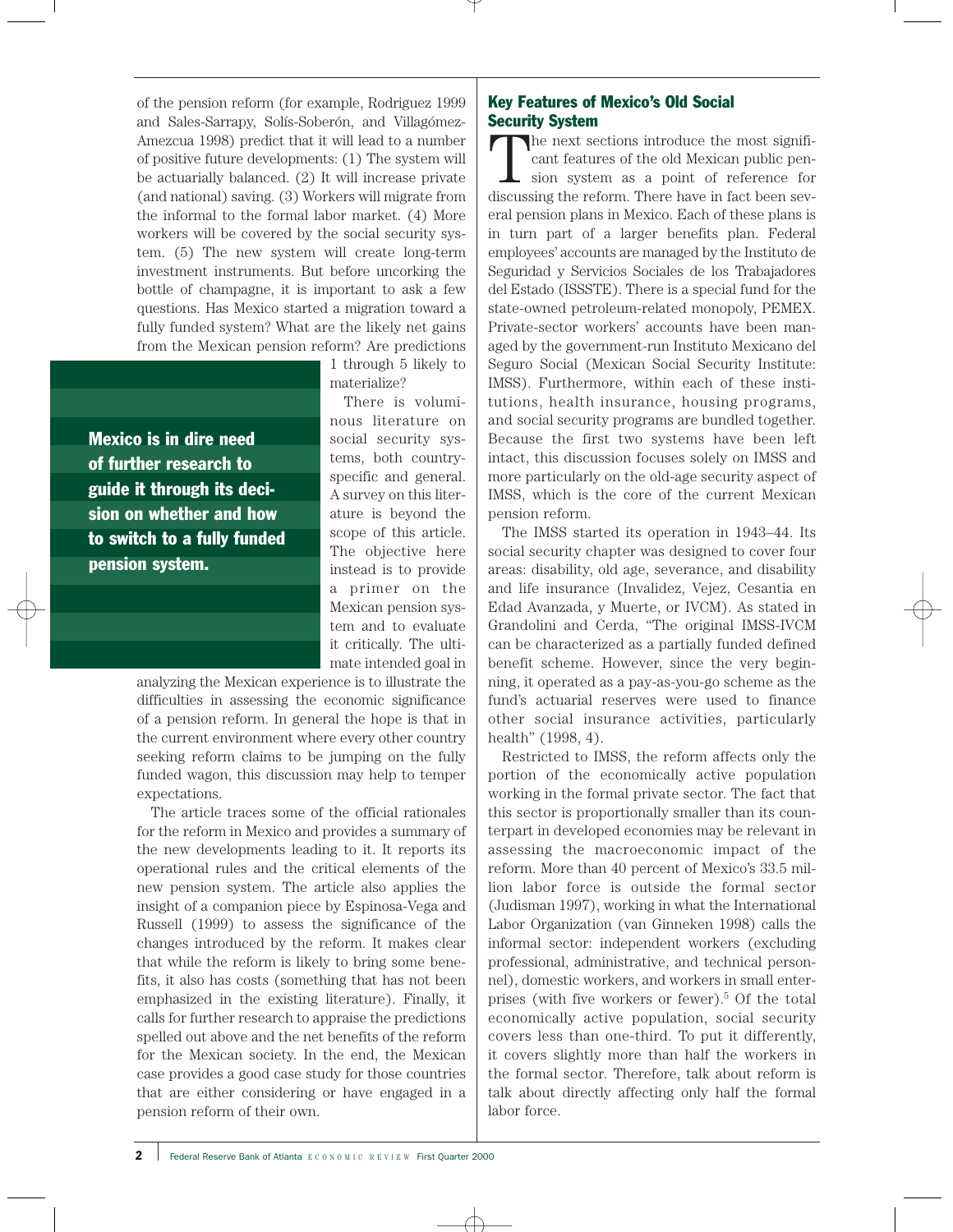The discussion that follows reviews other relevant features unique to the Mexican pension system. It starts by looking at the eligibility criteria for workers to qualify for benefits (called the admission fee) and the fraction of individuals' working income received upon retirement (the so-called replacement rate).

# Benefit-Eligibility Requirements and the Replacement Rate under the Old System

For retirees the most important aspect of their benefits is the proportion of wages received during their active years that is replaced by their retirement income. This proportion is called the replacement rate. For example, a replacement rate of 100 percent would mean that an individual's annual income would be the same before and after retirement. The concept of replacement rate is significant because eligibility requirements are often quoted in terms of it. It is also important to review the replacement rate and eligibility criteria here to be able to contrast the old system with the new.

For most individuals, wages tend to rise with age. Therefore, it is incorrect to talk about a single replacement rate. Instead, it is customary to discuss the replacement rate with respect to either lifetime-average wage or final salary (and in some cases with respect to an average of a worker's five or ten highest-income years).

In the old regime, the system of old age (and disability) benefits was designed so that a worker became fully eligible to receive benefits after just 500 weeks of contribution. However, benefits did not increase much with additional contribution, as Table 1 illustrates. Moreover, if for some reason a

### TABLE 1 Replacement Rates under Mexico's IMSS System (Percent)

|     | Years in the System |
|-----|---------------------|
| 10  | 30                  |
| 100 | 100                 |
| 23  | 25                  |
| 14  | 16                  |
|     |                     |

Source: Serrano (1999a)

worker stopped contributing for 500 consecutive weeks, he or she would lose all retirement benefits.

The numbers presented in Table 1 are instructive. The first row states that for a person earning one minimum salary, the replacement rate would be 100 percent regardless of the number of years the individual contributed to the pension fund. Things are not very different for other participants. A person earning ten times the minimum salary, for example, would get 14 percent of his or her wage replaced after ten years and 16 percent of his annual salary replaced after thirty years. In this case, although the incentive to contribute to the pension fund for more than ten years was not zero, it was minimal. Recent estimates show that 86 percent of current retirees get exactly one minimum salary as the retirement benefit (Sinha 1999a).

Thus there was a fairly low minimum admission fee. The fact that workers qualified for pension after only 500 weeks of work created an incentive to contribute just long enough to become eligible

Imrohoroglu, Imrohoroglu, and Joines (1995) extend Diamond's general equilibrium work by adding potentially more realistic lifetime structure and market imperfections. They are able to show how the replacement rate (the ratio of retirement benefits to preretirement wages) varies according to the market structure and specific parameter assumptions. Because their analysis focuses on economies that are dynamically inefficient, Diamond's result prevails. Abel and others (1989) provide empirical support for the dynamic efficiency of the U.S. economy. Building on their work and expanding Feldstein's analysis to a general equilibrium framework, Kotlikoff (1996) has provided extensive simulation analysis for the U.S. economy that supports Feldstein's conclusion. In a framework that allows for intra- and intergenerational redistribution, these authors show that in a competitive economy privatization of the social security system would—after intragenerational lumpsum transfers if necessary—improve the well-being of the country. A recent example of a serious critique of a fully funded scheme is found in Sinn (2000).

3. See Schwarz and Demirguc-Kunt (1999) for a complete list of countries engaged in pension reform.

4. The countries are Argentina, Bolivia, Chile, Colombia, El Salvador, Mexico, Peru, and Uruguay.

<sup>1.</sup> For a detailed description of the key differences between pay-as-you-go and fully funded systems, see a companion article by Espinosa-Vega and Russell (1999).

<sup>2.</sup> Feldstein's (1974) theoretical analysis suggests that privatization of social security would reduce the distortions that payroll taxes impose on household saving and labor supply decisions. Even in the absence of redistributional considerations or the presence of market imperfections, Feldstein's work, as well as that of his successors, is subject to a qualification shown in Diamond's (1965) theoretical analysis: a mandated pay-as-you-go defined-contribution social security system would improve a country's well-being provided the economy was dynamically inefficient. (Roughly put, a competitive economy is said to be dynamically inefficient if it saves "too much" relative to the social optimum.)

<sup>5.</sup> In Latin America, more than half of the economically active population work in the informal sector.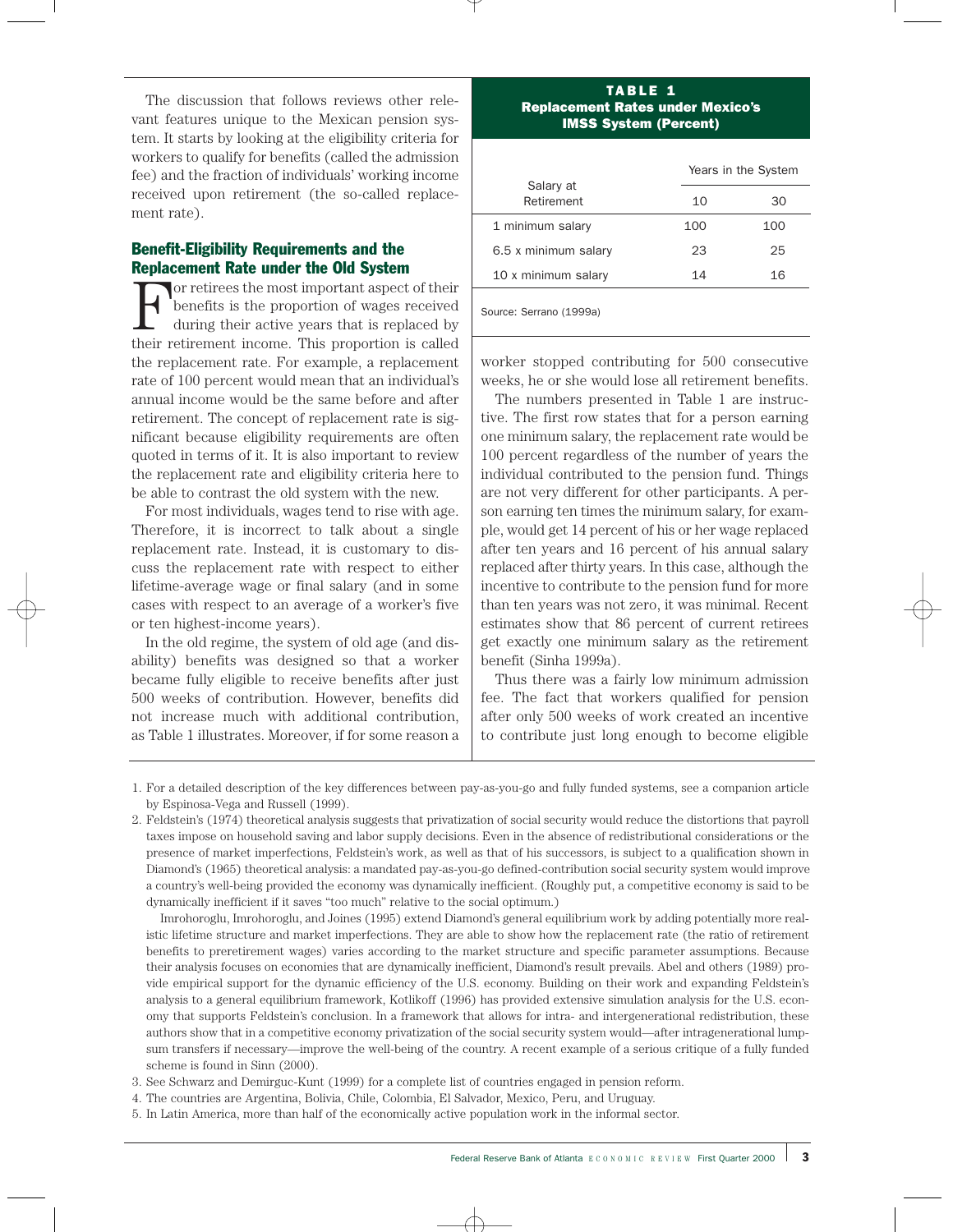and then either drop out to the informal sector or "unregister" with the IMSS and continue working without being officially on the payroll. This awkward eligibility requirement was another factor contributing to the actuarial imbalance of the IMSS-IVCM under the old system, which was funded essentially by a payroll tax. At the same time, because employers were responsible for paying part of this tax, many of them understated the wage rate of workers just to avoid paying the payroll tax.

In addition, the government had relaxed eligibility by, for example, relaxing the age of retirement, by using broader definitions of disability or poor health, and so forth. One manifestation of this problem, which was severe in the Mexican system, is that an increasing number of people were getting a disability pension. Since the middle of the 1980s, the proportion of people drawing a disability pension has stayed at more than 40 percent (see Table 2), a very high figure compared with Organisation for Economic Cooperation and Development (OECD) countries, whose population is generally much older.

As is described below, one can identify two opposing factors affecting the balance of the pension portion of the IMSS fund. Even though the replacement rate appears generous at first glance, it is quoted in terms of the minimum salary. The minimum salary in Mexico at the time of the reform was roughly \$24 a day. The World Bank (2000) considers that in developing nations an "adequate" standard of living can be maintained with \$40 a day. This low level of disbursement (in combination with the large proportion of young to old people described below) worked to boost the coffers of the IMSS. On the other hand, the low admission fee made it unattractive to stay in the system for more than ten years and thus constituted a strain on the coffers of the system.

At the same time, there were other strains on the retirement account of the IMSS. The Mexican benefit system has historically been tied to the minimum wage (that is, it has always been calculated as a multiple of the minimum wage), which is adjusted only by legislation. Indexing of retirement benefits was first introduced in the Mexican system in 1989, when Congress passed a law stating that for calculation of IMSS benefits the minimum wage would be indexed to the consumer price index. The government thereby increased the benefits of the retired population by indexing benefits to inflation but added to strains on the IMSS because it did not at the same time index revenue to inflation.

In spite of these idiosyncrasies, from its inception the private pension system in Mexico operated with surpluses because of favorable demographic factors. For example, behind these surpluses lay a

### TABLE 2 IMSS-IVCM Disbursements by Old-Age Retirement and Disability Categories (Percent)

| Year | Old Age | <b>Disability</b> |
|------|---------|-------------------|
| 1981 | 64.95   | 35.05             |
| 1985 | 58.86   | 41.14             |
| 1990 | 56.47   | 43.53             |
| 1994 | 57.01   | 42.99             |
|      |         |                   |

Source: IMSS (1997)

large base of contributors relative to benefit recipients. However, for most of those years, instead of building reserves these surpluses were used to subsidize IMSS's other programs such as its health insurance component. According to the IMSS, this status quo was sustainable without any changes until the year 2007. However, as the next section illustrates, in recent years Mexico has experienced dramatic changes in mortality rates and demographic trends, changes that would have reduced and even eliminated the surpluses on the IMSS pension accounts.

### The Demographic Angle

In recent years Mexico has experienced a significant drop in its fertility and mortality rates,<br>which has led to a relatively rapid aging of its<br>nonulation. For example, the proportion of popula n recent years Mexico has experienced a significant drop in its fertility and mortality rates, population. For example, the proportion of population above age sixty in France was 5 percent in 1750. Mexico reached the same milestone in 1985. However, by 1985 the proportion of French population older than sixty rose to 15 percent. It took France 235 years to get to that point. Mexico will reach this number by 2025, in only 35 years. France had the opportunity to change its social institutions slowly to cope with the problems associated with population aging. Mexico, on the other hand, has had to expedite its social security reform.

Table 3 presents a clearer picture of how rapidly population changes are occurring in Mexico. The table shows actual population proportions for 1970 and 1990. In addition, it includes projected population proportions in 2010, 2030, and 2050. As the numbers clearly show, over a period of eighty years (between 1970 and 2050), the proportion of population older than sixty rises from 6.13 percent to 24.35 percent.

One reason for such a dramatic change in population structure is a rapid decline in fertility rates. In 1970 the mean fertility rate of women was 6.5 children per lifetime. This figure is projected to fall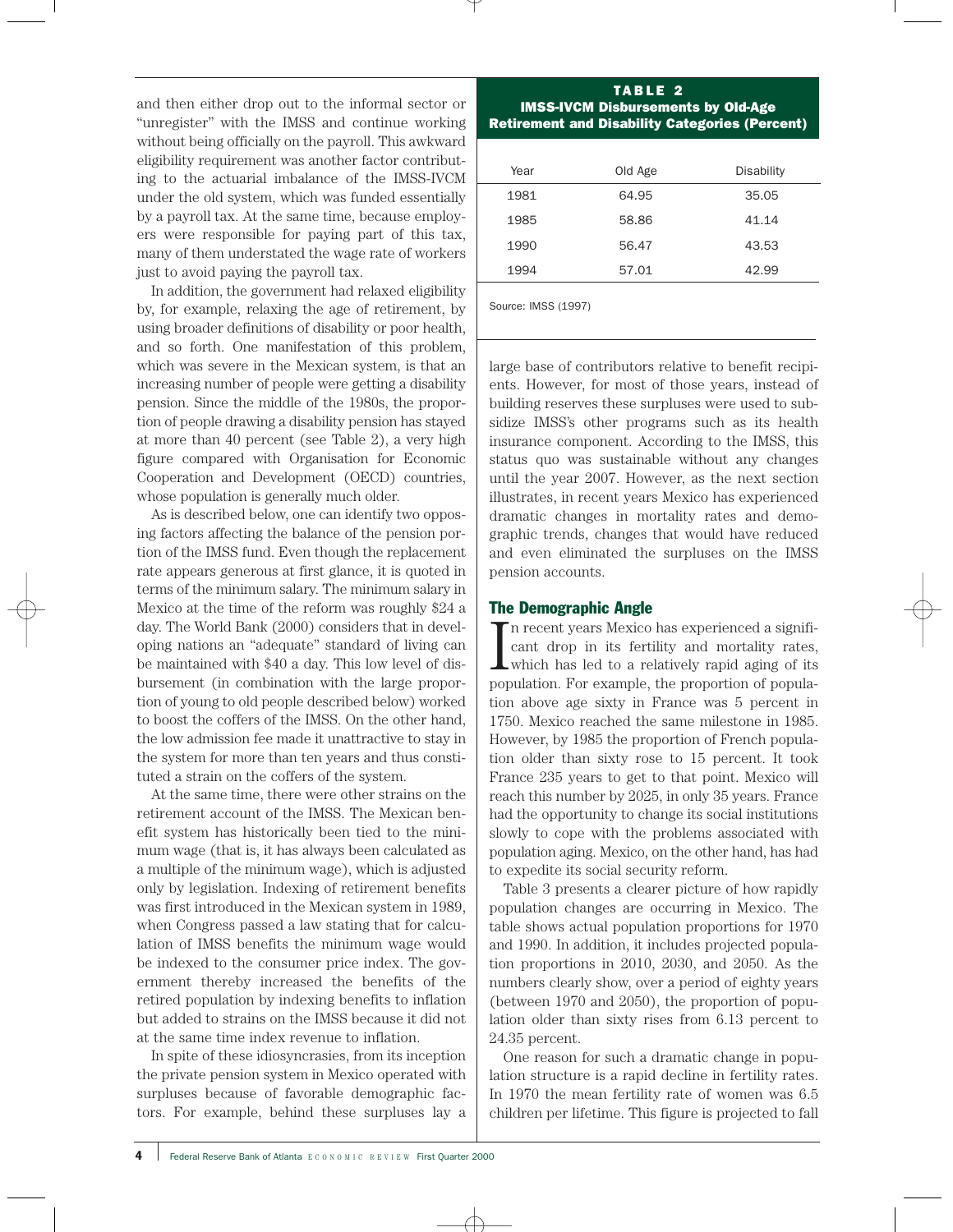|           |       |       | TABLE 3 Actual and Projected Changes in Age Distribution, 1970–2050 |      |      |
|-----------|-------|-------|---------------------------------------------------------------------|------|------|
|           |       |       |                                                                     |      |      |
| Age       | 1970  | 1990  | 2010                                                                | 2030 | 2050 |
| $0 - 4$   | 18.59 | 13.20 | 9.38                                                                | 7.38 | 6.43 |
| $5 - 9$   | 15.14 | 12.65 | 9.47                                                                | 7.31 | 6.42 |
| $10 - 14$ | 12.77 | 12.70 | 9.59                                                                | 7.37 | 6.45 |
| $15 - 19$ | 10.38 | 12.18 | 9.39                                                                | 7.33 | 6.43 |
| $20 - 24$ | 8.22  | 9.86  | 8.80                                                                | 7.19 | 6.30 |
| $25 - 29$ | 6.78  | 7.97  | 8.32                                                                | 7.21 | 6.18 |
| $30 - 34$ | 5.53  | 6.72  | 8.28                                                                | 7.26 | 6.20 |
| $35 - 39$ | 4.69  | 5.49  | 7.99                                                                | 7.16 | 6.22 |
| $40 - 44$ | 3.90  | 4.40  | 6.60                                                                | 6.86 | 6.24 |
| $45 - 49$ | 3.33  | 3.62  | 5.38                                                                | 6.54 | 6.31 |
| $50 - 54$ | 2.44  | 2.92  | 4.51                                                                | 6.48 | 6.33 |
| $55 - 59$ | 2.13  | 2.41  | 3.60                                                                | 6.14 | 6.14 |
| $60 - 64$ | 1.87  | 1.91  | 2.76                                                                | 4.89 | 5.71 |
| 65-69     | 1.53  | 1.50  | 2.14                                                                | 3.79 | 5.21 |
| $70 - 74$ | 1.20  | 0.97  | 1.56                                                                | 2.92 | 4.80 |
| $75 - 79$ | 0.85  | 0.71  | 1.11                                                                | 2.06 | 4.08 |
| $80+$     | 0.68  | 0.77  | 1.11                                                                | 2.11 | 4.55 |
| Total     | 100   | 100   | 100                                                                 | 100  | 100  |

Source: Data from United Nations (1998, table 3)

to 2.1 by 2050. At the same time, the infant mortality rate fell from sixty-nine per thousand live births to eleven per thousand live births. These two trends have opposite effects with the decline in fertility leading to fewer people entering the workforce and the improved infant mortality rate somewhat alleviating this problem. At the same time, the mortality rate of people in higher age groups has also fallen, contributing further to the aging of the population structure.

All these changes can be summarized in what is called the dependency ratio of the population. The dependency ratio is usually defined as the number of people in 0–14 and 65+ age groups (the dependent group) divided by the number of people in the 15–64 age group (because the labor force usually consists of the latter age group).

Over the eighty-year period from 1970 to 2050, the dependency ratio changes dramatically (from 1.03 to 0.52) in the first forty years. As Table 4 shows, it drops from 1.03 to 0.52. Thus, the number of people dependent on the working-age population by 2010 will have fallen by 50 percent. Then it is projected to rise somewhat. This rise is somewhat

| TABLE 4<br><b>Actual and Projected Dependency Ratios,</b><br>1970-2050 |      |      |      |  |  |  |
|------------------------------------------------------------------------|------|------|------|--|--|--|
| Indicator<br>1970<br>2010<br>2050                                      |      |      |      |  |  |  |
| Dependency Ratio                                                       | 1.03 | 0.52 | 0.61 |  |  |  |
| Old-Young Ratio                                                        | 0.09 | O 21 | 0.97 |  |  |  |

Note: The dependency ratio is the number of people in age groups 0–14 and 65+ divided by the number of people in the 15–64 age group. The old-young ratio is the number of people in the 65+ age group divided by the number of people aged 0–14.

Source: Atlanta Fed calculation using data from United Nations (1998)

deceptive, however, hiding the composition of the dependent population. The change in composition of the dependent population is evident in the ratio of old to young in the population, which moves from 9 percent to 97 percent over the total period. This scale of change in age composition has been witnessed by very few countries over such a short time.

In view of these demographic changes, policymakers have had to face a pressing question: How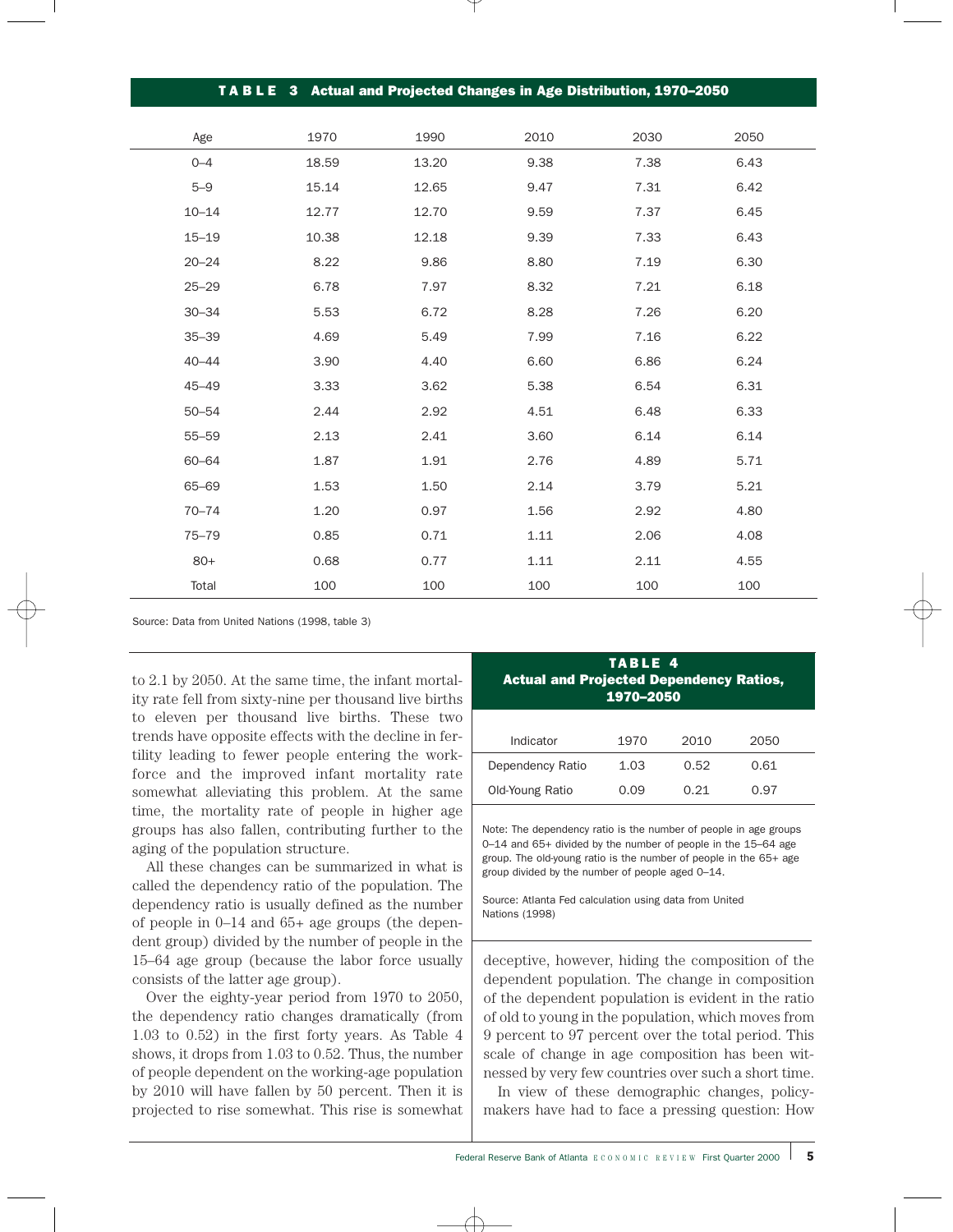onerous would maintaining the status quo be? The discussion now turns to this question.

# Estimating the Actuarial Imbalance

So far, the discussion has identified and described the strains to the Mexican private<br>pension system without actually reporting<br>what it would have cost the government to maintain described the strains to the Mexican private pension system without actually reporting what it would have cost the government to maintain the status quo under IMSS-IVCM. Without trying to evaluate their accuracy, this section reports three such estimates.

Table 5 contains a projection attributed to IMSS by Grandolini and Cerda (1998). The table reports that the present value of IMSS commitments through 2058 as of December 31, 1994, (the year Congress started to consider a second reform) was 142 percent of the 1994 gross domestic product (GDP) present-value deficit.

To get a sense of how the time path of actuarial deficit would play out had there been no changes in the system, IMSS itself calculated the projected deficit. The IMSS figures are reproduced here as Table 6. The table shows that the IMSS would have run a surplus until 2005 (a positive number in the table indicates a surplus) had the old system not been changed. Therefore, the situation in Mexico was not like that of Argentina or Uruguay (where the governments were already filling up the deficits of their pay-as-you-go pension systems with current government budgetary resources). On the other hand, after 2020 the deficit would have mounted rapidly.

Sales-Sarrapy, Solís-Soberón, and Villagómez-Amezcua (1998) present an alternative estimate of the cost of maintaining the IMSS-IVCM status quo. The least costly of their scenarios has the cost going from 1.55 percent of GDP in 1997 to 3.59 percent in 2022 and 6.69 percent in 2047.

Why do these estimates of the deficits differ? For example, according to the IMSS figures, for 1997 there was a surplus in the pension fund. On the other hand, Sales-Sarrapy, Solís-Soberón, and Villagómez-Amezcua (1998) report a deficit for 1997. Given the information provided by the different authors, it is impossible to identify explicitly the reason for most of these differences, and it is therefore impossible to adequately compare the different estimates.

An additional challenge is that not all estimates consider the same concepts. The concept of implicit pension debt measures the stock of debt today. If all the taxes to finance the pay-as-you-go system are set to zero, the implicit pension debt shows how much the government owes (implicitly) to the current generation as of today. There is no liability for future generations in this calculation.

The calculation is the exact analog of government debt with one difference: explicit government debt does not depend on the mortality experience of the current generation. On the other hand, implicit pension debt does because most governments promise pensions for widows (and sometimes to other dependents).

This concept should be contrasted with that of the present value of cash flow deficits. As the name suggests, cash flow deficits are calculated as the difference between expected contributions at every future date, which in most cases represents a deficit. Then, the present value of the stream of numbers is calculated. If contribution rates and benefits rates do not change but the underlying demographics do, the deficit will be altered. Specifically, aging of the population will make deficits worse. The period over which the deficit is calculated also matters. The larger the period, of course, the bigger the deficit.

The issue is further complicated because authors may not explicitly identify the concepts with which they are working. For example, the Grandolini and Cerda (1998) and Sales-Sarrapy, Solís-Soberón, and Villagómez-Amezcua (1998) studies do not always clarify whether they are talking about implicit pension debts or cash flow deficits.

Additional problems arise from the fact that there is no universal standard for the discount rate chosen to calculate the present value. For example, Grandolini and Cerda (1998) chose to use a 3 percent discount rate. The advantage of Table 6 is that it allows avoiding taking an arbitrary discount rate. Instead of all the numbers being lumped by being added up, they remain a vector of values. The significance of such confusions is that they can lead to vastly different conclusions (see Sinha forthcoming, chap. 3, especially table 3.33.) Nonetheless, without attempting to homogenize the different estimates of the cost of maintaining the status quo under IMSS-IVCM, it is clear that, according to these studies, maintaining the status quo would have been very costly for the country.

# The New Mexican Social Security System

In December 1995, the Mexican Congress passed<br>the new Social Security Law (Ley de Seguro<br>Social), paving the way for the current system. n December 1995, the Mexican Congress passed the new Social Security Law (Ley de Seguro A second set of laws (Ley de los Sistemas de Ahorro para el Retiro) was passed in April 1996. These laws allowed privatized management of the country's pension system. They approved operation of investment management companies (Administradores de Fondos de Ahorro, or AFOREs) to manage individual retirement funds (Sociedades de Inversion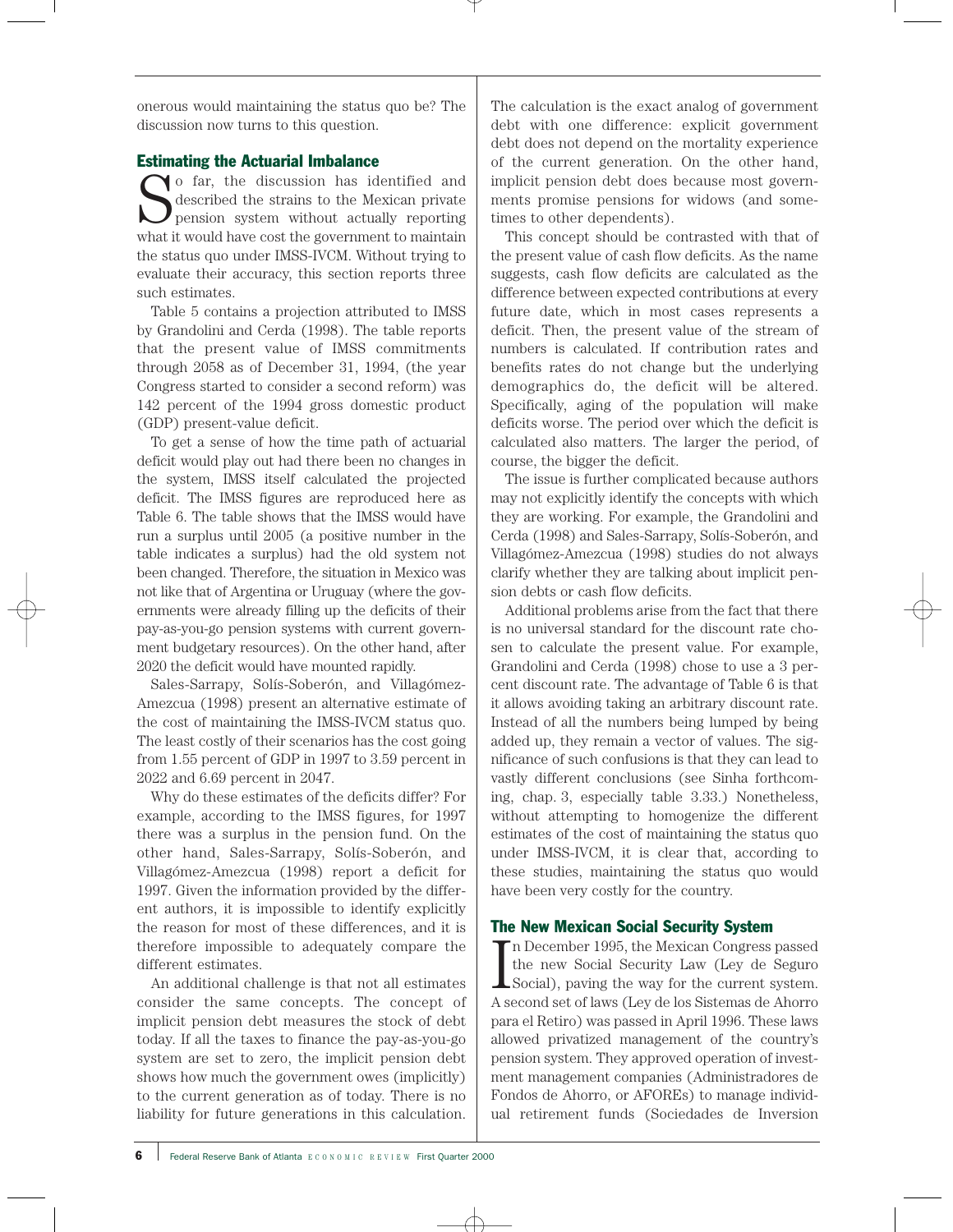# TABLE 5

# Present Value of Future Pension Deficits (in Billions of Pesos) as of December 31, 1994

| Assets                     |        | Liabilities            |          |  |
|----------------------------|--------|------------------------|----------|--|
| Reserves                   | 3.25   | PV of old pension      | 96.93    |  |
| PV of future contributions | 683.67 | PV of future liability | 2.390.61 |  |
| (Affiliates now)           | 179.74 | (This generation)      | 1.017.40 |  |
| (Future generations)       | 503.93 | (Future generations)   | 1.373.21 |  |
| Total                      | 683.92 | Total                  | 2.487.54 |  |

Source: Grandolini and Cerda (1998)

### T A B L E 6 Actuarial Deficit Projection of IMSS If the Old System Had Continued

| Year | Millions of 1994 Pesos | Percent of 1996 GDP |
|------|------------------------|---------------------|
| 2000 | 9,916                  | 0.39                |
| 2005 | 667                    | 0.03                |
| 2010 | $-23,407$              | $-0.93$             |
| 2015 | $-63,950$              | $-2.55$             |
| 2020 | $-122,827$             | $-4.89$             |
| 2025 | $-200,741$             | $-8.00$             |
| 2030 | $-264,501$             | $-10.54$            |

Note: Some of the estimates that went into computing Tables 5 and 6 include (1) Demographics: sizes of workers and retirees of every generation in the future. These numbers will in turn depend on fertility and mortality projections (ignoring migration). (2) Estimates of growth rates of real wages in the future. (3) Retirement pattern of the elderly in the future. (4) Participation rate of women and other part-time workers in the labor force. (5) Proportion of economically active population participating in the formal sector. (6) Inflation rate projection. Under the old regime, the benefits are calculated on the basis of the average nominal salary of the last five working years. It also required a choice of a discount rate to convert these figures to a single number. Although the authors reveal that these are partial equilibrium computations the exact methodology is not spelled out in the document.

Source: IMSS (1997, table 18)

| Especializadas en Fondos para el Retiro, or             | provisions in social security laws. Regarding housing-            |
|---------------------------------------------------------|-------------------------------------------------------------------|
| SIEFOREs). In addition, the Mexican government          | promotion subaccounts, the AFOREs will register                   |
| set up a separate division to oversee all activities of | each worker's contributions and the interest paid                 |
| the AFOREs: Comisión Nacional del Sistema de            | thereon, using information provided by social securi-             |
| Ahorro para el Retiro (CONSAR). To clarify the          | ty institutions. <sup>6</sup> (2) To receive from social security |
| roles of the AFOREs, CONSAR has set out general         | institutions the contributions made, in accordance                |
| rules of operation for the companies (see Banco de      | with the law, by the government, employers, and                   |
| Mexico 1996).                                           | workers, as well as voluntary contributions by work-              |
| The stated objectives of AFOREs include the fol-        | $ers$ and employers. $(3)$ To itemize the amounts                 |
| lowing: (1) To open, administer, and manage the indi-   | received periodically from social security institu-               |
| vidual retirement accounts in agreement with            | tions and deposit them into each worker's individual              |
|                                                         |                                                                   |

<sup>6.</sup> The housing subaccount requires a contribution of 5 percent of wages. This amount is substantial (the retirement contribution is 6.5 percent of wages). In the past, this housing subaccount has earned a negative real rate of return. All future estimates assume that it will earn a zero real rate of return. One interesting question is, Why is the government so keen on getting the house in order for the retirement account but not touch the housing subaccount?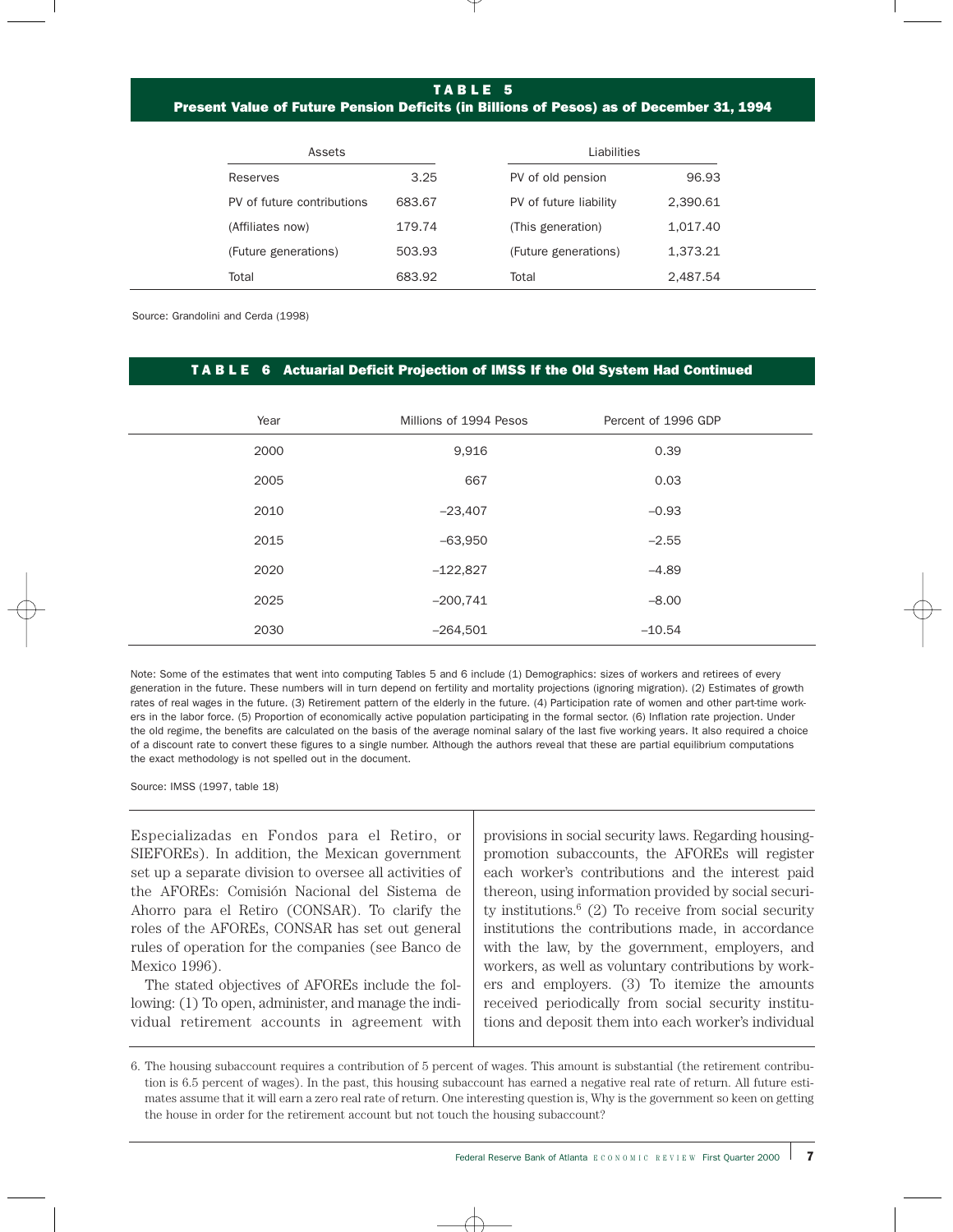retirement account as with the returns obtained on the investment of these funds. (4) To provide administrative services to mutual investment funds (the SIEFOREs). These are direct subsidiaries of the AFORES. In fact, at present, each AFORE is allowed to have one SIEFORE.

**Contribution Structure.** The contribution structure of the new system is as follows: Each individual pays a compulsory 6.5 percent of wages into an individual retirement account. The government contributes a "social quota" (called cuota social) of 5.5 percent of minimum wage (regardless of the wage rate of the worker). This social quota is funded from the government's general revenue every year; thus the funding mechanism is taxes on the current generation of workers. In addition, workers must contribute 5 percent to a housing subaccount (INFONAVIT) that will be consolidated with the AFORE account upon retirement. Also, 4 percent of wages go to IMSS for disability and survivors insurance. Workers can also make additional voluntary contributions. The AFOREs started to collect compulsory and voluntary contributions in February 1997. Contribution to the new system became compulsory for all private-sector workers in September 1997.

AFOREs are allowed to charge management fees either as a percentage of contribution, a percentage of value accumulated, or any combination thereof. Most AFOREs charge fees as a percentage of contribution. All are required to inform affiliates about their accounts at least once a year with statements that include information about accumulated value, contributions during the year, and any charges the account has incurred.

**Contribution Requirements: A Comparison.** In order to gain some perspective on the differences between the required contributions and on eligibility requirements under the old and the new social security systems, the following information is provided. The box on page 19 is a compilation of information provided by CONSAR, IMSS, and SHCP (Secretaría de Hacienda y Crédito Público) and reported in Sales-Sarrapy, Solís-Soberón, and Villagómez-Amezcua (1998, 146) and Grandolini and Cerda (1998, 13).

The box allows identifying at a glance some of the idiosyncratic features of the old system mentioned above that have been eliminated. For one thing, the minimum ten-year contribution necessary to qualify for retirement benefits has been replaced by a minimum twenty-five-year contribution. Also, because there is only a minimum defined benefit under the new regime, the asymmetric inflation-indexing problem described above should be eliminated. And because the notion of a social security surplus has been eliminated, the funds can no longer be a source of subsidy for other IMSS activities. At the same time, because the IVCM has been separated from the health care and maternity benefits provided by IMSS, deficits in these areas will be directly reflected in government deficits.

**Issues Involving the Fund Managers.** Workers can choose any AFORE for contribution. Once an AFORE is chosen, no change can be made for one year, though it is possible to choose a different AFORE every year without any financial penalty. In Mexico, fund-hopping has been very low. In 1999, less than 0.01 percent of workers changed funds. This stability stands in sharp contrast with Chile, where fund-hopping has exceeded 25 percent per year.

By the end of 1997 CONSAR had licensed seventeen AFOREs (listed in Table 7). Some of the AFOREs are fully owned by Mexican companies, and others are partly owned by foreign companies. For example, AFORE Bancomer is 51 percent owned by the second-largest banking group in Mexico, and the remaining 49 percent is owned by Aetna, one of the largest insurance companies in the United States. Garante has a particularly interesting ownership structure with majority shareholding by a Mexican group, part ownership by Citibank, and part by a pension fund from Chile, AFP Habitat. Ownership structure of Siglo XXI is also notable: half of it is owned by the IMSS, the government organization that continues to run health care and disability and death insurance for the entire system.

Three of the AFOREs established in 1997 have merged with others. Confia bought Atlantico, Santander bought Genesis, and Profuturo bought Previnter. Consequently, as of August 1999, fourteen AFOREs are left in the market. All of these mergers had to be approved by CONSAR.

**Market Share.** There were two very distinct waves of membership in the new social security scheme. The first was the initial rapid expansion until the number of affiliates hit around 10,000,000 within a span of ten months (see Chart 1). Then came a second, slower stage of expansion over the next fourteen months. At the end of August 1999, about 14,900,000 workers had signed up for one AFORE or another.

It should be noted that of the approximately fifteen million workers who belonged to some AFORE in August 1999, about 87 percent are active contributors. The fact that an individual signs up and becomes an affiliate does not necessarily mean that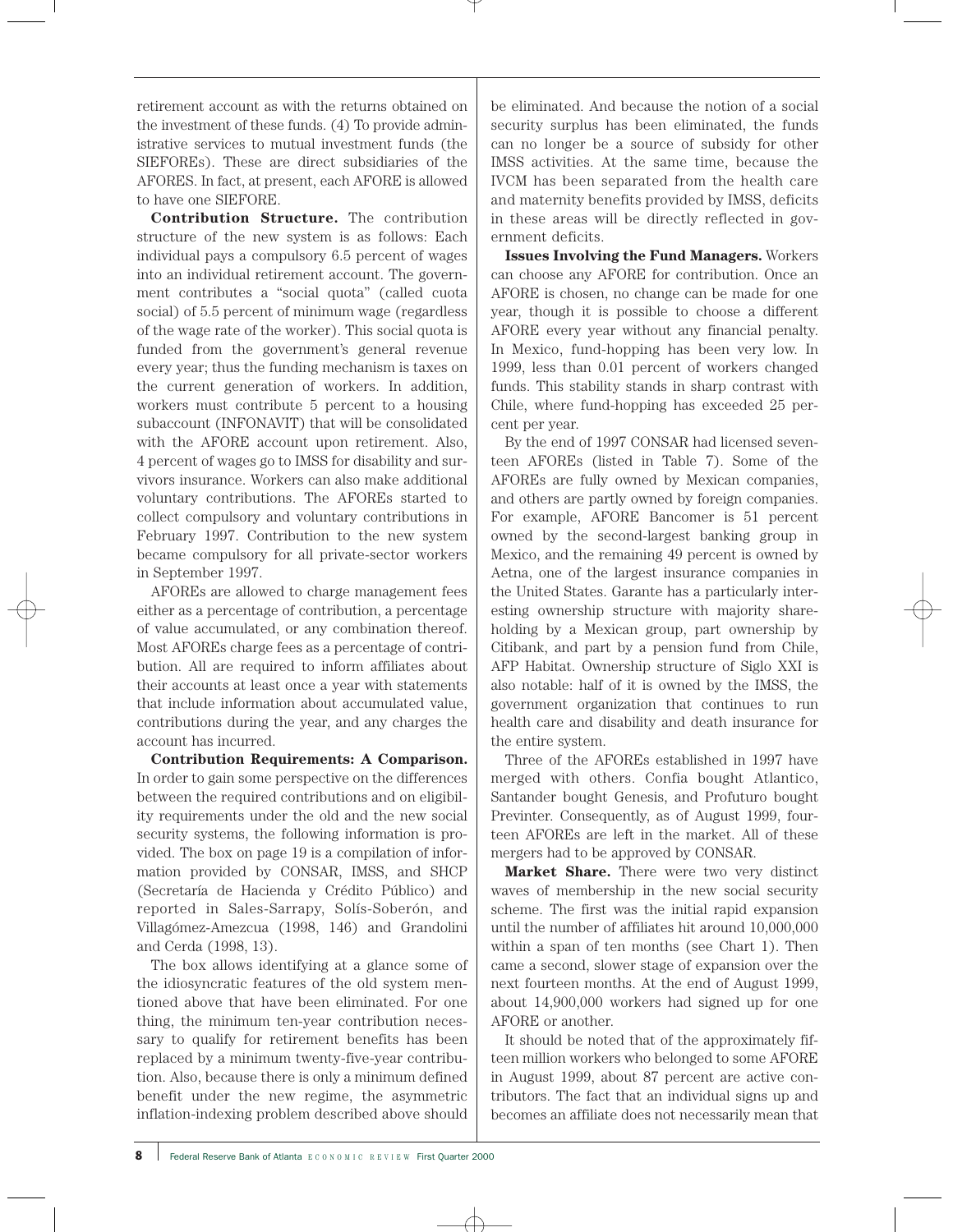### TA B L E 7 AFOREs Authorized by CONSAR, 1997

| <b>AFORE</b>       | Main Shareholders with Percentage Holding                           |
|--------------------|---------------------------------------------------------------------|
| Atlántico Promex   | Banca Promex, 50; Banco del Atlántico, 50                           |
| <b>Banamex</b>     | Grupo Financiero Banamex-Accival, 100                               |
| <b>Bancomer</b>    | Grupo Financiero Bancomer, 51; Aetna Internacional, Inc., 49        |
| Bancrecer-Dresdner | Grupo Financiero Bancrecer, 51; Dresdner Pension Fund Holdings, 44; |
|                    | Allianz México, S.A., 5                                             |
| <b>Bital</b>       | Grupo Financiero Bital, 51; ING America Insurance Holding           |
|                    | Inc., 49                                                            |
| Capitaliza         | General Electric Capital Assurance Co., 100                         |
| Confia-Principal   | Abaco Grupo Financiero, 51; Principal International, 49             |
| Garante            | Grupo Financiero Serfín, 51; Grupo Financiero Citibank, 40;         |
|                    | Hábitat Desarrollo Internacional, 9                                 |
| Génesis            | Seguros Génesis, S.A., 100                                          |
| Inbursa            | Grupo Financiero Inbursa, 100                                       |
| Previnter          | Boston AIG Company, 90; Bank of Nova Scotia, 10                     |
| Profuturo GNP      | Grupo Nacional Provincial, 51; Banco Bilbao Vizcaya-México,         |
|                    | S.A., 25; Provida Internacional, S.A., 24                           |
| Santander Mexicano | Grupo Financiero Inverméxico, 75; Santander Investment,             |
|                    | S.A., 25                                                            |
| Siglo XXI          | Instituto Mexicano del Seguro Social, 50; IXE Grupo                 |
|                    | Financiero, 50                                                      |
| Sólida Banorte     | Grupo Financiero Banorte, 99                                        |
| Tepeyac            | Seguros Tepeyac, 99                                                 |
| Zurich             | Zurich Vida, Compañía de Seguros, 77; Gabriel Monterrubio           |
|                    | Guasque, 10                                                         |
|                    |                                                                     |

Note: No mention is made of shareholders with equity participation under 5 percent of the total capital of the respective AFORE.

Source: Banco de Mexico (1997)

he or she will contribute to the system regularly. In addition, each may have more than one account, inflating the number of affiliates. SAR (Sistema de Ahorro para el Retiro) accounts provide one classic example: by the end of 1995, there were 65 million accounts in SAR but less than twelve million workers in the formal sector.

The amount of contributions in the system has also increased steadily. Between July 1997 and July 1998, investment in the system equaled US\$3 billion (at an exchange rate of 10 pesos per U.S. dollar as of January 1999). Over the next seven months (July 1998 to January 1999), investment grew another US\$3 billion. If this trend continues, in twenty-five years AFOREs will hold an amount equal to 40 percent of GDP (assuming a real GDP growth rate of 2 percent a year and real rate of return of funds at 6 percent a year).

Table 8 presents a summary of compulsory and voluntary contributions to the existing AFOREs as of the end of 1998. As is evident, the market is highly concentrated, a feature common to other Latin American countries such as Chile and Argentina (see Queisser 1998).

CONSAR has explicitly prohibited any AFORE from holding more than 17 percent of market share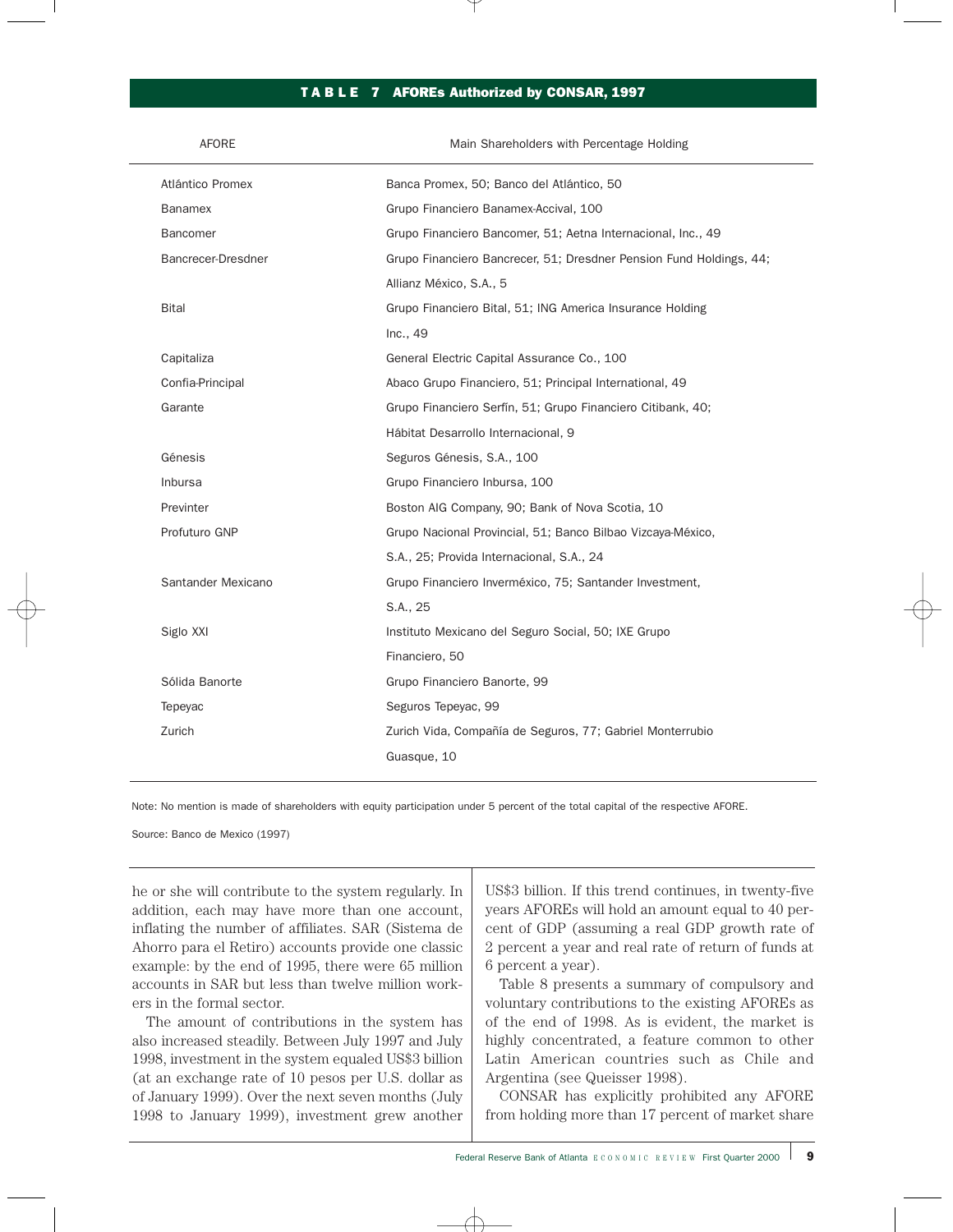



in terms of the number of affiliates. However, it does not restrict market share in terms of total value of assets in portfolios. For example, an AFORE may have 20 percent market share in terms of its portfolio's value but less than 17 percent in terms of the number of affiliates. The value of investments in both Banamex and Bancomer has exceeded 17 percent during most of the past two years, for instance. As Table 8 shows, the level of concentration in terms of total investment portfolio is far higher than in terms of the number of affiliates: six companies have around 77 percent of the market share in terms of investments. Contrary to what the regulation intended, with more market consolidation, this proportion is likely to rise in the future.

**The Portfolios of the Fund Managers.** An integral component of any pension system is the composition of the portfolio held on behalf of its contributors. As Table 9 shows, AFOREs' portfolios are heavily concentrated in government bonds.

This portfolio composition results from CONSAR's stipulation that a minimum of 51 percent of an AFORE portfolio be held in the form of inflationindexed bonds and at least 65 percent in assets with a maturity of no more than 183 days. CONSAR's reasons for this portfolio requirement are to build trust in the system and avoid volatility in the portfolio (see CONSAR 1999). On January 31, 1999, more than 66 percent of AFOREs' portfolios were in inflationindexed bonds (called BONDE91 and UDIBONOS). Another 22 percent were in CETES (Mexican

Treasury bills). The average maturity of investment portfolios is 111 days, well below CONSAR's cap.

CONSAR specifies that an AFORE can hold up to 35 percent of its portfolio (disposicion quinta, 5) as private debts (CONSAR 1997). Given this range, why do private debt holdings amount to only 2.83 percent of all portfolio assets? CONSAR's qualifications on the type of debt that can be included probably account for the low figure. Regulations specify that only private short-term debt meeting Standard and Poor's mxA-3 grade or equivalent and longterm private debt meeting Standard and Poor's mxAA+/mxAA grade would make the cut (CONSAR 1997, chap. 3 and app. A), and only a very small fraction of Mexican private debt meets these eligibility requirements.

**Recent Proposals for Portfolio Changes.** Recently there has been criticism about the need for Mexico to move forward with privatizing its pension system (for example, Rodriguez 1999). Specifically, criticism has focused on the fact that the AFOREs' portfolios consist mostly of government debt. Even though, as explained in Espinosa-Vega and Russell (1999), there would be no guarantee that the new system would be fully funded if the government relaxed its high government-debt requirement for AFOREs' portfolios, questions remain about the economic impact of allowing AFOREs more flexibility in the composition of their portfolios.7 Recently, the Mexican federal government has been considering a proposal to allow AFOREs greater flexibility on how retirement savings are invested. CONSAR has proposed to increase investment options for the fund administrators, including the right to buy debt sold by Mexican corporations in overseas markets. It is not hard to foresee a trend in the direction of allowing AFOREs to have larger holdings of stocks. As explained in the next paragraph, this move, together with the issuance of inflation-indexed long-term government bonds, may represent net gains for the generation of active workers when they retire.

In the shift from defined benefits under the old system to defined contributions under the new system, risk is shifted from workers' active years to their years of retirement. The reason for this shift involves risk created by the possibility of increases in the inflation rate. Under Mexico's old definedbenefits social security system, the nominal (peso) value of the benefits was indexed to the inflation rate. Thus, workers did not have to fear that the purchasing power of their social security benefits would be reduced by higher inflation. However, during periods when the government had budget prob-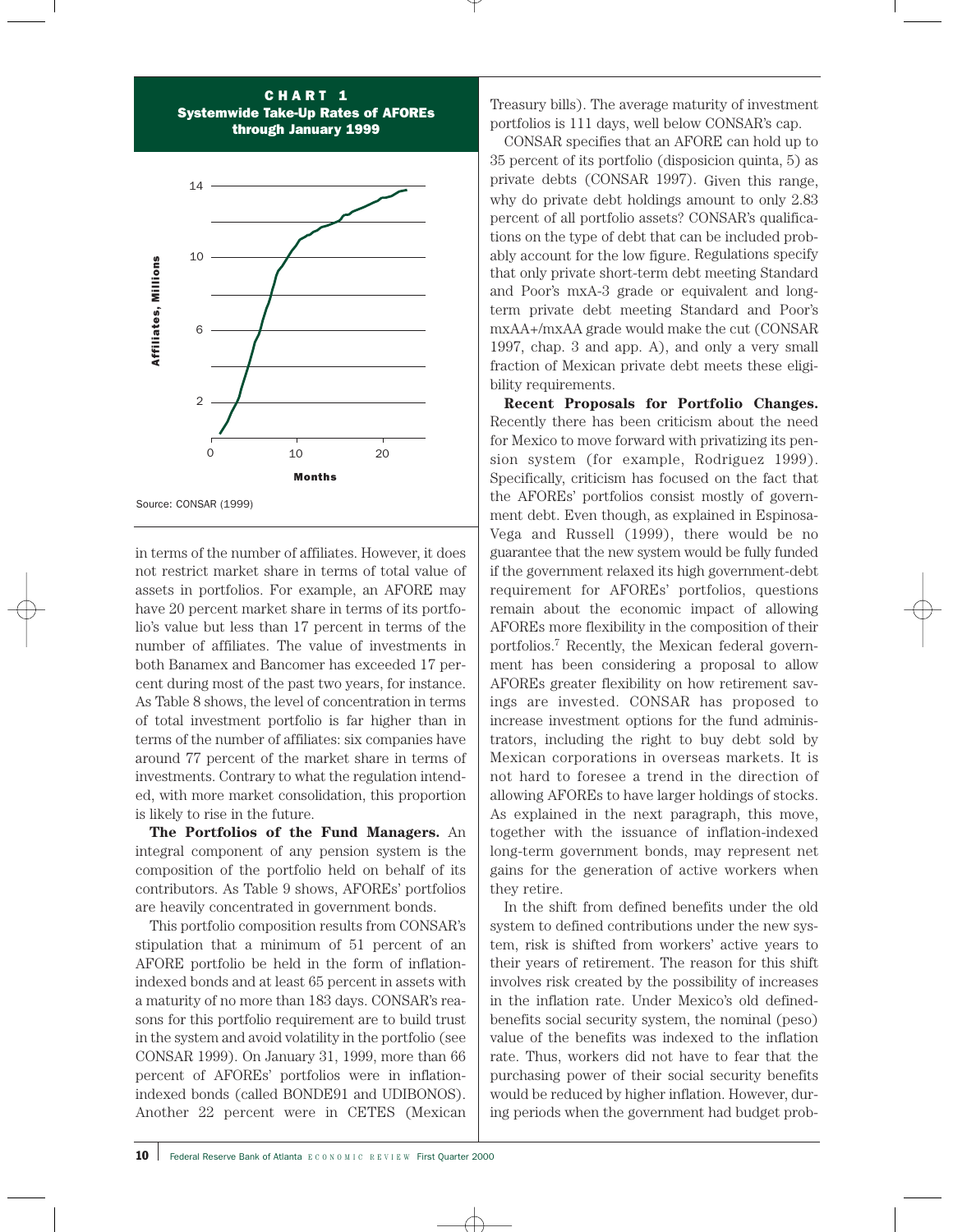# TABLE 8 Money Invested and Number of Affiliates in AFOREs

| Fund             | Percent<br>Amount in Pesos <sup>a</sup> |       | <b>Affiliates</b> <sup>b</sup> |  |  |
|------------------|-----------------------------------------|-------|--------------------------------|--|--|
| Banamex          | 10,209,603,059                          | 18.16 | 1,742,930                      |  |  |
| Bancomer         | 13,183,450,811                          | 23.45 | 2,364,074                      |  |  |
| <b>Bancrecer</b> | 1,981,244,448                           | 3.52  | 619,789                        |  |  |
| Banorte          | 2,628,350,064                           | 4.68  | 1,260,762                      |  |  |
| <b>Bital</b>     | 4,772,054,894                           | 8.49  | 1,499,758                      |  |  |
| Confía           | 1,027,806,121                           | 1.83  | 332,999                        |  |  |
| Garante          | 4,824,234,812                           | 8.58  | 1,633,528                      |  |  |
| Génesis          | 302,320,757                             | 0.54  | 140,957                        |  |  |
| Inbursa          | 5,072,806,294                           | 9.02  | 378,376                        |  |  |
| Profuturo        | 5,155,845,595                           | 9.17  | 1,998,211                      |  |  |
| Santander        | 3,534,727,403                           | 6.29  | 2,026,656                      |  |  |
| Siglo XXI        | 3,041,053,960                           | 5.41  | 462,473                        |  |  |
| Tepeyac          | 285,687,001                             | 0.51  | 228,621                        |  |  |
| Zurich           | 199,941,483                             | 0.36  | 185,576                        |  |  |
| Total            | 56,219,126,705                          | 100   | 14,874,710                     |  |  |

aAs of the end of 1998 bAs of the end of August 1999 Source: CONSAR (1999)

## T A B L E 9 Asset Allocation of AFOREs at the End of 1998

| Type                       | Amount in Pesos | Percent |
|----------------------------|-----------------|---------|
| Nominal government         | 13,699,239,431  | 22.54   |
| Real government            | 40,139,931,258  | 66.04   |
| Repurchase agreements      | 1,810,442,216   | 2.98    |
| Private papers             | 1,722,866,789   | 2.83    |
| Deposit in Banco de Mexico | 3,404,749,272   | 5.60    |
| Total                      | 60,777,228,966  | 100     |

Note: Nominal government means government bonds denominated in nominal terms. Real government means government bonds denominated in real (inflation-adjusted) terms.

Source: CONSAR (1999)

lems—for example, if weak performance of the economy reduced tax revenues or high interest rates increased the burden of debt service—the government had to increase taxes or borrow to maintain the level of benefits.

Under the new system, an increase in the inflation rate will reduce the purchasing power of the government or private bonds with fixed nominal values held by the social security system. This inflation will also reduce the purchasing power of benefits paid to retirees. The government may be tempted to take advantage of this fact and increase the inflation rate during periods when it has budget problems, rather than increasing taxes or borrowing. Thus, the new

7. For a fuller explanation of the related issues, see Espinosa-Vega and Russell (1999).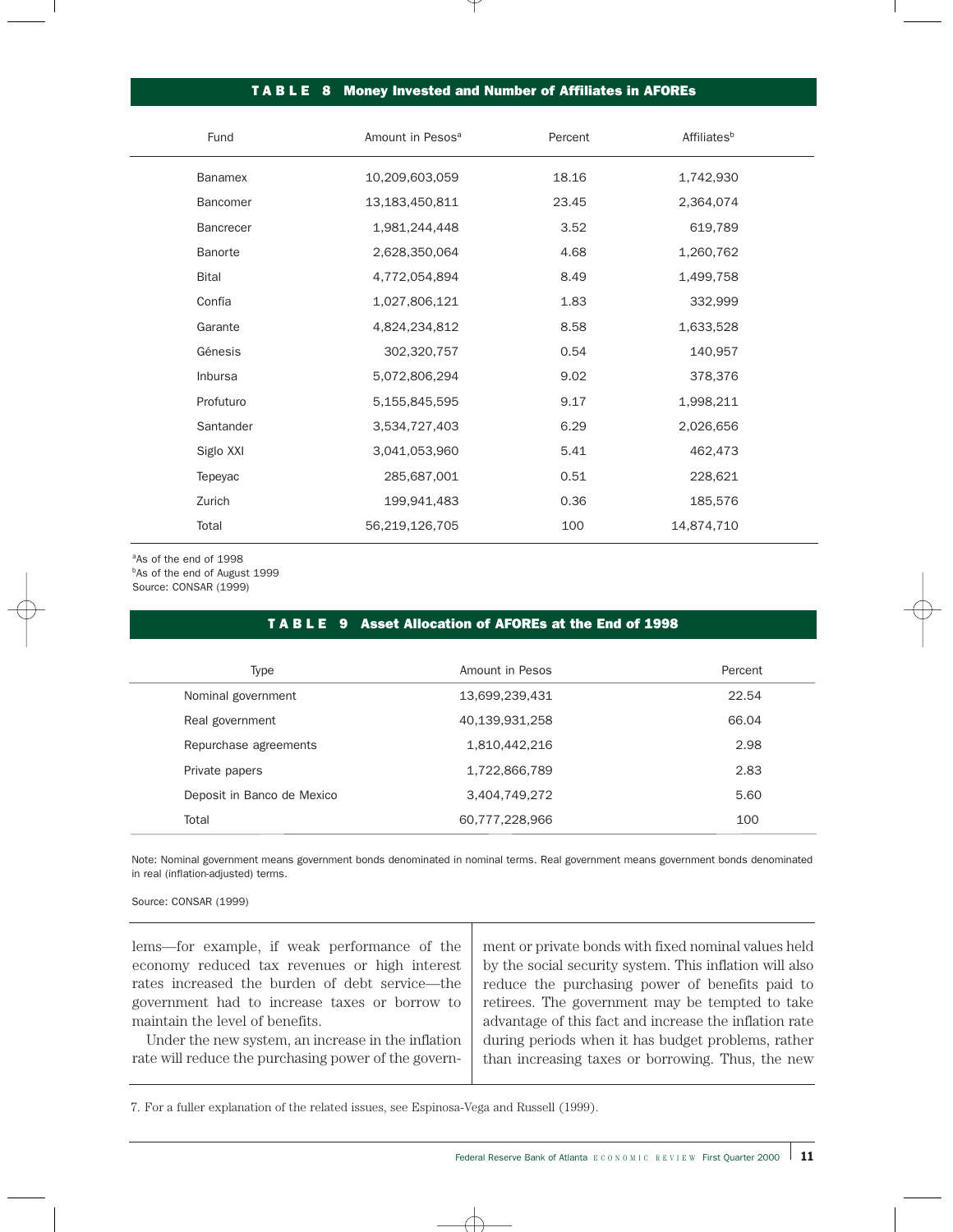system may increase the risk facing retirees, but it will reduce the risk facing active workers.

On the other hand, there are reasons to expect that the amount of inflation risk facing retirees under the new system may not be very large. First, some of the assets held by the Mexican social security system will consist of stock, and the rate of return on stock tends to increase when the inflation rate increases so that some of the reduction in purchasing power from retiree benefits from government or private bonds will be offset. Second, most of the bonds held by the system are likely to be short-term bonds. The longterm bond market in Mexico currently has a low volume of issues and little trading, and it will probably stay that way unless or until the government convinces the public that it is unlikely to indulge in high inflation. As the inflation rate increases, maturing short-term bonds can be replaced with new shortterm bonds yielding higher interest rates, so the losses from inflation will be limited. Finally, the interest rates on many of the longer-term bonds purchased by the system may be indexed to the inflation rate. The Mexican government has recently begun to issue indexed bonds in substantial quantities.

**Transactions Costs and Commissions.** A key source of dissatisfaction and confusion with most newly privatized pension systems is the fees charged by the fund managers (also called commissions or costs of transactions). The main concerns are that the management fees are high, that the fees are lumped with insurance premiums for the life insurance component of the pension plans (see Sinha forthcoming, chap. 3), that the management fees are obfuscated because in most cases they are presented as a fraction of a worker's salary, and that sometimes it is not clear whether the commissions are expressed as a proportion of flow into the fund on a yearly basis or as a proportion of balance in the fund at a given point in time. As pointed out by Diamond (1998), some of these concerns are widespread. For that reason, this section takes a close look at the commission structure for the Mexican pension system.

Table 10 gives the details of the commissions charged by the 17 AFOREs that started out in 1997. The three of them that have since merged with others have assumed the names of the companies under which they are operating.

Most of the commissions charged apply to the flow of contributions. However, some companies charge on the balance in the fund as well as on flows. One company (Inbursa) charges commissions exclusively on the real (inflation-adjusted) rate of return of the fund. (Inbursa charges no fee if the real rate of return is not positive.) In addition to the different fee

structures, the way charges are expressed is somewhat misleading because they are expressed as a percentage of wages and not as a percentage of contribution every year. $8$  For example, 1.7 percent charges on a person contributing to the system a mandatory 6.5 percent of her \$100.00 wage will be effectively paying a \$26.15 (26.15 percent) commission charge.

Given that it is somewhat difficult to compare charges across different AFOREs using the figures in Table 10, CONSAR has worked out commission "equivalents." The idea is that all charges are converted to a charge only on flow of funds. CONSAR publishes these estimates, shown here in Table 11. The results assume that the real rate of return is 5 percent (with no inflation), the charges are applied to a person with three times the minimum wage, and that person has the same income throughout life.

Even after the conversion into equivalent charges on flow, comparisons of different AFOREs are difficult. Among other things, the commission charged is effectively a function of years in the system. It is also a function of factors such as the expected rate of return and the level of wages (some of these results can be seen in Sinha, Martinez, and Barrios-Muñoz 1999). In addition, as Table 11 shows, in some cases (Siglo XXI, Tepeyac, Profuturo, Santander) charges actually go up monotonically without falling over time for the same AFORE. The reason is simple. These companies charge fees on contributions as well as on the account balance. As time passes, more money is accumulated in the accounts, and the bite of charges on the account balance gets bigger.

## Assessing the Reform

The focus of the analysis thus far has been the pension system of the formal private sector in Mexico. The discussion has examined the factors that have accounted for surpluses on this pension system and the strains that, if unchanged, would transform these surpluses into deficits in the near term. It also describes key aspects of the new pension system such as the new managers of the system (AFOREs), their portfolios, and recent proposals to modify their portfolios and looks at the new eligibility criteria, the "admission fee," and the replacement rate under the new system. The next sections establish what it would take to assess the significance of the reform and identify a research agenda.

Most economists agree that the old Mexican pension system was a pay-as-you-go system. Many of the predictions about the state of the economy under the new pension system (for example, a sharp increase in national saving) have the economy resembling one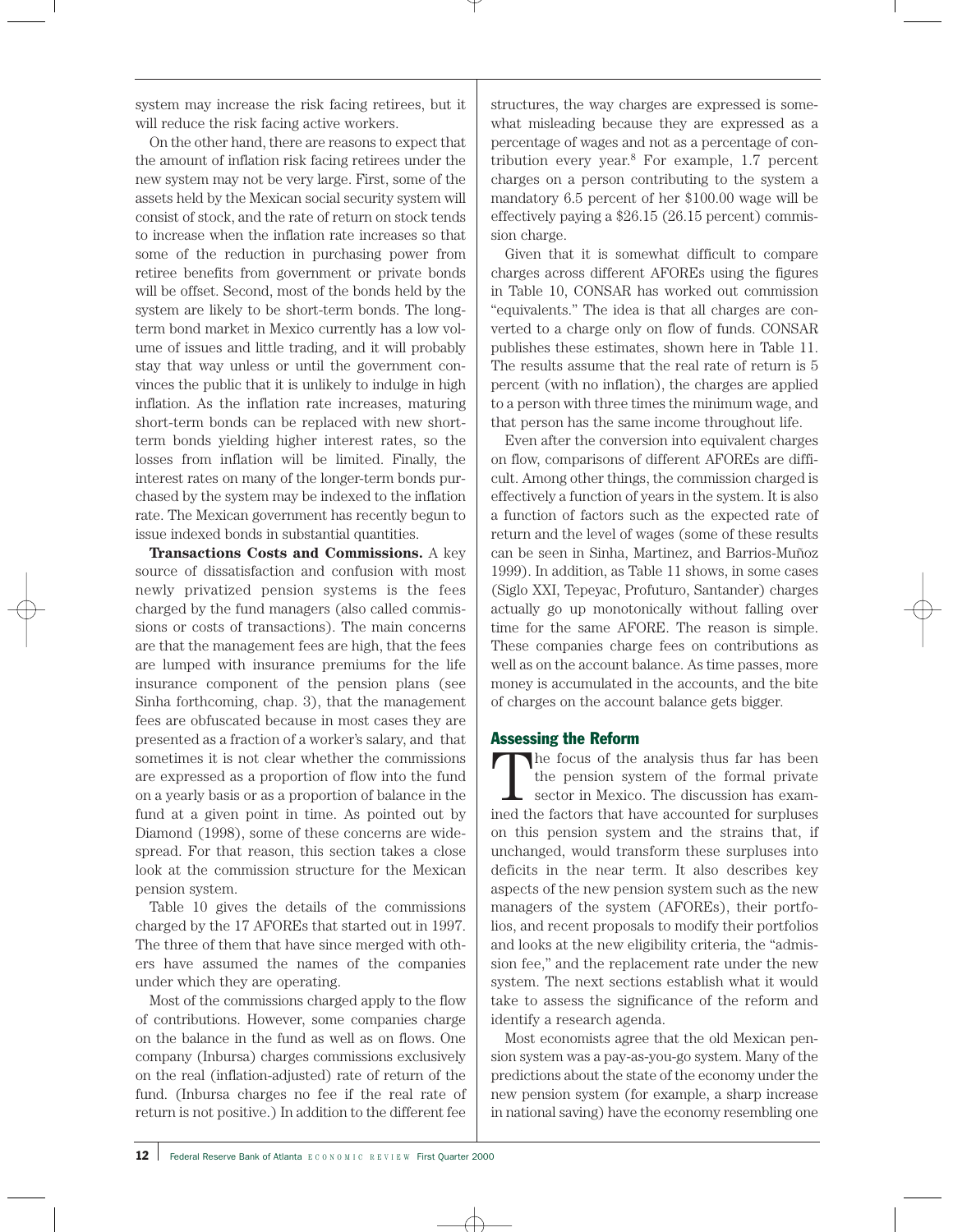### T A B L E 1 0 Fee Structure of AFOREs

| <b>AFORES</b>      | Charges on Flow Each<br>Year (Percent of Wages) | Charge on Account<br>Balance (Percent) | Charge on Real Rate<br>of Return (Percent) |
|--------------------|-------------------------------------------------|----------------------------------------|--------------------------------------------|
| Atlántico Promex   | 1.40                                            |                                        | 20.00                                      |
| Banamex            |                                                 |                                        |                                            |
| 1997               | 0.20                                            |                                        |                                            |
| January 1998       | 0.85                                            |                                        |                                            |
| March 1998 onward  | 1.70                                            |                                        |                                            |
| Bancomer           | 1.70                                            |                                        |                                            |
| Bancrecer-Dresdner | 1.60                                            |                                        |                                            |
| Banorte            | 1.00                                            | 1.50                                   |                                            |
| <b>Bital</b>       | 1.68                                            |                                        |                                            |
| Capitaliza         | 1.60                                            |                                        |                                            |
| Confia Principal   | 0.90                                            | 1.00                                   |                                            |
| Garante            | 1.68                                            |                                        |                                            |
| Génesis            | 1.65                                            |                                        |                                            |
| Inbursa            |                                                 |                                        | 33.00                                      |
| Previnter          | 1.55                                            |                                        |                                            |
| Profuturo GNP      | 1.70                                            | 0.50                                   |                                            |
| Santander          | 1.70                                            | 1.00                                   |                                            |
| Siglo XXI          | 1.50                                            | 0.20                                   |                                            |
| Tepeyac            | 1.17                                            | 1.00                                   |                                            |
| Zurich             | 0.95                                            | Variable                               |                                            |
|                    |                                                 |                                        |                                            |

Note: In addition, Bancomer, Banamex, Bital, Garante, and Génesis have discounts for people who stay with their funds for long periods of time. These are not shown in the table above.

Source: CONSAR (1999)

under a fully funded system. Thus, the old and new social security systems seem to be two radically different systems. An important question to ask, however, is whether the new system is truly a fully funded system or simply represents a change in the form of the pay-as-you-go system.

**Fully Funded: Is It There Yet?**<sup>9</sup> There are a number of ways to engage in genuine reform, that is, to go from a given modality of a pay-as-you-go system to a fully funded system. However, choosing the way to reform is not trivial. Each alternative social security scheme implies different costs for different generations of workers, and their implementation thus can be subject to the forces of political discourse. The simplest way to carry out a genuine reform would be to have the current workers pay (on top of their regular pension contributions) for the benefits of the current generation of retirees.

<sup>8.</sup> The following illustrates the difference: Expressing the commission in terms of a fraction (*z*) of a person's wage (*w*) would mean that her total commission payments  $t = z \times w$ . The total commission payments by an individual who is required to contribute a fraction (*ss*) of her wage, subject to a commission (*cc*) on her contribution would be  $t = ss \times w \times cc$ . This means that one can extract the effective commission fee (*cc*) by noticing that  $cc = z \times w/(ss \times w)$ .

<sup>9.</sup> This section relies heavily on Espinosa-Vega and Russell (1999). Readers should consult that companion article for a fuller understanding of the issues.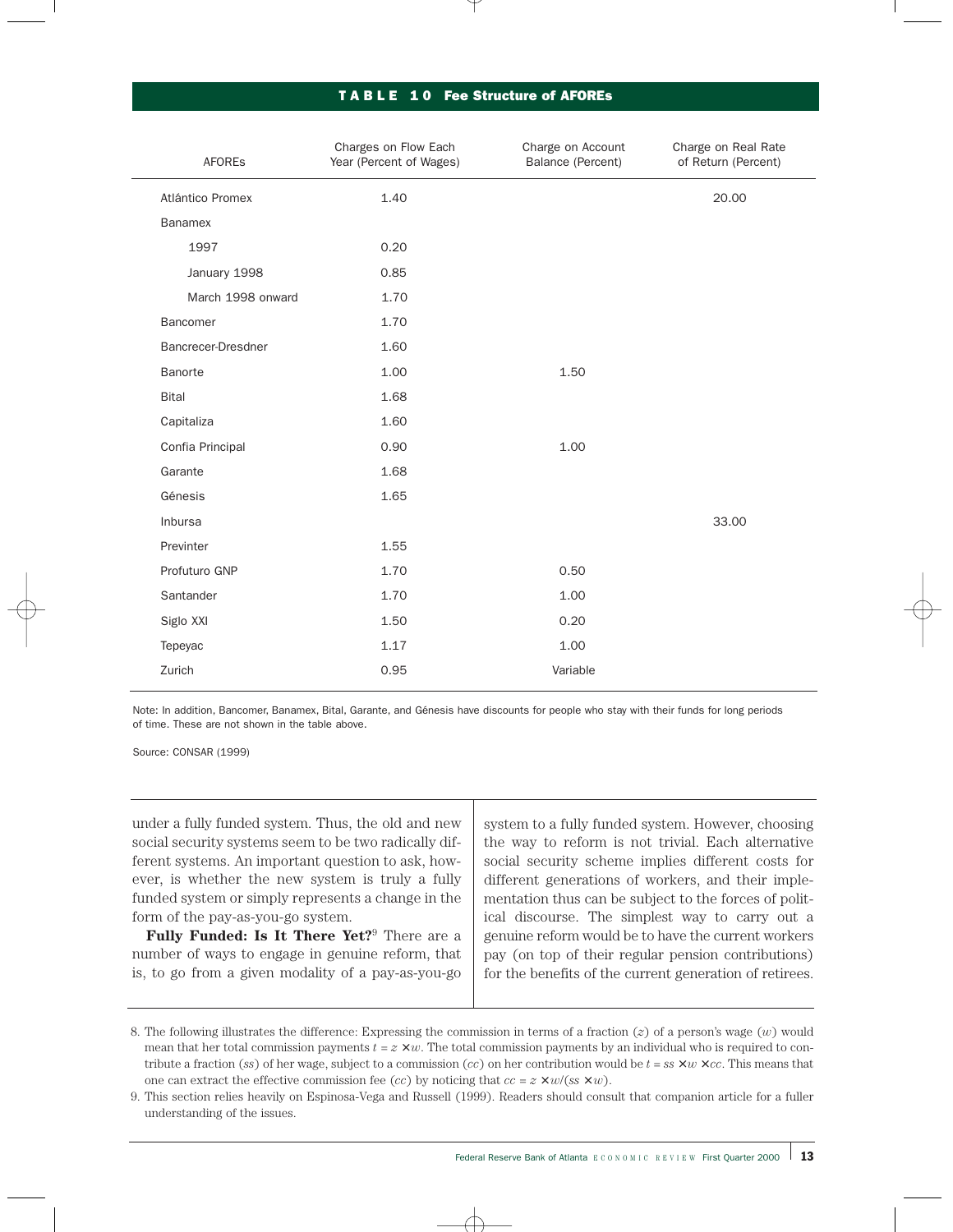### TA B L E 11 Equivalence of Commissions (Percentage of Wages)

| Fund             | One Year | Two Years | Five Years | Ten Years | <b>Twenty Years</b> |
|------------------|----------|-----------|------------|-----------|---------------------|
| <b>Banamex</b>   | 1.70     | 1.70      | 1.69       | 1.65      | 1.58                |
| Bancomer         | 1.68     | 1.68      | 1.66       | 1.65      | 1.64                |
| <b>Bancrecer</b> | 1.60     | 1.60      | 1.60       | 1.57      | 1.51                |
| Banorte          | 1.16     | 1.18      | 1.23       | 1.29      | 1.44                |
| <b>Bital</b>     | 1.68     | 1.68      | 1.68       | 1.64      | 1.61                |
| Garante          | 1.68     | 1.68      | 1.68       | 1.68      | 1.68                |
| Génesis          | 1.65     | 1.65      | 1.65       | 1.65      | 1.65                |
| Inbursa          | 0.36     | 0.43      | 0.64       | 1.00      | 1.73                |
| Principal        | 1.43     | 1.43      | 1.44       | 1.44      | 1.41                |
| Profuturo        | 1.75     | 1.76      | 1.79       | 1.84      | 1.95                |
| Santander        | 1.81     | 1.82      | 1.86       | 1.98      | 2.19                |
| Siglo XXI        | 1.52     | 1.53      | 1.54       | 1.56      | 1.60                |
| Tepeyac          | 1.28     | 1.30      | 1.34       | 1.47      | 1.69                |
| Zurich           | 1.09     | 1.09      | 1.14       | 1.19      | 1.14                |
|                  |          |           |            |           |                     |

Source: CONSAR (1999)

Clearly, though, this approach would place an unbearable burden on current workers. An alternative would be to issue debt to pay off the current retirees at the time of the reform and then retire the debt, through time, by taxing the current and future workers for a number of years. Under either scenario, the government's actions at the beginning of the transition process would be the same. Bonds must be issued to obtain funds needed for social security payments to current and near-future retirees.

The actions that will distinguish a transition to a fully funded system from a transition to a pay-as-yougo system of the bond/tax-or-transfer type will occur in the future. If the government switches to a fully funded system, then over the next few generations it must collect enough revenue, via new taxes, to retire the aforementioned bonds. If it is switching to a payas-you-go, bond/tax-or-transfer system, however, then it may not have to change its total social security tax collections because it will roll the bonds over indefinitely without retiring any of them.10

How can it be known today whether the Mexican government will retire the bonds in the future? That is to say, how can the government's intentions to switch to a fully funded social security system be known at this point? Although the government has announced that it does plan to switch to a fully funded system, it has not announced any plans to

increase future taxes and it has not announced any schedule for retiring the bonds. Even if the government did make such announcements, how credible would they be? Future Mexican governments might feel free to ignore them, either by explicitly reversing the decision to retire the debt or by postponing the beginning of the debt-retirement process. Future governments would have plenty of incentive to not follow through. Beginning the bondretirement process would require increasing taxes, a move likely to be opposed by the voting public.

Viewed in this light, there are good reasons to question the likelihood of Mexico's ultimate success in switching to a fully funded social security system as well as the motivations for the reform. On the one hand, the government may wish to get the credit for initiating a switch to a fully funded system—a system, which, in the view of most economists, would be better for Mexico in the long run. On the other hand, the government may be slow to take any concrete steps to begin the transition to such a system because, as mentioned above, they would be politically costly in the short run. $11$  It seems more likely, then, that the switch will turn out to be one from a tax-transfer pay-as-you-go system to a bond-based pay-as-you-go system.

**Why Change Systems?** A switch of this sort may have some significant economic effects, but perhaps,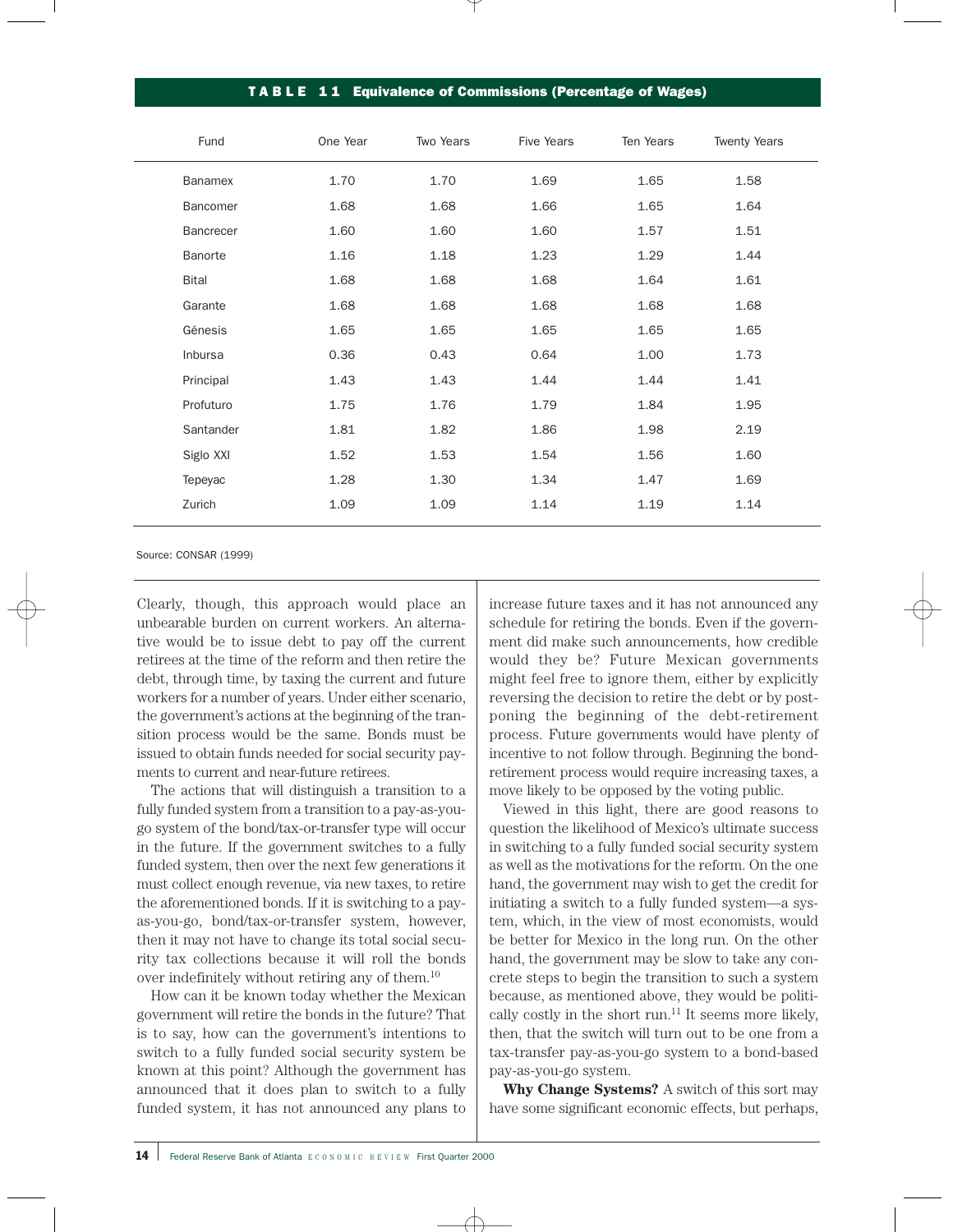more importantly, it creates the appearance of reform. It does so in several different ways. First, since switching to a bond-based system could (but does not necessarily) represent the very first step in a transition to a fully funded system, this switch allows the government to claim that it has begun the transition process. Second, the switch to a bondbased system allows the government to privatize a number of aspects of the administration of the social security system—a step that might have some benefits in its own right and that many people are likely to misinterpret as representing more effectual reform. Third, all the idiosyncratic features of the old system discussed above represent economic distortions for the decisions of firms and workers in the system. And, as mentioned earlier, other than demographics, it is these idiosyncratic features that would have contributed to the actuarial imbalance of the Mexican pay-as-you-go system. The adoption of a pay-as-yougo system does not require indexing benefits against inflation while leaving contributions unchanged, awkward qualification criteria (lax eligibility requirements), or allowing the government to use the system as an outright source of government revenue. Elimination of these features could go a long way in improving the operation of the old pay-as-you-go system and solving its actuarial imbalance problems.

**Asymmetric Indexation and the Admission Fee.** Indexing benefits against inflation while leaving contributions unchanged insulates social security recipients, but it represents higher taxes in other sectors or a higher government deficit. This asymmetric indexation became a serious problem when inflation rose to triple digits in 1994–95. This problem will be avoided by the move to defined contributions.

As discussed above, the low admission fee under the old system created the incentive to stop pension contributions altogether after the initial 500 weeks required for becoming eligible for retirement benefits. There is also clear evidence that many employers understated the wage rate of workers just to avoid paying the payroll tax. Under this admission scheme, contributing workers in the formal sector subsidized those in the informal sector that had stopped contributing once they had paid their low admission fee. Under the new system, a minimum twenty-five year contribution is required to qualify for any benefits, and at retirement a worker gets the market return to his contributions. This tightening of the eligibility requirements will eliminate the

strain that the old requirements had on the IMSS pension accounts.

**Management Fees.** The new system introduces a feature only implicit in the old system: transaction costs (or commissions) imposed by AFOREs on their contributors. It is not straightforward to compare the transaction fees charged by the different AFOREs. However, careful review (see Sinha 1999a) reveals that most charges (by private pension companies in other Latin American countries) are in the order of 20–25 percent of contributions—ten times higher than charges in defined-contribution plans of Singapore or Malaysia. The usual defense offered by proponents of Mexico's system has been that (1) Chile has a similar cost structure and (2) mutual funds in the United States have similar cost structures. In fact, CONSAR has recently used the data in Table 12 to argue that the commission in Mexico is on the average lower than in other Latin American countries, a claim originally made by Solís-Soberón (1997).

There are potential problems with reaching such a conclusion, however, as comparing Chile and Mexico's commission structures illustrates. Table 12 states commission as a percentage of covered pay, not as a percentage of contribution. In Chile each worker contributes 10 percent of the salary into the system whereas in Mexico the contribution is only 6.5 percent of salary. Thus, as a percentage of contribution, average charges in Mexico would be more than 29 percent (1.919/6.5) while in Chile it is under 23 percent (2.291/10). Another factor is that the government contribution to the system has been ignored. It is difficult to evaluate the government contribution because it varies with the wage rate of the worker. For an average worker earning three times the minimum salary, it amounts to 1.83 percent of the salary. If that factor is added to 6.5 percent, the total is 8.33 percent. Computed this way, the commission charges amount to 23 percent (1.919/8.33), exactly the same as charges imposed in Chile. This complexity illustrates the need for a careful review of the claim that Mexico has managed to reduce the charges that Chile could not.

In contrasting transaction costs of pensions in Mexico with those charged by mutual funds in the United States, the following has to be considered. First, charges for the majority of mutual funds in the United States are on the order of 10 percent (of contribution) and not 25 percent (see Mitchell

<sup>10.</sup> The government will have to pay the interest on the bonds, but it can do so without increasing its social security tax collections.

<sup>11.</sup> Cooley and Soares (1999) discuss how a pay-as-you-go system may in fact represent the rational politico-economic outcome in a democratic regime.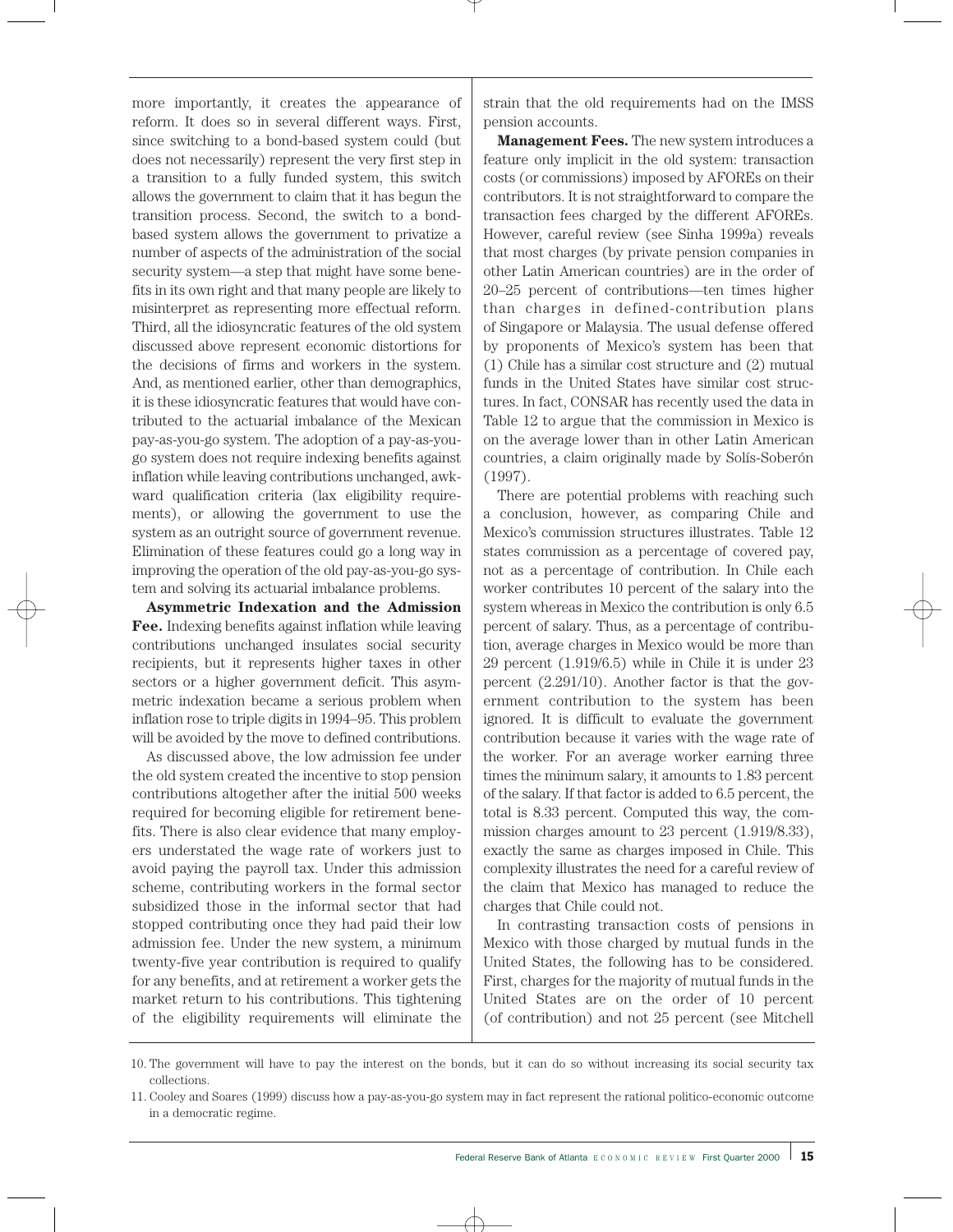| TABLE 12<br><b>Commission Structure Comparison</b> |                        |  |  |  |
|----------------------------------------------------|------------------------|--|--|--|
| Country                                            | Percent of Covered Pay |  |  |  |
| Argentina                                          | 2.410                  |  |  |  |
| Chile                                              | 2.291                  |  |  |  |
| Mexico                                             | 1.919                  |  |  |  |
| Peru                                               | 2.294                  |  |  |  |
| Uruguay                                            | 2.070                  |  |  |  |
| Source: Solís-Soberón (1997)                       |                        |  |  |  |

1996). In fact, there are mutual funds that charge 1 percent or less. Second, unlike in the case of mutual funds, in Mexico (as in Chile) membership in an AFORE is compulsory*.* Thus, even if the transaction costs were the same, comparing the two would be like comparing apples and oranges.

The most pertinent question for this discussion concerns how the transaction costs under the new system compare with costs under the old pay-as-yougo system. Under the old system, administrative costs (the analog of transaction costs) as a percentage of total social security expenditures hovered around 17 percent in the 1980s for Mexico (International Labor Organization 1991). As mentioned above, on average the current transaction cost is around 24 percent, implying a cost increase of roughly 7 percent.

It appears that, at least for the time being, AFOREs are acting as bookkeeping entities with few true portfolio manager functions. As mentioned above, only a very small fraction of Mexican private debt meets CONSAR's eligibility requirements. As is clear in Table 11, the 35 percent ceiling that an AFORE is allowed to hold in the form of private debt is far from binding. In this context, it might make sense for the government to solicit bids and choose the single bookkeeper charging the lowest management fee. While a monopoly in the private management of widely diversified pension portfolios is not desirable, a monopoly in bookkeeping may very well be, as Bolivia's experience demonstrates. Bolivia awarded a monopoly right to an international consortium to manage its pension system.12 The commission charges are 0.5 percent of average salary (10.5 percent of salary for retirement and 2 percent for life insurance). $^{13}$  In contrast, under the Mexican system, the average charges are 1.6 percent of salary with only 6.5 percent going into the retirement fund. In addition, in Bolivia the disability and death insurance payment is equal to 4 percent of salary.

A potential justification for leaving bookkeeping and portfolio management together in the AFOREs could be that the AFOREs will be active when CONSAR relaxes its portfolio restrictions. The problem with this justification is that separating bookkeepers and fund managers may be more efficient even under these conditions. The best bookkeepers may not be the best managers of a wider-spectrum portfolio.

**The Replacement Rate.** It is also important to recognize that because of differences in how the replacement rate is determined—under the new system it will be market-determined—contrasting alternative replacement rate projections under the new system against the replacement rate under the old system will be challenging. The ultimate concern, of course, is whether the new replacement rate will represent an improvement for future retirees. A complete answer requires a sophisticated analysis. The replacement rate under the new regime is the endogenous result of changes in factors such as wage levels (because the value of the social quota depends on the level of wages; that is, a low-wage earner gets a relatively high social quota), real interest rates, mortality rates (because mortality rates are going to change over the next sixty years), the discount rate at which the whole life annuity is calculated, and commissions (for example, some commissions depend on the inflation rate, as for one company that does not charge if there are no gains in real terms).

Table 13 illustrates the sensitivity of the replacement rate to alternative economic scenarios. It reports the resulting replacement rates, other things being equal, under alternative real rates of return of AFOREs' portfolios. These simulations are subject to criticism on a number of grounds. Among other things, they take a flat lifetime wage profile, assume a flat interest rate profile with zero inflation rates, take mortality projections from United Nations (1998), and assume that commissions stay put. However, the simulations suffice to focus attention on the sensitivity of the replacement rate to the relevant economic variables.

Table 13 also has calculations of replacement rates under different scenarios when three elements are altered: (1) The replacement rate is calculated with different real rates of return. However, the effects of inflation are not taken into account, and since earnings of managed funds depend on the nominal interest rate, inflation would have an impact. (2) For each panel of the table, the wage rate varies. Wage rates are expressed as multiples of the minimum wage. So calculations are made with one, two, three, four, five, six, and ten multiples of minimum wages. (3) The number of years in the labor force also varies (from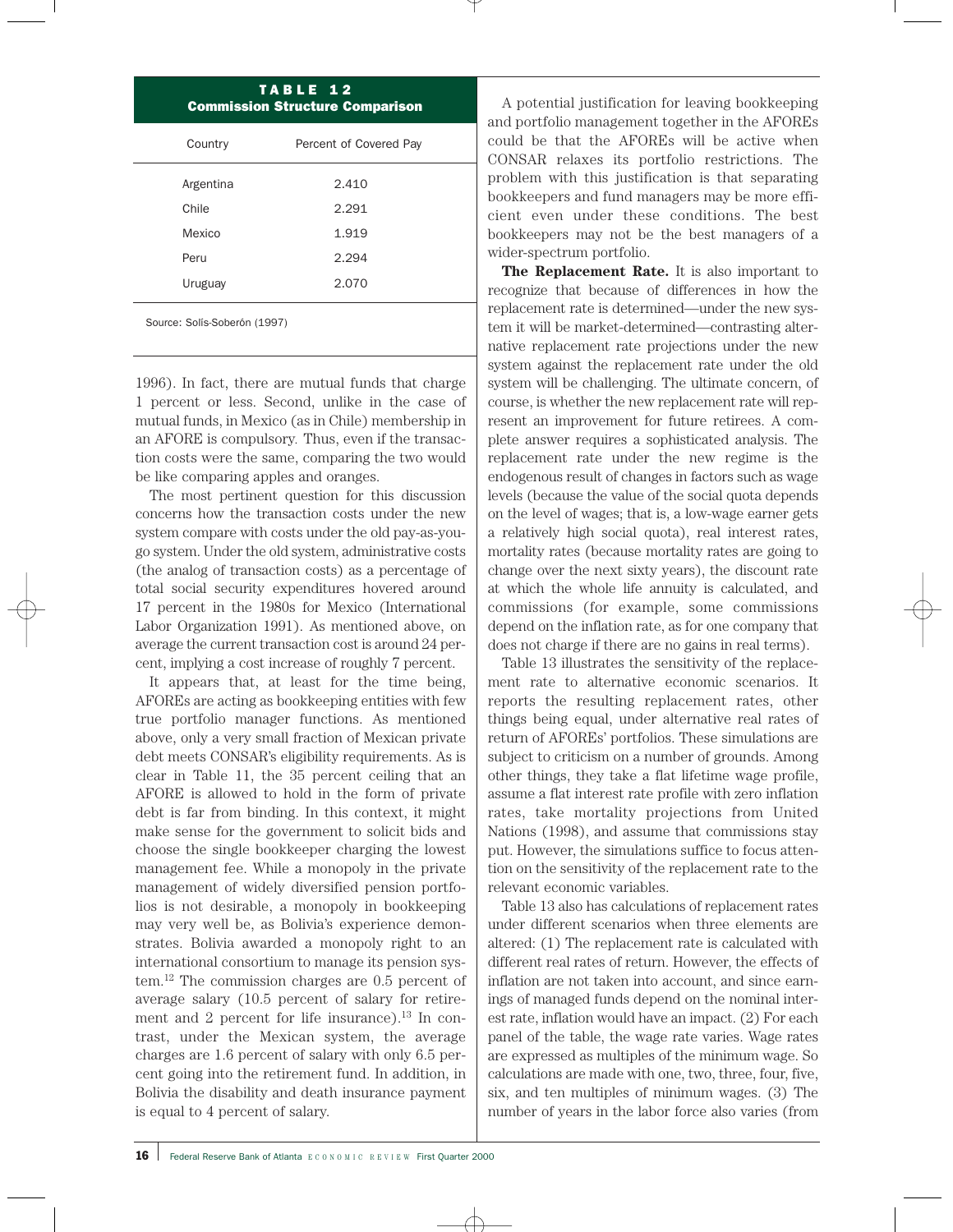#### TABLE 13 Replacement-Rate Calculations for Whole Life Annuity Starting at Age 65<sup>a</sup>

|              |              |                |        | Jaidry III TIMICS MIMMUUTI WAKE |                                                                   |        |        |  |
|--------------|--------------|----------------|--------|---------------------------------|-------------------------------------------------------------------|--------|--------|--|
| Time (Years) | $\mathbf{1}$ | $\overline{2}$ | 3      | 4                               | 5                                                                 | 6      | 10     |  |
|              |              |                |        |                                 | Real Rate of Return, 3 Percent; Real Wage Growth Rate, 0 Percent  |        |        |  |
| 5            | 3.53         | 2.63           | 2.32   | 2.17                            | 2.08                                                              | 2.02   | 1.90   |  |
| 10           | 7.41         | 5.51           | 4.87   | 4.56                            | 4.37                                                              | 4.24   | 3.99   |  |
| 15           | 11.83        | 8.79           | 7.78   | 7.28                            | 6.97                                                              | 6.77   | 6.37   |  |
| 20           | 16.85        | 12.53          | 11.09  | 10.37                           | 9.94                                                              | 9.65   | 9.07   |  |
| 25           | 22.54        | 16.76          | 14.84  | 13.87                           | 13.30                                                             | 12.91  | 12.14  |  |
| 30           | 29.01        | 21.57          | 19.09  | 17.85                           | 17.11                                                             | 16.61  | 15.62  |  |
| 35           | 36.35        | 27.03          | 23.92  | 22.37                           | 21.44                                                             | 20.82  | 19.57  |  |
| 40           | 44.69        | 33.23          | 29.41  | 27.50                           | 26.36                                                             | 25.59  | 24.06  |  |
| 45           | 54.17        | 40.28          | 35.65  | 33.33                           | 31.94                                                             | 31.02  | 29.16  |  |
|              |              |                |        |                                 | Real Rate of Return, 10 Percent; Real Wage Growth Rate, 0 Percent |        |        |  |
| 5            | 4.20         | 3.12           | 2.76   | 2.58                            | 2.47                                                              | 2.40   | 2.26   |  |
| 10           | 10.55        | 7.84           | 6.94   | 6.49                            | 6.22                                                              | 6.04   | 5.67   |  |
| 15           | 20.51        | 15.24          | 13.48  | 12.61                           | 12.08                                                             | 11.73  | 11.03  |  |
| 20           | 36.09        | 26.82          | 23.73  | 22.18                           | 21.25                                                             | 20.64  | 19.40  |  |
| 25           | 60.49        | 44.94          | 39.75  | 37.16                           | 35.61                                                             | 34.57  | 32.50  |  |
| 30           | 98.74        | 73.33          | 64.87  | 60.63                           | 58.09                                                             | 56.40  | 53.01  |  |
| 35           | 158.78       | 117.89         | 104.27 | 97.45                           | 93.36                                                             | 90.64  | 85.19  |  |
| 40           | 253.13       | 187.90         | 166.16 | 155.28                          | 148.76                                                            | 144.41 | 135.72 |  |
| 45           | 401.56       | 298.00         | 263.48 | 246.22                          | 235.86                                                            | 228.96 | 215.15 |  |

Salary in Times Minimum Wage

a Calculated with a flat lifetime wage profile and no consideration of inflation.

Source: Sinha (1999b)

five to forty-five years). Note that the wage profile does not vary; the wage rate for every year in the labor force is assumed to be the same.

Consider, for example, the first entry of the top panel of the table—3.53 percent. A person earning the minimum wage for five years and retiring at the age of 65 will get 3.53 percent of his or her wage replaced if he or she earns one minimum wage. Each entry has two other elements built into it. One is the assumption about the real interest rate that an annuity would earn. The other is the (conditional) mortality rate of the population (after retiring at 65). The 3.53 percent results from calculating the replacement rate that would be the average of the rates obtained under each of the seventeen AFOREs. Therefore, each calculation explicitly takes into account management or commission fees.

For understanding the significance of the different replacement rates, it is helpful to compare these replacement rates to the U.S. average. For instance, in the United States in 1998 the average wage was around \$28,000. The retirement benefit after fortythree years of service was \$11,256. This amounts, roughly, to a 40 percent  $(11,256/28,000)$  replacement rate. In Mexico, the average salary is slightly more than three times minimum salary. In U.S. dollars, this amount is around \$10 a day. Thus, under the scenario with 3 percent real rate of return, to get a replacement rate of 40 percent the average worker has to work for more than forty-five years. Under the assumption of a 10 percent real rate of return, the 40 percent replacement rate can be achieved in twenty-five years.

12. The consortium consists of Banco Bilbao Vizcaya S.A. and Invesco-Argentaria.

<sup>13.</sup> See von Gersdorff (1997) for a summary of the Bolivian system.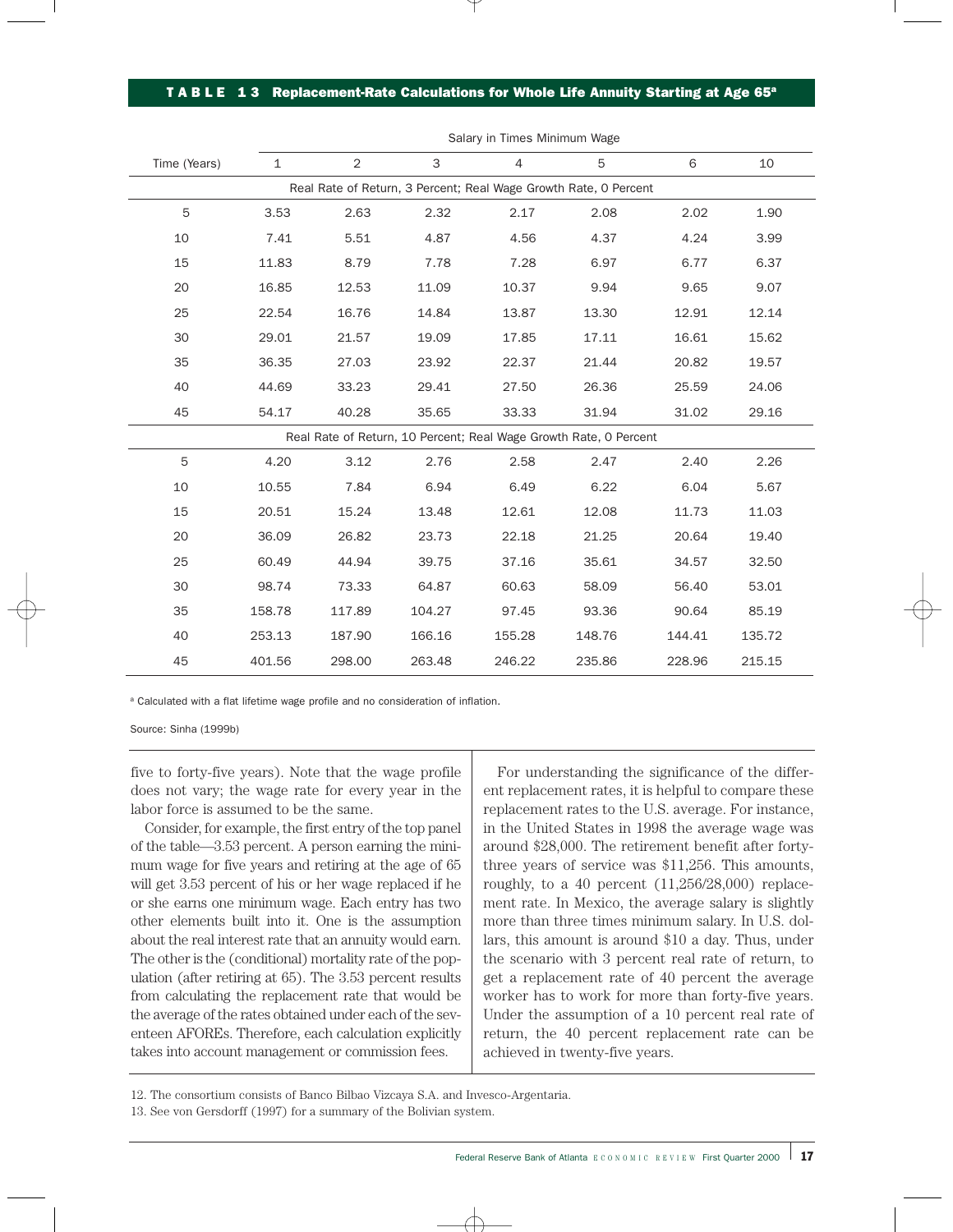How does the new system compare with the old in terms of replacement rates? For a person earning one minimum salary, under the old system a 100 percent replacement could be had in ten years (Table 2). Under the new system, if the real rate of return is 3 percent, a person with one minimum salary after forty-five years of service would be able to achieve only a 54.17 percent replacement rate. With a real rate of return of 10 percent, the same person after thirty years of service will get 98.74 percent of the salary replaced. Only if a worker stayed in the labor force for at least thirty-five years and the rate of return was high (10 percent or more) would the retirement benefits under the new system be higher (for almost all wage levels) than those under the old system. One other important observation is that for low-income workers the replacement rate is always higher than for high-income workers. The reason is that as a percentage of income the social quota is financially more important for low-income workers.

# What Are the Net Gains from Switching across Pay-As-You-Go Pension Systems in Mexico?

The last section identified some of the potential gains and costs of the reform. However, what needs to be established are the net gains or overall effects on well-being for current and transitional retirees as well as for future generations of Mexican citizens. Economic outcomes are the result of complex simultaneous interactions among different economic variables in both the short and long runs. To say, for example, that the government contributes a "cuota social" to the retirement fund of a worker (as is currently the case under the reform) is to say that the government commits to borrowing or taxing in the future (from either the same or future generation of workers) to meet the obligation of an accounting entry. Thus, contrasting the well-being of Mexican citizens under the alternative pay-as-you-go systems would require a sophisticated analysis. At a minimum, the analysis should recognize the intertemporal nature of individuals' decision making, that individuals' expectations are based on all available information, including government policies, and that economic variables interact with one another. Thus, to determine the consequences of a reform, one must consider saving decisions, taxing, and government debt policies simultaneously— a general equilibrium framework.

The following example illustrates how such an approach could make a difference. De Nardi, Imrohoroglu, and Sargent (1999) look at the effects of projected U.S. demographics on its current payas-you-go system. They use projected increases in the dependency ratio and analyze the economic

consequences of several alternative fiscal adjustment packages. One of their experiments consists of leaving the social security system unfunded (perhaps an analog of the Mexican case). They conclude that back-of-the-envelope accounting calculations made outside a general equilibrium framework differ significantly from those obtained in a general equilibrium context. One may therefore wonder about the accuracy of the projected actuarial imbalances—discussed earlier—arising from sticking to the old Mexican pension system.

Another finding in De Nardi, Imrohoroglu, and Sargent is that even when a country sticks to a payas-you-go system, "reducing retirement benefits through taxation of benefits and consumption or through postponing the retirement eligibility age results in a significant reduction of the fiscal adjustment necessary to cope with the aging of the population" (1999, 578). As discussed above, under the new Mexican system, there is a new minimum twenty-five year contribution required to qualify for any benefits. This regulation amounts to a reduction of retirement benefits. Also, as discussed above, the Mexican reform may not represent a departure from its payas-you-go system. Thus, just as in the comparisons performed in De Nardi, Imrohoroglu, and Sargent, the relevant comparison in Mexico may be across two pay-as-you-go regimes rather than between a pay-asyou-go and a fully funded system. Because that is the case, the relevant analysis would, for example, have to contrast the net benefits of maintaining a pay-asyou-go system while changing the minimum contribution requirement from ten to twenty-five years and introducing the cuota social and other features of the new system reviewed above. It would not be surprising if, just as in De Nardi, Imrohoroglu, and Sargent, a reduction of retirement benefits resulted in a significant reduction of the adjustments necessary to cope with the aging of the population in Mexico. However, De Nardi, Imrohoroglu, and Sargent's findings are specific to the structure and parameters of the U.S. economy, and it seems essential to perform the same experiment for the specific parameters of the Mexican economy. To date, there has not been a general equilibrium analysis of the net benefits of modifying the pay-as-you-go system in Mexico. Thus the answer to the question of what the net gains of a modified pay-as-you-go system might be is that nobody knows.

# What Are the Net Gains from Switching to a Fully Funded Pension System?

 $\sum_{n=1}^{\infty}$  s discussed above as well as more thoroughly<br>the Espinosa-Vega and Russell (1999), the<br>theoretical literature suggests that, with in Espinosa-Vega and Russell (1999), the **L**theoretical literature suggests that, with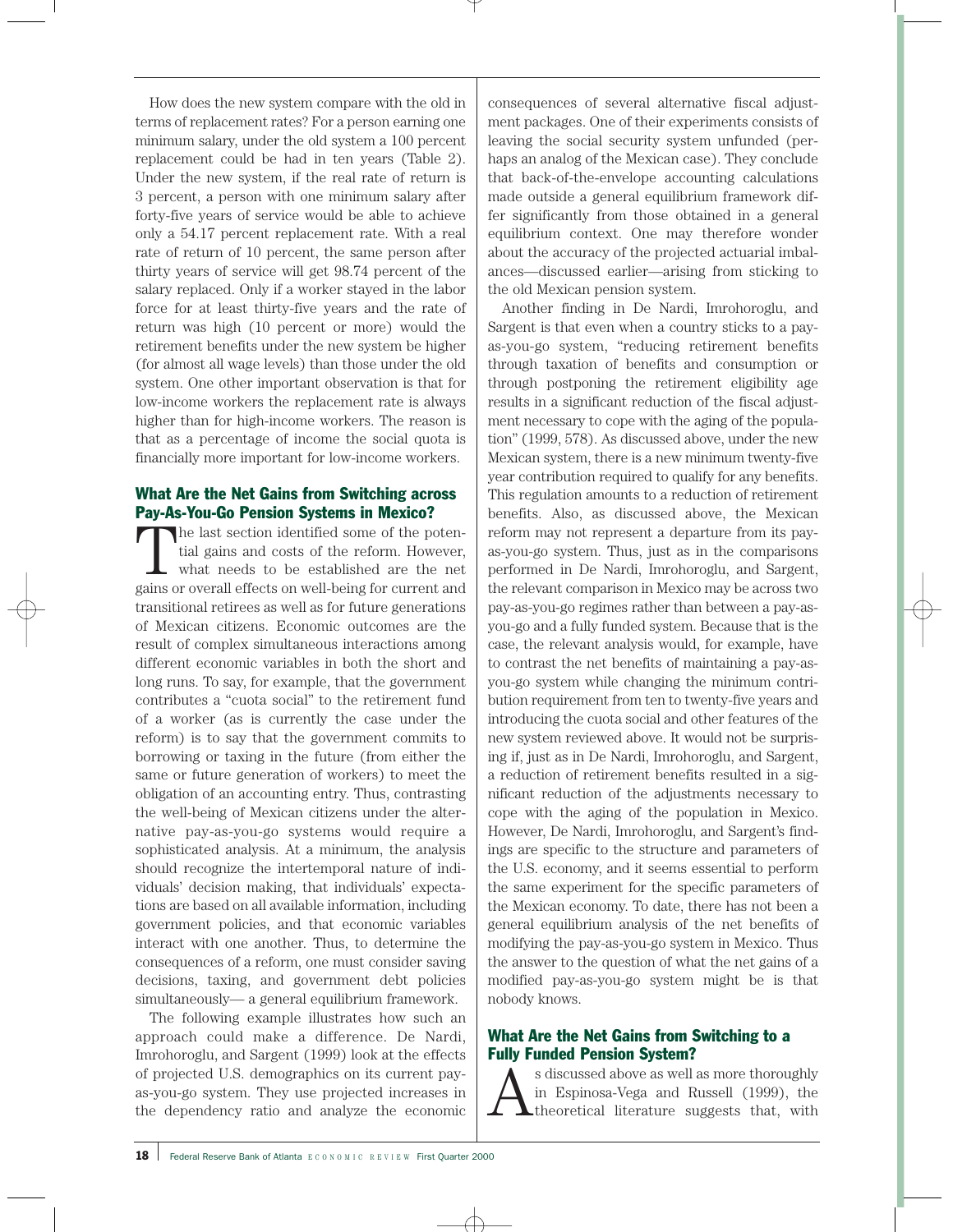# Comparison of Mexico's Pay-As-You-Go and Reformed Old-Age Security Systems

| Area                                                                                       | Pay-As-You-Go                                                                         | Reformed                                                                                                                      |
|--------------------------------------------------------------------------------------------|---------------------------------------------------------------------------------------|-------------------------------------------------------------------------------------------------------------------------------|
| Institutional responsibilities:<br>Old age and severance (RCV)                             | <b>IMSS</b>                                                                           | New entrant picks<br>AFORES or IMSS<br>retirement<br>(transition<br>generation only)                                          |
| Disability and life insurance (IV)                                                         | <b>IMSS</b>                                                                           | <b>IMSS</b>                                                                                                                   |
| Contributions (percent of wage) <sup>a</sup> :<br>Contribution by employer<br>and employee | 10.075                                                                                | 10.075                                                                                                                        |
| Government contribution                                                                    | 0.425                                                                                 | 2.425                                                                                                                         |
| Eligibility requirements:<br>Old age<br>Severance                                          | 500 weeks' (10 years')<br>contribution; 65 years old                                  | 25 years' contribution;<br>65 years old                                                                                       |
|                                                                                            | 500 weeks' contribution;<br>60 years old                                              | 25 years' contribution;<br>60 years old                                                                                       |
| Old age: Withdrawalsb                                                                      |                                                                                       | Gradual withdrawals<br>from individual<br>account<br>in AFORE, <sup>c</sup> or<br>annuity bought from<br>an insurance company |
| Minimum pension guarantee (MPG)                                                            | Equivalent to one Mexico City<br>minimum-wage level indexed to<br>actual minimum wage | Equivalent to one<br>Mexico City minimum<br>wage on 7/1/97<br>indexed to the CPI <sup>d</sup>                                 |

a Under IVCM, contributions could not exceed ten times the minimum wage, and under the new system the limit is twenty-five times. The column listing the after-reform structure includes Life and Disability Assurance.

<sup>b</sup> Lump withdrawal at retirement permitted only for balances in excess of 130 percent of the cost of an annuity equal to the minimum pension guarantee (MPG).

 $c$  Only gradual withdrawals are allowed in order to reduce the risk that recipients will outlive their accumulated balances.

<sup>d</sup> Currently average wage for IMSS affiliates is 2.6 minimum wages; thus MPG is approximately 38 percent of average wage.

Sources: Grandolini and Cerda (1998) and Sales-Sarrapy, Solís-Soberón, and Villagómez-Amezcua (1998)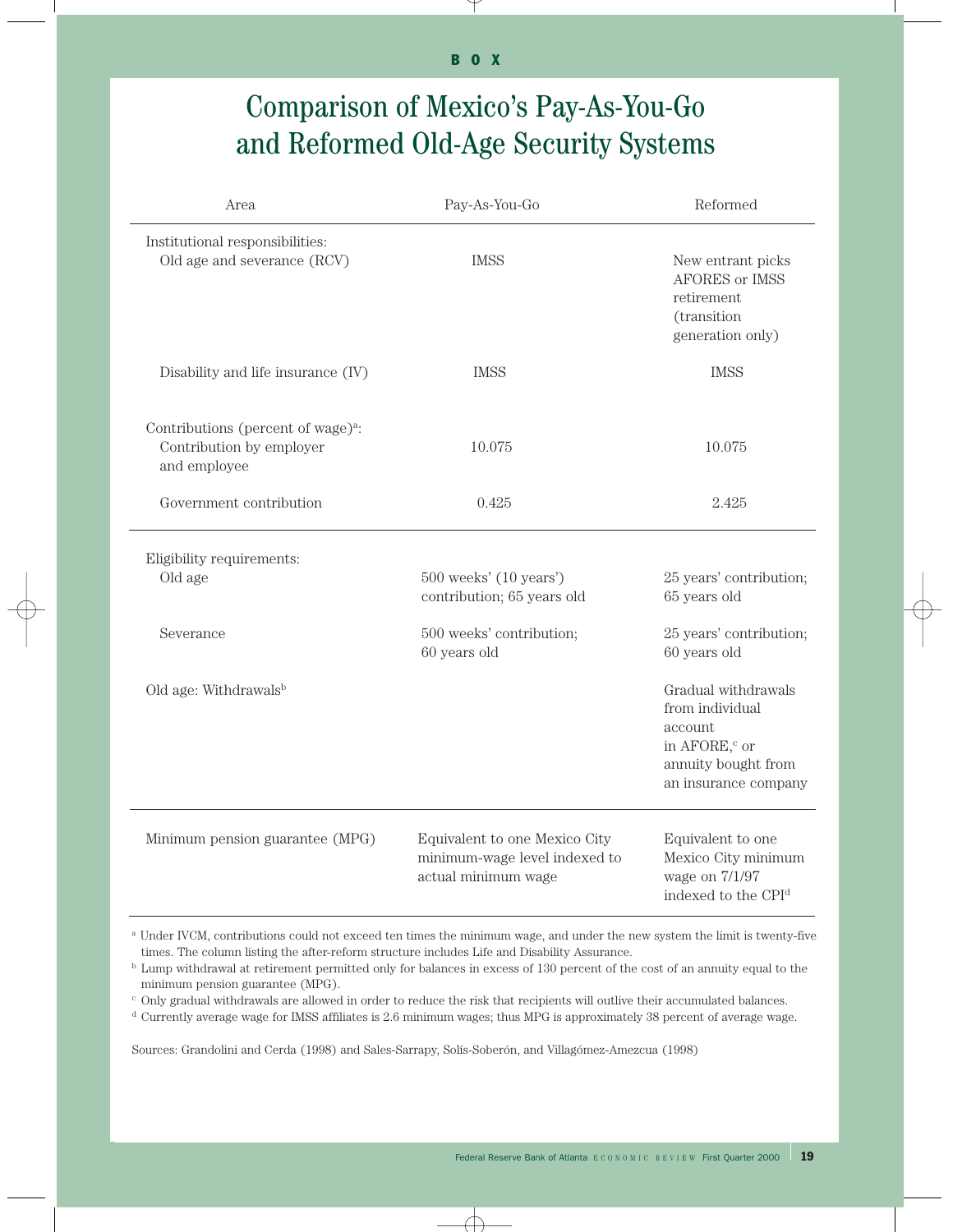some qualifications, moving to a fully funded system or abolishing a pension system altogether should improve the well-being of society at large. The qualifications include a country having a dynamically efficient economy and the absence of any significant imperfections in capital and labor markets. A number of students of pension systems agree with Abel and others (1989) that the U.S. economy is dynamically efficient but acknowledge that the United States may experience some potentially significant market failures. Huang, Imrohoroglu, and Sargent (1997) start by explicitly incorporating what is generally considered a standard market failure. In their model, there are uninsurable uncertainties about lifetimes and labor income. This type of market failure has indeed been used to justify pay-as-you-go social security systems.

Huang, Imrohoroglu, and Sargent perform two experiments similar to the actions some analysts claim Mexico has started to take. In the first, the government eliminates its pay-as-you-go system, issuing a large quantity of bonds to buy out the transitional generation of retirees. At the same time, the government raises labor income taxes for the next forty years in order to pay back this debt (this tax represents the transition cost). The second experiment is motivated by some recent proposals in the United States that call for investing the current social security surpluses in the stock market. In their second experiment, the government raises labor income taxes. And the proceeds are used to acquire equity. Future retirement benefits are then paid out of the returns to this equity. The advantage of adopting this government-sanctioned fully funded scheme is that it allows the government to redistribute benefits to those citizens who because of, for example, extended layoff periods were unable to accumulate enough savings for their retirement or those citizens who outlived their retirement benefits. They show that in the long run, the second experiment provides the larger net gain. While the study was performed for the U.S. economy parameters (and, as the authors note, there are a number of directions in which it could be improved), its importance for Mexico consists of recognizing that the size of the net gains is itself a function of key features of the economy, including the specific type of market failures in place (such as the large size of the informal sector in Mexico). For example, a common theme throughout most analyses of Mexico's reform is the expected migration from the informal to the formal sector of the economy. In order to understand the impact of the reform on the informal-sector workers' decisions to migrate, one has to endogenize informality. Stated differently, there is no clear idea of the sensitivity of workers' decisions about where to work and the role of changes in payroll taxes associated with alternative pension schemes in those decisions. Neither is it clear how workers' decisions about migrating in turn affect the ultimate impact of government policies in the economy.

At the same time, it may be of significant relevance where the revenues needed to pay for the transition come from. The macroeconomic implications of either taxing wage income or issuing government debt to finance the transition from a pay-as-you-go to a fully funded system may be quite different from each other. Also, it is important to specify the timing and the type of tax to be used to finance the deficit that arises from financing the reform; otherwise, the analysis will be at best incomplete.

Serrano (1999b) attempts to estimate the net benefits of switching to a funded system in Mexico in the context of a general equilibrium analysis.14 He finds that the gains from doing so significantly outweigh the present value of the transition costs, which in his worst-case scenario represent 59.3 percent of 1997 GDP. Should CONSAR view Serrano's work as their endorsement to press ahead with a reform to a fully funded pension in Mexico? In an effort to answer this question, it is important to outline Serrano's study. As in Huang, Imrohoroglu, and Sargent (1997), Serrano incorporates a market failure in his analysis. The market failure consists of a minimumdenomination restriction in the formal financial intermediation sector under the pay-as-you-go system. That is, he assumes that when such a pension system is in operation, poor savers are unable to participate in the formal banking sector. In his analysis, once a fully funded system is adopted, these poor savers will have access to the formal financial system. In his words, "Our thesis is that many poor workers will obtain access to the formal financial system through the privatized social security system. . . . The introduction of an obligatory FF [fully funded] system may give these people access to the financial system (1999b, 3)." In other words, adopting a fully funded system would have the same benefits, in his analysis, as eliminating the minimum-denomination restriction in the formal banking sector. The question, of course, would be why the poor savers did not have access to the formal financial system in the first place. The answer may be that the low level of savings by the poor was insufficient to justify the necessary maintenance or transaction costs incurred by financial intermediaries when opening a new account. If this is the case, what leads Serrano to believe that things would be different under a fully funded system? The government could, of course, subsidize these transaction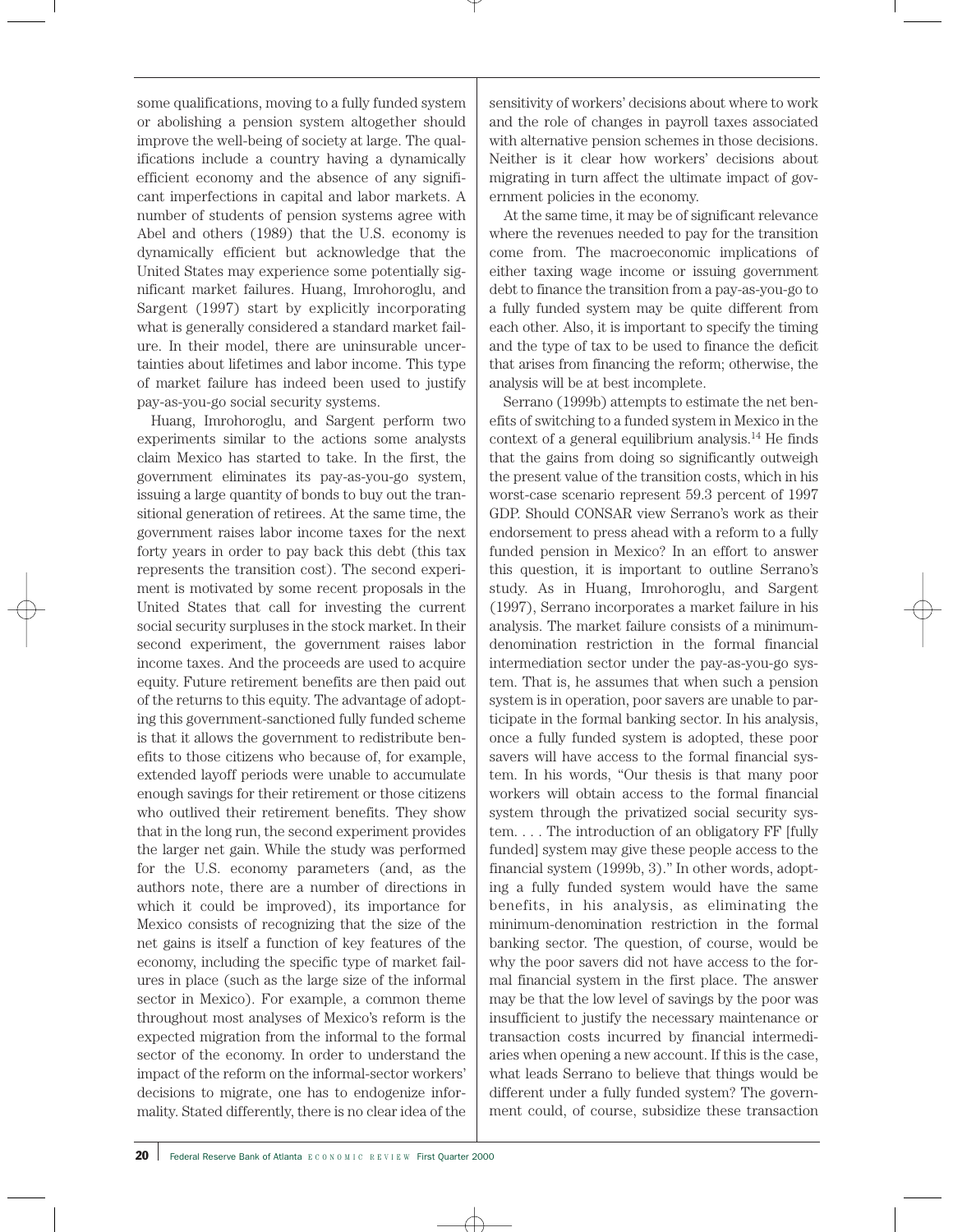costs, but it could do that regardless of the pension system in place. In addition, the overall impact of such subsidies would have to be carefully analyzed.

It is also true that a large number of poor savers are part of the informal labor market. A governmentsanctioned fully funded system is relevant to them only if they migrate to the formal labor market. Serrano would have to explain why such a pension system would lead to migration to the formal sector. Following the steps of Serrano's analysis, one cannot disentangle where the gains come from. Do they come from eliminating the market failure, or do they come from switching from a pay-as-you-go to a fully funded system? In short, it seems best to think of Serrano's work as a work in progress.

Another important point to note is that Serrano's estimate of the transition cost (59.3 percent of 1997 GDP) serves as a reminder that even when there are net gains from switching to a funded system the transition imposes a hefty cost on any society. Agreeing to when and how to pay for it would be the subject of difficult political discourse. It is no coincidence that while there are other estimates of the transition costs, there is no mention (other than Serrano's) about when and how such costs would be taken care of.

In addition to Serrano (1999b), other articles estimate the transition cost. By the authors' own admission, these estimates are far from perfect; for example, Sales-Sarrapy, Solís-Soberón, and Villagómez-Amezcua acknowledge that their model "is a partial equilibrium framework that treats relevant macroeconomic variables as given" (1998, 158). Partial equilibrium estimates may drastically err in either direction, as discussed above and shown by De Nardi, Imrohoroglu, and Sargent (1999). For completeness, this discussion includes transition costs estimates by Sales-Sarrapy, Solís-Soberón, and Villagómez-Amezcua (1998) and Grandolini and Cerda (1998) with a reminder that these costs are only part of the information needed for estimating the net gains of the reform.

Sales-Sarrapy, Solís-Soberón, and Villagómez-Amezcua (1998) and Grandolini and Cerda (1998) acknowledge that moving away from the old pay-as-you-go system will impose on the Mexican economy two types of costs with certainty and another two potential costs. First, the government has to pay the so-called social quota to every participant, and that payout affects the government deficit. As can be seen in the box, this amount on average equals an additional 2 percent of wages. Second, since all contributions of private-sector

workers went to AFOREs starting September 1, 1997, one has to consider the resources necessary to provide payments to pensioners existing prior to that date.

The first group of retirees under the new system will emerge in about twenty-five years. What exactly will they get? There are two possible scenarios. In the first, if the funds in the individual's account at retirement do not exceed an annual income stream equivalent to one minimum wage for the actuarial remainder of his life, then the government will guarantee benefits equivalent to one minimum wage for the duration. This approach may affect the government deficit. In the second scenario, if the individual's account exceeds an annual income stream equivalent to one minimum wage for the actuarial remainder of the worker's life, he or she can choose between withdrawing funds on a monthly basis or purchasing a lifetime private contingent annuity. Under this scenario there is no impact on the deficit. Transition workers have a pension-guaranteed switch option. At retirement, they will be able to choose between their benefits under the old or the new system. Their choices may have an impact on the government deficit.

Grandolini and Cerda (1998, table 11, 24) report the fiscal cost of the transition as calculated by the Ministry of Finance (Secretaría de Hacienda y Crédito Público, or SHCP). The present value of the total cost of the transition from 1997 to 2024, as a fraction of 1994 GDP, is 17.76 percent. Sales-Sarrapy, Solís-Soberón, and Villagómez-Amezcua (1998) compute the fiscal deficit arising from the compensation to current pensioners and transition workers from 1997 to 2047 under the new social security scheme. For this period, they estimate that the total cost of the transition would be 82.6 percent of GDP.

After 2047 (the year most transitional workers cease to exist) the only social security cost for the government would be the social quota. If, as estimated in Grandolini and Cerda (1998), this cost were less than 0.1 percent of GDP after 2025, the total social quota cost from 2047 to 2058 would be about 1.1 percent of GDP. Based on the computations presented earlier, the highest estimated cost of the transition from 1997 to 2047 would be 82.6 percent of GDP. Thus, in the worst-case scenario the cost of the transition from 1997 to 2058 would be roughly 84 percent of GDP (1.1 percent plus 82.6 percent).

The message from these computations seems to be that given the fiscal cost savings—even for the worst-case scenario, the reform represents a

<sup>14.</sup> As of this writing, Serrano's is apparently the only study of its kind.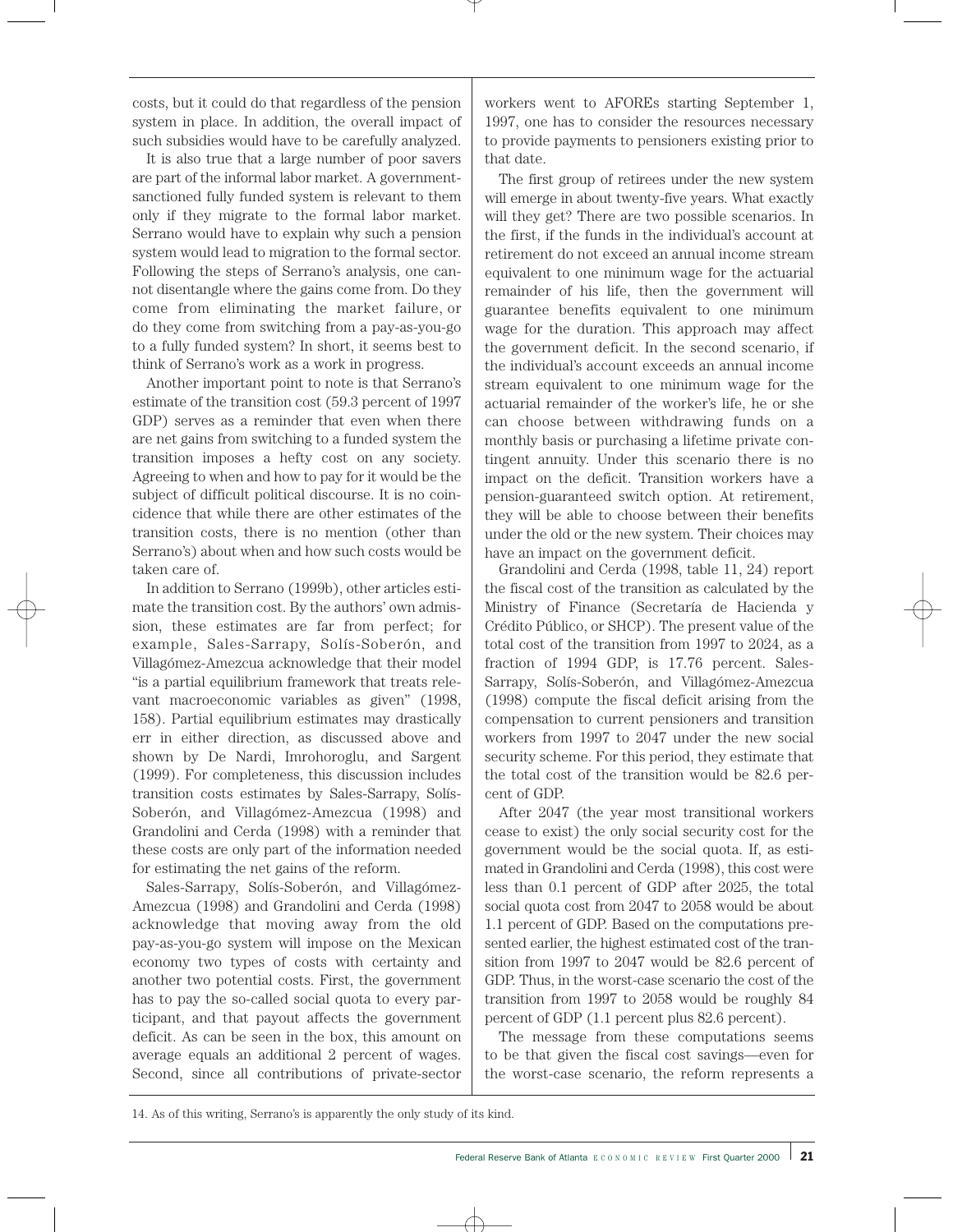44 percent savings over the estimated 141 percent of GDP cost of holding on to the status quo—the country should press ahead with the transition to a funded system.

But is this interpretation of these estimates correct? First, as mentioned earlier, detailed attention needs to be given to the different assumptions regarding the type and time of taxes necessary to pay for the transition cost as well as other assumptions about the relevant market imperfections and redistributional considerations. Second, as the discussion above implies, it may be that at best the studies represent estimates of the cost of changing between types of pay-as-you-go systems and not of transitioning to a fully funded system. Since both the estimates of the cost of maintaining the status quo and transitioning to a funded system are partial equilibrium estimates, it is hard to place confidence in them. Finally, in order to evaluate the desirability of either changing the form of the pay-as-you-go system or moving to a fully funded system, it is important to emphasize that what matters is the net benefit of the change in pension system. General equilibrium analyses modeling Mexican unique features are essential if comparative policy analysis is going to be meaningful. Informality in the labor market of the economy and emerging financial markets are two examples of such features that must be accounted for. In closing, on the basis of the information reviewed here, it seems safe to say that nobody really knows what the net gains from switching to a fully funded system might be.

## Conclusion

This article describes some of the factors that<br>if left unchanged very likely would have led<br>to an actuarial imbalance of the Mexican pen-<br>sion gyptom in the near term. This article contends if left unchanged very likely would have led to an actuarial imbalance of the Mexican pension system in the near term. This article contends that after reviewing the key aspects of the new pension system, one cannot tell whether the government intends to switch to a fully funded social security system. An interesting question is whether the Mexican public believes the government will carry out such a switch. If the public believes a genuine transition will begin in the future, then they will expect interest rates to be lower in the future: stated differently, the public will begin to view current interest rates as above their long-run levels. This situation should cause them to increase their saving to take advantage of the temporarily high level of interest rates. As they do, the level of private saving should begin to rise and the level of market interest rates should begin to fall.

Unfortunately, the more gradual the public expects the transition to a fully funded system to be, the smaller the expectational effect on saving and interest rates is likely to be. Since Mexico's current financial and political situation would seem to favor a very gradual transition, the effect might not be large enough to be identified easily. It might take many years, or even a generation or more, for the effect on saving and interest rates to be noticeable.

If the conjecture in this article and in Espinosa-Vega and Russell (1999) is correct, the current pension reform is another pay-as-you-go system. It would be interesting, then, to try to estimate the net gains from the switch from the old pay-as-you-go system to a new version of it. Unfortunately, to date there are no solid studies with such estimates. More research is needed to better assess how the impending demographic changes and the changes in the eligibility criteria, the replacement rate, and other aspects of the new system will affect the country's overall economic welfare.

The commitment to switch to a fully funded system is not trivial. It requires decisions about how and when to pay for hefty transition costs. Unfortunately, while there are a number of studies about the effects of switching to a fully funded pension system for the United States, there is little solid information for Mexico. Mexico is in dire need of further research to guide it through its decision on whether and how to switch to a fully funded pension system.

It must be said that Mexico is not alone in this respect. Mexico's experience should be viewed as an illustration of the difficulties in assesssing the net benefits of a pension reform.

### **REFERENCES**

ABEL, ANDREW B., N. GREGORY MANKIW, LAWRENCE H. SUMMERS, AND RICHARD J. ZECKHAUSER. 1989. "Assessing Dynamic Efficiency: Theory and Evidence." *Review of Economic Studies* 56:1–20.

BANCO DE MEXICO. 1996, 1997. "The Mexican Economy." <http://www.banxico.org.mx/gPublicaciones/ FSPublicaciones.html>.

CONSAR. 1997. "Circular CONSAR 15-1." *Diario Oficial de la Federacion*, June 30.

———. 1999. <http://www.consar.gob.mx>.

COOLEY, THOMAS F., AND JORGE SOARES. 1999. "Social Security Based on Reputation." *Journal of Political Economy* 107 (February): 135–60.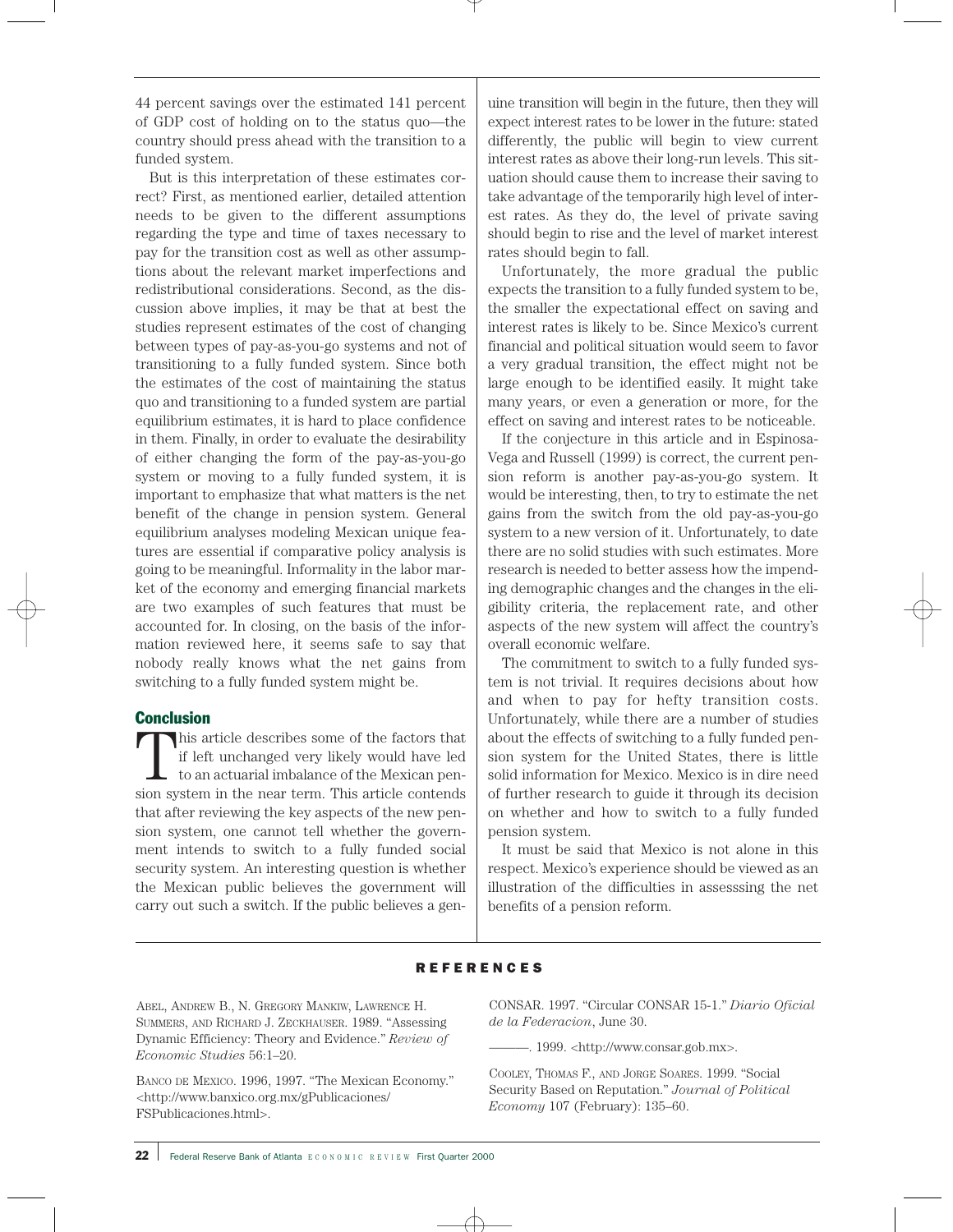DE NARDI, MARIACRISTINA, SELAHATTIN IMROHOROGLU, AND THOMAS J. SARGENT. 1999. "Projected U.S. Demographics and Social Security." *Review of Economic Dynamics* 2 (July 1999): 575–615.

DIAMOND, PETER A. 1965. "Government Debt in a Neoclassical Growth Model." *American Economic Review* 55:1126–50.

———. 1998. "The Economics of Social Security Reform." National Bureau of Economic Research Working Paper no. 6719, September.

ESPINOSA-VEGA, MARCO A., AND STEVEN RUSSELL. 1999. "Fully Funded Social Security: Now You See It, Now You Don't?" Federal Reserve Bank of Atlanta *Economic Review* 84 (Fourth Quarter): 16–25.

FELDSTEIN, MARTIN S. 1974. "Social Security, Induced Retirement, and Aggregate Capital Accumulation." *Journal of Political Economy* 82 (September/October): 905–26.

GRANDOLINI, GLORIA, AND LUIS CERDA. 1998. "The 1997 Pension Reform in Mexico." World Bank Policy Research Working Paper no. 1933, June.

HUANG, HE, SELAHATTIN IMROHOROGLU, AND THOMAS J. SARGENT. 1997. "Two Computations to Fund Social Security." *Macroeconomic Dynamics* 1, no. 1:7–44.

IMROHOROGLU, AYSE, SELAHATTIN IMROHOROGLU, AND DOUGLAS JOINES. 1995. "A Life Cycle Analysis of Social Security." *Economic Theory* 6, 83–114.

IMSS (Instituto Mexicano del Seguro Social). 1997. *La Seguridad Social ante el Futuro*. Mexico.

INTERNATIONAL LABOR ORGANIZATION. 1991. "The Cost of Social Security." Geneva, March.

JUDISMAN, CLARA. 1997. "La Informalidad en Mexico: Características y Tendencias." Secretaria del Trabajo. Unpublished document.

KOTLIKOFF, LAURENCE J. 1996. "Privatization of Social Security: How It Works and Why It Matters." National Bureau of Economic Research Working Paper no. 5330, October.

MITCHELL, OLIVIA S. 1996. "Administrative Costs in Public and Private Retirement Systems." National Bureau of Economic Research Working Paper no. 5734, August.

ORSZAG, PETER R., AND JOSEPH E. STIGLITZ. 1999. "Rethinking Pension Reform: Ten Myths about Social Security Systems." World Bank Conference on New Ideas about Old-Age Security. September 14–15, 1999. Washington, D.C.: World Bank.

QUEISSER, MONIKA. 1998. "The Second Generation Pension Reforms in Latin America." Development Centre Studies, Organisation for Economic Cooperation and Development, Paris.

RODRIGUEZ, L. JACOBO. 1999. "In Praise and Criticism of Mexico's Pension Reform." *Cato Institute Policy Analysis,* no. 340, April 14.

SALES-SARRAPY, CARLOS, FERNANDO SOLÍS-SOBERÓN, AND ALEJANDRO VILLAGÓMEZ-AMEZCUA. 1998. "Pension System Reform: The Mexican Case." In *Privatizing Social Security*, edited by Martin Feldstein. Chicago: University of Chicago Press.

SCHWARZ, ANITA M., AND ASLI DEMIRGUC-KUNT. 1999. "Taking Stock of Pension Reforms around the World." World Bank. Unpublished paper. May.

SERRANO, CARLOS. 1999a. "Social Security Reform—How Much Will It Cost and Who Will Pay for It: The Mexican Case." World Bank. Unpublished paper.

———. 1999b. "Social Security Reform, Income Distribution, Fiscal Policy, and Capital Accumulation." World Bank. Unpublished paper.

SINHA, TAPEN. 1999a. "Lessons from Privatization of Pension Plans." Paper presented at the Canadian Institute of Actuaries special conference on retirement.

-. 1999b. "We Are Not in Kansas Anymore: Risks of Privatizing Pension." Instituto Tecnológico Autónomo de México. Unpublished paper.

———. Forthcoming. *Privatization of Social Security in Latin America*. Norwell, Mass.: Kluwer Academic Publishers.

SINHA, TAPEN, FELIPE MARTINEZ, AND CONSTANZA BARRIOS-MUÑOZ. 1999. "Publicly Mandated Privately Managed Pension in Mexico: Simulations with Transactions Cost." Society of Actuaries, *Actuarial Research Clearing House*, no. 1:323–54.

SINN, HANS-WERNER. 2000. "Why a Funded Pension System Is Useful and Why It Is Not Useful." National Bureau of Economic Research Working Paper no. W-7592, March.

SOLÍS SOBERÓN, FERNANDO. 1997. "Análisis comparativo de las comisiones que cobrarán las AFORES." CONSAR. Unpublished paper.

UNITED NATIONS. 1998. *Demographic Bulletin*. Santiago, Chile, July.

VAN GINNEKEN, WOUTER. 1998. "Social Security for the Informal Sector: Investigating the Feasibility of Pilot Projects in Benin, India, El Salvador, and Tanzania." Issues in Social Protection Discussion Paper No. 5. Social Security Department, International Labor Office, Geneva, Switzerland.

VON GERSDORFF, HERMANN. 1997. "Pension Reform in Bolivia: Innovative Solutions to Common Problems." World Bank Policy Research Working Paper no. 1832, September.

WORLD BANK. 1994. *Averting Old Age Crisis*. New York: Oxford University Press.

———. 2000. "Understanding and Responding to Poverty." <http://www.worldbank.org/poverty/ mission/up1.htm> (April 4).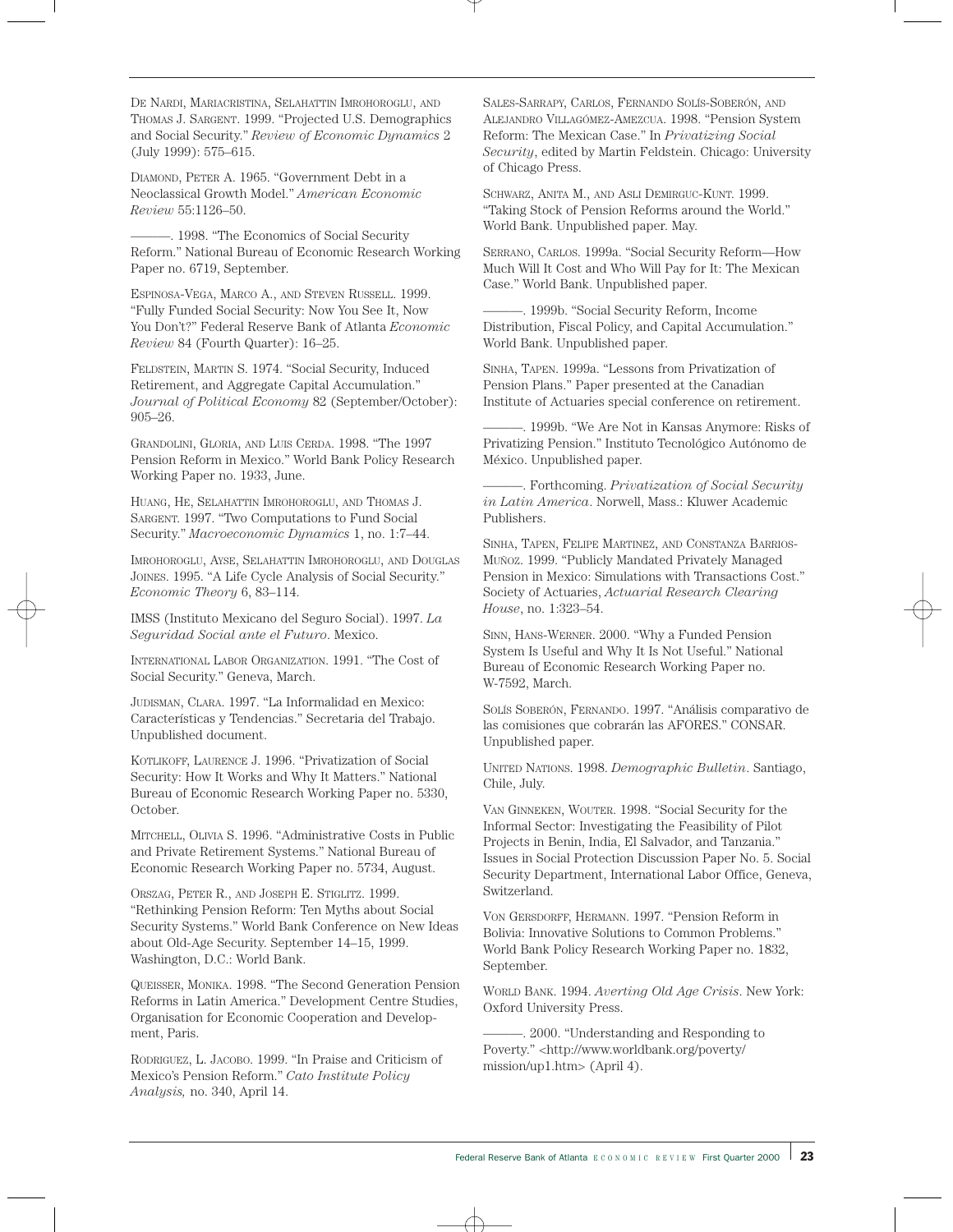# Issues in Hedging Options Positions

# SAIKAT NANDI AND DANIEL F. WAGGONER

*Nandi is a senior economist and Waggoner is an economist in the financial section of the Atlanta Fed's research department. They thank Lucy Ackert, Jerry Dwyer, and Ed Maberly for helpful comments.*

ANY FINANCIAL INSTITUTIONS HOLD NONTRIVIAL AMOUNTS OF DERIVATIVE SECURITIES IN THEIR PORTFOLIOS, AND FREQUENTLY THESE SECURITIES NEED TO BE HEDGED FOR EXTENDED PERIODS OF TIME. OFTEN THE RISK FROM A CHANGE IN VALUE OF A DE IN THEIR PORTFOLIOS, AND FREQUENTLY THESE SECURITIES NEED TO BE HEDGED FOR EXTENDED PERIODS OF TIME. OFTEN THE RISK FROM A CHANGE IN VALUE OF A DERIVATIVE SECURITY, ONE WHOSE VALUE DEPENDS ON THE VALUE OF AN UNDERLYING

asset—for example, an option—is hedged by transacting in the underlying securities of the option. Failure to hedge properly can expose an institution to sudden swings in the values of derivatives resulting from large unanticipated changes in the levels or volatilities of the underlying assets. Understanding the basic techniques employed for hedging derivative securities and the advantages and pitfalls of these techniques is therefore of crucial importance to many, including regulators who supervise the financial institutions.

For options, the popular valuation models developed by Black and Scholes (1973) and Merton (1973) indicate that if a certain portfolio is formed consisting of a risky asset, such as a stock, and a call option on that asset (see the glossary for a definition of terms), then the return of the resulting portfolio will be approximately equal to the return on a risk-free asset, at least over short periods of time.1 This type of portfolio is often called a hedge/replicating portfolio. By properly rebalancing the positions in the underlying asset and the option, the return on the hedge portfolio can be made to approximate the return of the risk-free asset over longer periods of time. This approach is often referred to as dynamic hedging. However, forming a hedge portfolio and then rebalancing it through time is often problematic in the options market. There are two potential sources of errors: The first is that the option valuation model may not be an adequate characterization of the option prices observed in the market. For example, the Black-Scholes-Merton model says that the implied volatility should not depend on the strike price or the maturity of the option.2 In most options markets, though, the implied volatility of an option does depend on the strike price and time to maturity of the option, a phenomenon that runs contrary to the very framework of the Black-Scholes-Merton model itself. The second potential source of error is that many option valuation models, such as the Black-Scholes-Merton model, are developed under the assumption that investors can trade and hedge continuously through time. However, in practice,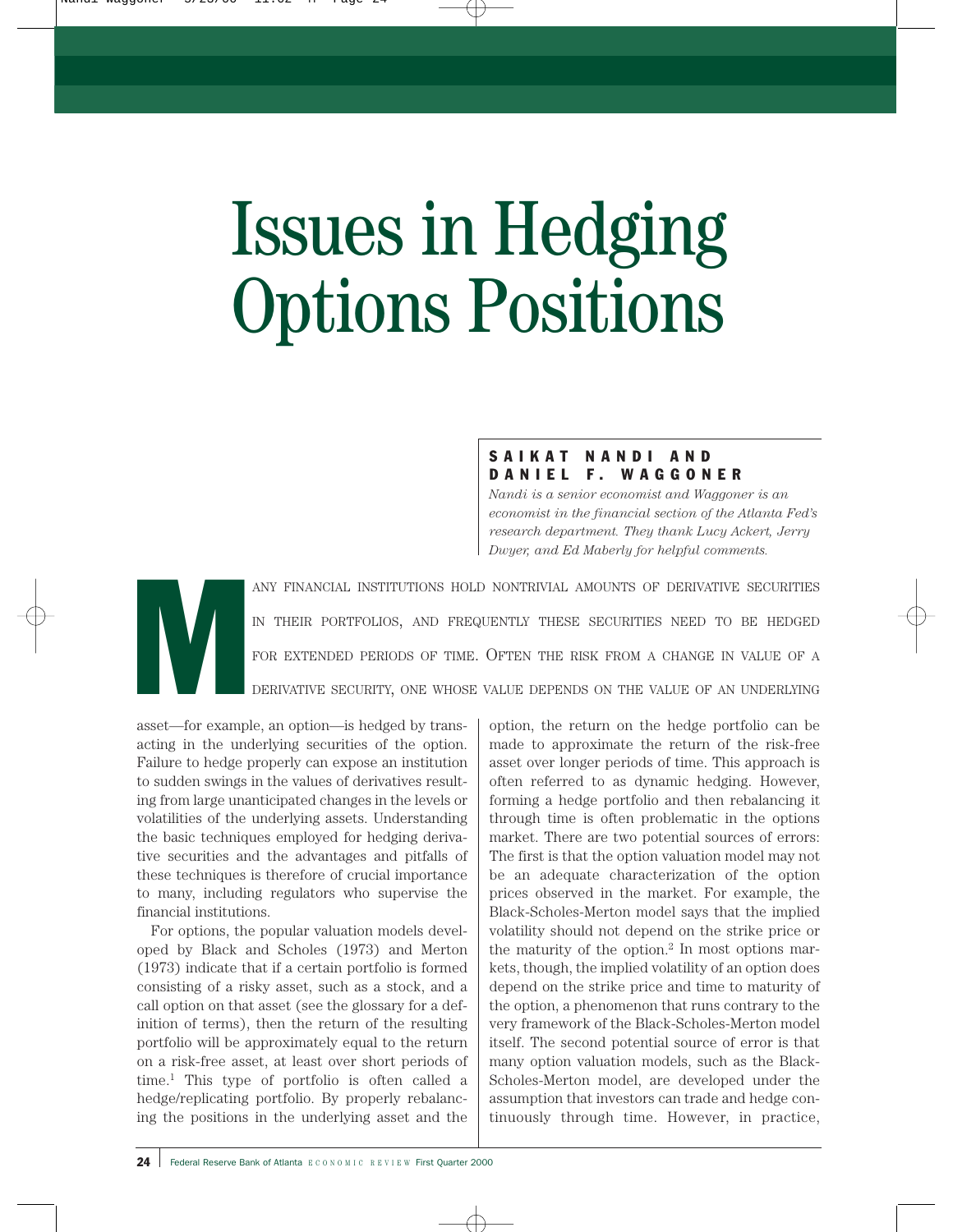investors can rebalance their portfolios only at discrete intervals of time, and investors incur transaction costs at every rebalancing interval in the form of commissions or bid-ask spreads. Rebalancing too frequently can result in prohibitive transaction costs. On the other hand, choosing not to rebalance may mean that the hedge portfolio is no longer close to being optimal, even if the underlying option valuation model is otherwise adequate.

This article examines some strategies often used to offset limitations in the Black-Scholes-Merton model, describing how the risk of existing positions in options can be hedged by trading in the underlying asset or other options. It shows how certain basic hedge parameters such as "deltas," which are defined and discussed later, are derived given an option pricing model. Subsequently, the discussion notes some of the practical problems that often arise in using the dynamic hedging principles of the Black-Scholes-Merton model and considers how investors and traders try to circumvent some of these problems. Finally, the hedging implications of the simple Black-Scholes-Merton model are tested against certain ad hoc pricing rules that are often used by traders and investors to get around some of the deficiencies of the Black-Scholes-Merton model. The Standard and Poor's (S&P) 500 index options market, one of the most liquid equity options markets, is used to compare the hedging efficacies of various models. This study suggests that ad hoc rules do not always result in better hedges than a very simple and internally consistent implementation of the Black-Scholes-Merton model.

# How Are Option Payoffs Replicated and Deltas Derived?

To hedge an option, or any risky security, one<br>needs to construct a replicating portfolio of<br>other securities, one in which the payoffs of<br>the portfolio syngthy match, the payoffs of the needs to construct a replicating portfolio of other securities, one in which the payoffs of the portfolio exactly match the payoffs of the option. Replicating portfolios can also be used to price options, but this discussion will be limited to their hedging properties. Before considering the hedging aspects of the Black-Scholes-Merton model, a few simple examples will illustrate how such portfolios are constructed.

**One-Period Model.**<sup>3</sup> The first example is a European call option on a stock, assuming that the stock is currently valued at \$100.4 In this example, the option expires in one year and the strike or exercise price is \$100, and the annual risk-free interest rate is 5 percent so that borrowing \$1 today will mean having to pay back \$1.05 one year from now. For simplicity, the assumption is that there are

only two possible outcomes when the option expires—the stock price can be either \$120 (an up state) or \$80 (a down state). Note that the value of the call option will be \$20 if the up state occurs and \$0 if the down state occurs as shown below (see Chart  $1$ ).<sup>5</sup>

Because of the simplicity and tractability of the Black-Scholes-Merton model for valuing options, the model is widely used by options traders and investors.

Since there are only two possible states in the future,

it is possible to replicate the value of the option in each of these states by forming a portfolio of the stock and a risk-free asset. If ∆ shares of the stock are purchased and *M* dollars are borrowed at the risk-free rate, the stock portion of the portfolio is worth  $120 \times \Delta$  in the up state and  $80 \times \Delta$  in the down state while  $1.05 \times M$  will have to be paid back in either of the states. Thus, to match the value of the portfolio to the value of the option in the two states, it must be the case that

$$
120 \times \Delta - 1.05 \times M = 20 \text{ (up state)} \tag{1}
$$

and

$$
80 \times \Delta - 1.05 \times M = 0
$$
 (down state). (2)

1. For the purposes of this article, the risk-free asset is a money market account that has no risk of default.

5. Note that the risk-free interest rate of 5 percent lies between the return of 20 percent in the up state and –20 percent in the down state. For example, if the interest rate were above 20 percent, then one would never hold the risky asset because its returns are always dominated by the return on the risk-free asset.

<sup>2.</sup> Implied volatility in the Black-Scholes-Merton model is the level of volatility that equates the model value of the option to the market price of the option.

<sup>3.</sup> The fact that results reported in this article have been rounded off from actual values may account for small differences when the computations are recreated.

<sup>4.</sup> The general principle of hedging discussed here applies not only to stock options but also to interest rate options and currency options. Although not discussed here, deltas for American options can be similarly derived for the example shown here. See Cox and Rubinstein (1985) for American options.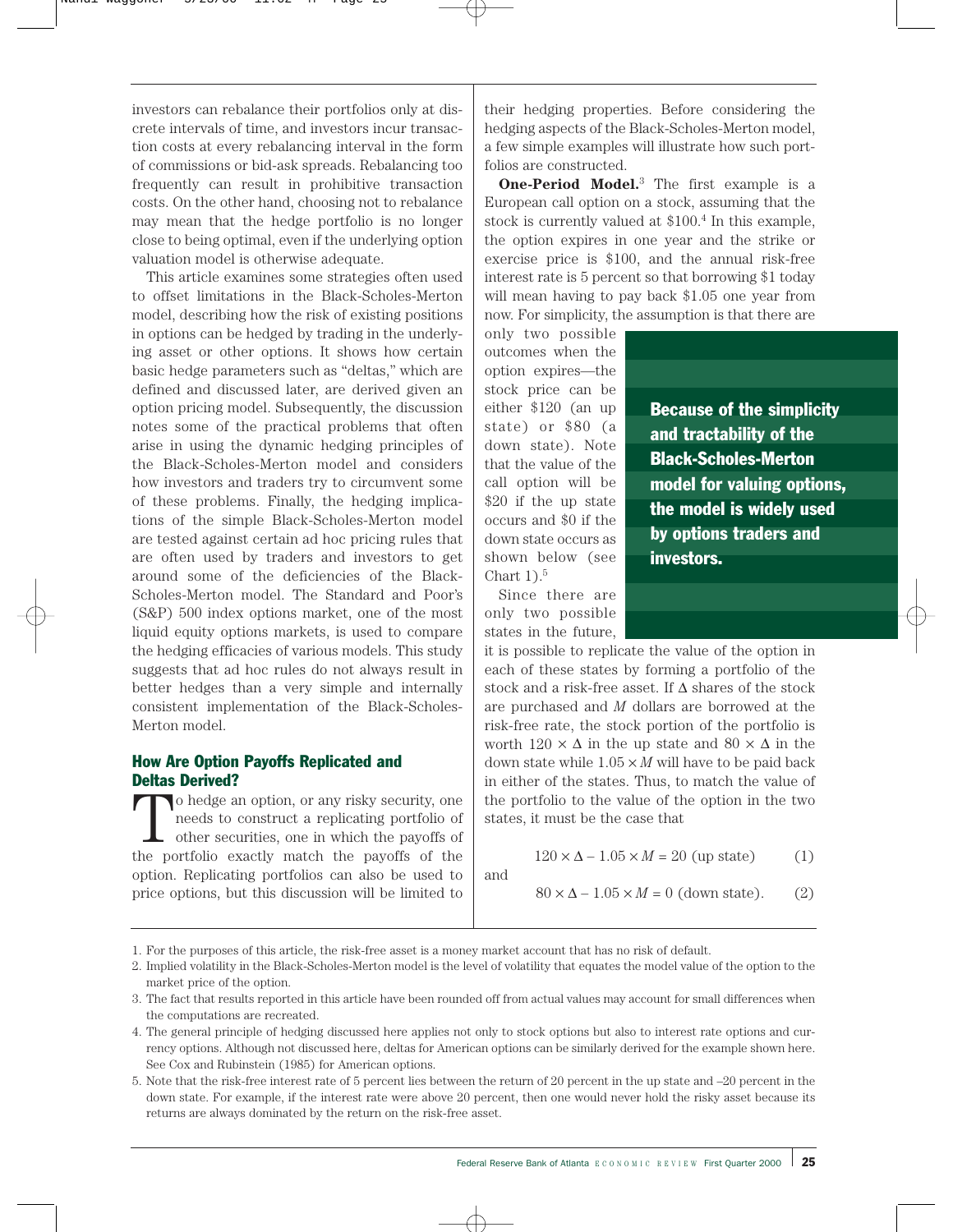### CHART 1 Stock and Option Values in the One-Period Model



and

The resulting system of two equations with two unknowns ( $\Delta$  and  $M$ ) can be easily solved to get  $\Delta = 0.5$ , and *M* is approximately 38.10. Therefore, one would need to buy 0.5 shares of the stock and borrow \$38.10 at the risk-free rate in order for the value of the portfolio to be \$20 and \$0 in the up state and down state, respectively. Equivalently, selling 0.5 shares of the stock and lending \$38.10 at the risk-free rate would mean payoffs from that portfolio of –\$20 and \$0 in the up and down state, respectively, which would completely offset the payoffs from the option in those states.6 It is also worth noting that the current value of the option must equal the current value of the portfolio, which is 100  $\times \Delta - M = $11.90$ .<sup>7</sup> In other words, a call option on the stock is equivalent to a long position in the stock financed by borrowing at the risk-free rate.

The variable  $\Delta$  is called the delta of the option. In the previous example, if  $C_u$  and  $C_d$  denote the values of the call option and  $S_u$  and  $S_d$  denote the price of the stock in the up and down states, respectively, then it can be verified that  $\Delta = (C_u - C_d)/(S_u - S_d)$ . The delta of an option reveals how the value of the option is going to change with a change in the stock price. For example, knowing  $\Delta$ ,  $C_d$ , and the difference between the stock prices in the up and down state makes it possible to know how much the option is going to be worth in the up state—that is,  $C_u$  is also known.

**Two-Period Model.** A model in which a year from now there are only two possible states of the world is certainly not realistic, but construction of a multiperiod model can alleviate this problem. As for the one-period model, the example for a two-period model assumes a replicating portfolio for a call option on a stock currently valued at \$100 with a strike price of \$100 and which expires in a year. However, the year is divided into two six-month periods and the value of the stock can either increase or decrease by 10 percent in each period. The semiannual risk-free interest rate is 2.47 percent, which is equivalent to an annual compounded rate of 5 percent. The states of the world for the stock values are given in Chart 2. Given this structure, how does one form a portfolio of the stock and the risk-free asset to replicate the option? The calculation is similar to the one above except that it is done recursively, starting one period before the option expires and working backward to find the current position.

In the case in which the value of the stock over the first six months increases by 10 percent to \$110 (that is, the up state six months from now), the value of the option in the up state is found by forming a replicating portfolio containing ∆*<sup>u</sup>* shares of the stock financed by borrowing  $M_u$  dollars at the risk-free rate. Over the next six months, the value of the stock can either increase another 10 percent to \$121 or decline 10 percent to \$99, so that the option at expiration will be worth either \$21 or \$0. Since the replicating portfolio has to match the values of the option, regardless of whether the stock price is \$121 or \$99, the following two equations must be satisfied:

$$
121 \times \Delta_u - 1.0247 \times M_u = 21
$$
 (3)

$$
99 \times \Delta_u - 1.0247 \times M_u = 0. \tag{4}
$$

Solving these equations results in  $\Delta_{\mu} = 0.9545$  and  $M_u = 92.22$ . Thus the value of the replicating portfolio is  $110 \times \Delta_{\mu} - M_{\mu} = $12.78$ . If, instead, six months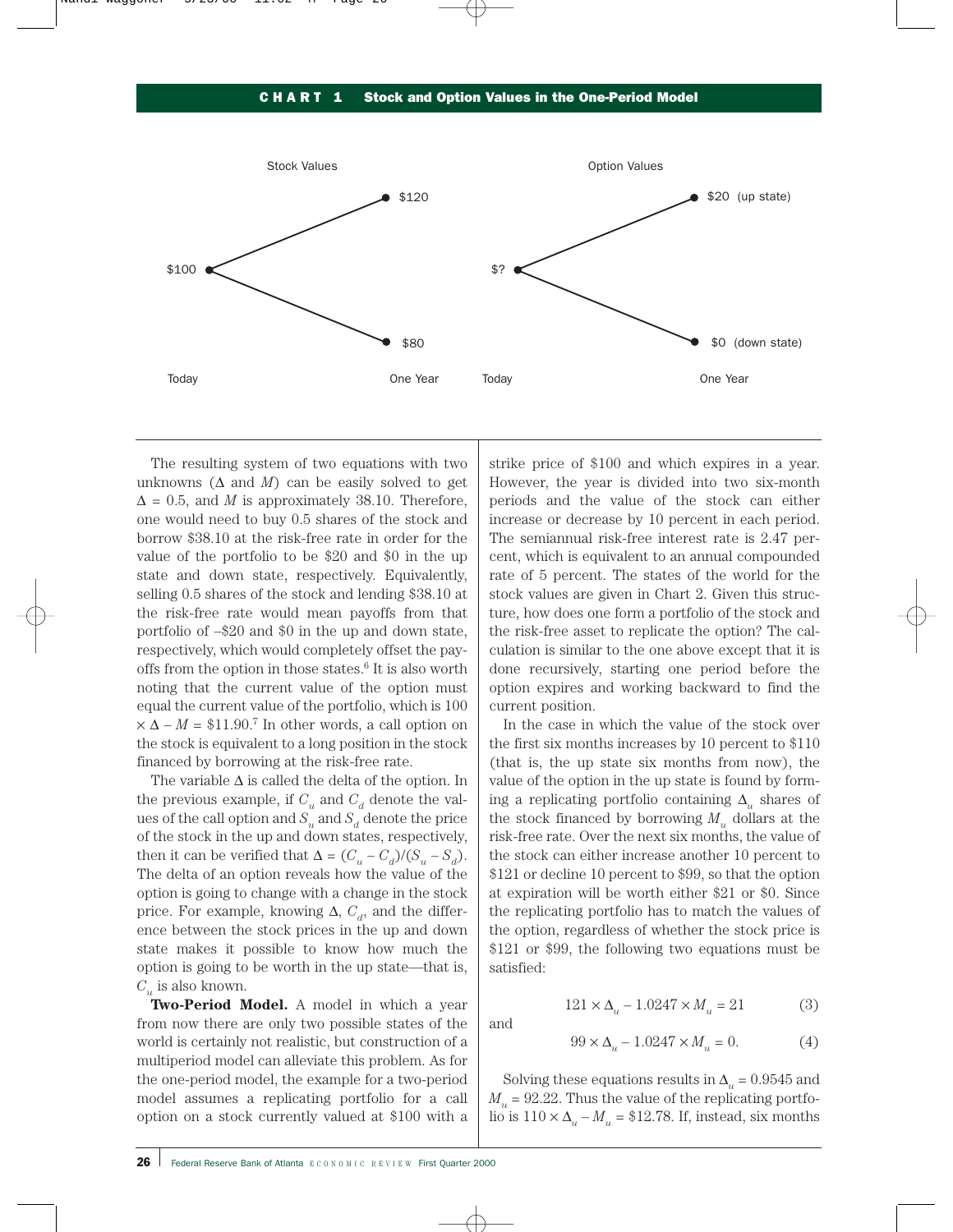

from now the stock declines 10 percent in value, to \$90 (the down state), the stock price at the expiration of the option will either be \$99 or \$81, which is always less than the exercise price. Thus the option is worthless a year from now if the down state is realized six months from now, and consequently the value of the option in the down state is zero. Given the two possible values of the option six months from now, it is now possible to derive the number of shares of the stock that one needs to buy and the amount necessary to borrow to replicate the option payoffs in the up and down states six months from now. Since the option is worth \$12.78 and \$0 in the up and down states, respectively, it follows that

and

$$
110 \times \Delta - 1.0247 \times M = 12.78,\tag{5}
$$

$$
90 \times \Delta - 1.0247 \times M = 0. \tag{6}
$$

Solving the above equations results in  $\Delta = 0.6389$ and  $M = 56.11$ . Thus the value of the option today is  $100 \times \Delta - M = $7.77$ . The values of the option are shown graphically in Chart 3.

A feature of this replicating portfolio is that it is always self-financing; once it is set up, no further external cash inflows or outflows are required in the future. For example, if the replicating portfolio is set up by borrowing \$56.11 and buying 0.6389 shares of the stock and in six months the up state is realized,

the initial portfolio is liquidated. The sale of the 0.6389 shares of stock at \$110 per share nets \$70.28. Repaying the loan with interest, which amounts to \$57.50, leaves \$12.78. The new replicating portfolio requires borrowing \$92.22. Combining this amount with the proceeds of \$12.78 gives \$105, which is exactly enough to buy the required  $0.9545$  ( $\Delta$ <sub>u</sub>) shares of stock at \$110 per share. Replicating portfolios always have this property: liquidating the current portfolio nets exactly enough money to form the next portfolio. Thus the portfolio can be set up today, rebalanced at the end of each period with no infusions of external cash, and at expiration should match the payoff of the option, no matter which states of the world occur.

In the replicating portfolio presented above, the option expires either one or two periods from now, but the same principle applies for any number of periods. Given that there are only two possible states over each period, a self-financing replicating portfolio can be formed at each date and state by trading in the stock and a risk-free asset. As the number of periods increases, the individual periods get shorter so that more and more possible states of the world exist at expiration. In the limit, continuums of possible states and periods exist so that the portfolio will have to be continuously rebalanced. The Black-Scholes-Merton model is the limiting case of these models with a limited number of periods.

<sup>6.</sup> In other words, a long position in one unit of the option can be hedged by holding a short position in 0.5 shares of the stock and lending \$38.10 at the risk-free rate: the value of the total position is \$0 in both states.

<sup>7.</sup> If the current value of the option were higher/lower than the value of the replicating portfolio, then an investment strategy could be designed by selling/buying the option and forming the replicating portfolio such that one will always make money at no risk, often called an arbitrage opportunity.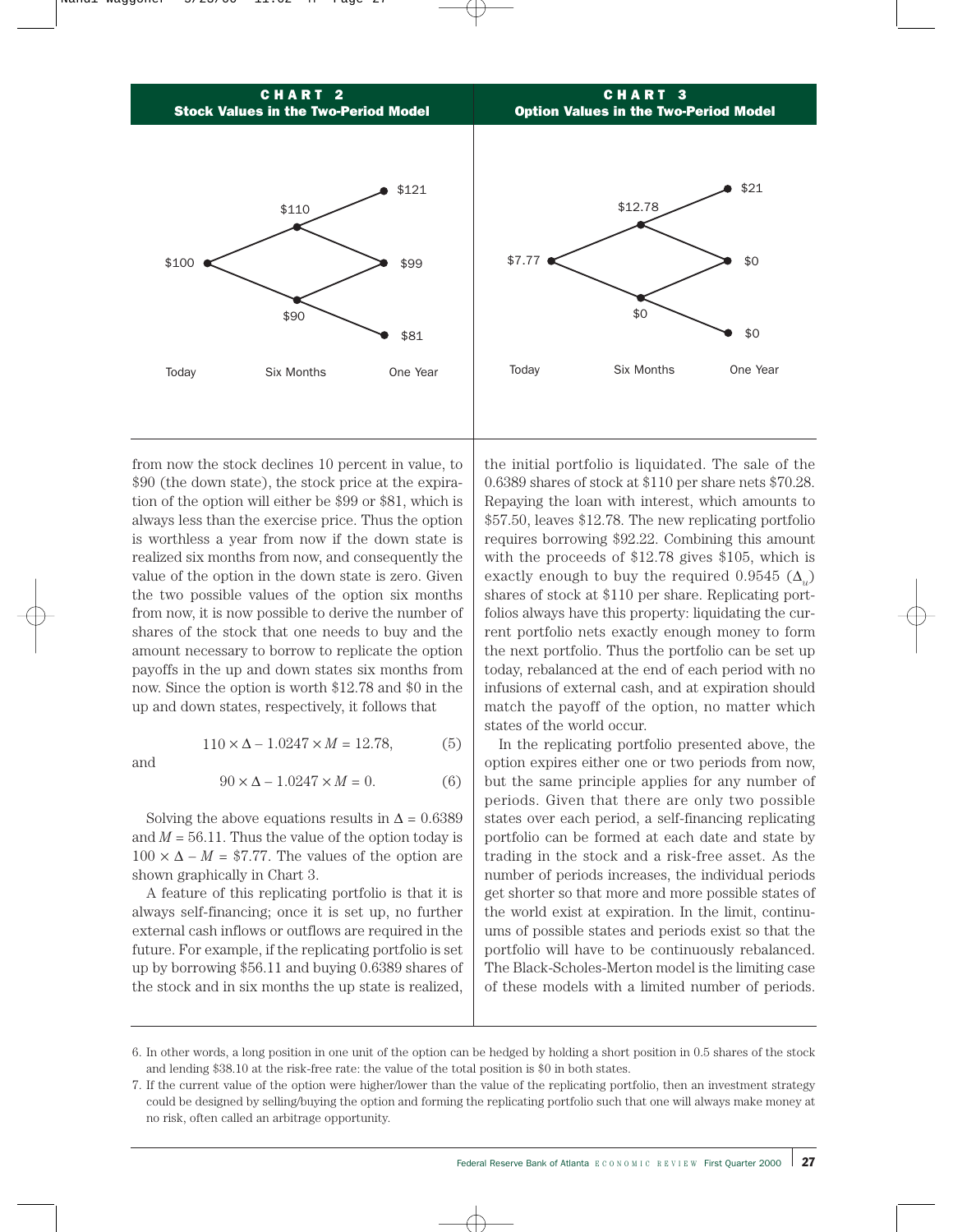Thus the Black-Scholes-Merton model must assume that investors can trade, or rebalance, continuously through time.8 Another assumption of the Black-Scholes-Merton model concerns the volatility of the stock returns over each time period. Volatility is related to the up and down movements in the limited-period models. The Black-Scholes-Merton model assumes that the volatility of the stock returns is either constant or varies in such a way that future volatilities can be anticipated on the basis of current information.9

Although the continuous trading assumption may seem unrealistic, the Black-Scholes-Merton model nevertheless provides traders and investors with a very convenient formula in which all the input variables but one are observable. The only unobservable input variable is the implied volatility, that is, the average expected volatility of the asset returns until the option expires. A reasonable guess about the expected future volatility is not very difficult, however, because one can estimate the prevalent volatility from the history of asset prices to the present time. From a trader's or investor's perspective, using the Black-Scholes-Merton formula, then, requires only guessing the implied volatility.<sup>10</sup> A more sophisticated option pricing model, in contrast, may require the trader to guess values of model variables more difficult to obtain in real time, such as the speed of mean reversion of volatility and others. In fact, the simplicity of the Black-Scholes-Merton model largely explains its widespread use regardless of some of its glaring biases from a theoretical perspective. Despite the Black-Scholes-Merton model's very convenient pricing formula, it seems to have serious constraints: it does not allow forming a selffinancing replicating portfolio with the provision that one can trade only at discrete intervals of time with nonnegligible transaction costs such as commissions or bid-ask spreads.

**Delta Hedging under the Black-Scholes-Merton Model.** Considering a European call option on a nondividend paying stock will illustrate some of the shortcomings of the Black-Scholes-Merton model.11 This example assumes that the option has a strike price of \$100 and expires in 100 days; that the current stock price is \$100 and the implied volatility is 15 percent annually; and that the current annual risk-free rate, continuously compounded, is 5 percent. If 100 call options have been written (100 options typically constitute an options contract), a delta-neutral portfolio will have to be formed to hedge exposure to stock price movements. A deltaneutral portfolio is one that is insensitive to small changes in the price of the underlying stock. Using the Black-Scholes-Merton option valuation formula

given in Box 1, the value of each option is approximately \$3.8375, so that \$383.75 is received by selling or writing the option. Since the portfolio should be self-financing, the proceeds from the options are invested in the stock and risk-free asset. Thus \$383.75 is invested in a portfolio of *N* shares of the stock and in *M* dollars of the risk-free asset.

Let ∆ denote the delta of the option and, in accordance with the formula for  $\Delta$  for the Black-Scholes-Merton model given in Box 1,  $\Delta = 0.5846$ . The delta of the total position (option, stock, and risk-free asset) is a linear combination of the deltas of the options, the stock, and the risk-free asset. The delta of a long (short) position in the option is  $\Lambda$  (- $\Lambda$ ), the delta of a long (short) position in the stock is  $1$  (-1), and the delta of the risk-free asset is zero. As 100 options have been sold and *N* shares have been bought, the delta of the portfolio is  $-100 \times \Delta + N$ .

In order for the portfolio to be delta-neutral, the following equation must be satisfied:

$$
-100 \times \Delta + N = 0. \tag{7}
$$

Similarly, for the portfolio to be self-financing, it has to be the case that

$$
N \times 100 + M = 383.75. \tag{8}
$$

In solving the two equations above for *N* and *M*,  $N = \Delta \times 100 = 58.46$  and  $M = -5,462.25$ . Thus 100 options have been sold for a total of \$383.75, 58.46 units of the share have been bought, and \$5,462.25 has been borrowed at an annual interest rate of 5 percent. The total value of the portfolio is zero when it is formed because the portfolio is selffinancing. What happens, though, to the portfolio value on the next trading day for three different levels of the stock prices? Borrowing \$5,462.25 has incurred interest charges of approximately  $$5,462.25 \times 0.05/365.0 = $0.748$ . Thus the value of the portfolio on the next day (denoted as  $t + 1$ ) is

$$
V(t + 1) = 58.46 \times S(t + 1) - 100
$$
 (9)  
× C(t + 1) – (5,462.25 + 0.748),

where  $S(t + 1)$  and  $C(t + 1)$  denote the values of the stock and the call option, respectively, on the next day. Table 1 gives the value of the option and thereby the value of the delta-neutral portfolio for various values of the stock price, assuming that everything else (including the implied volatility) is the same.

The value of the delta-neutral portfolio is not zero in any of these cases, even though in one the stock price did not change from its initial value of \$100. The reason is that the delta has been derived from a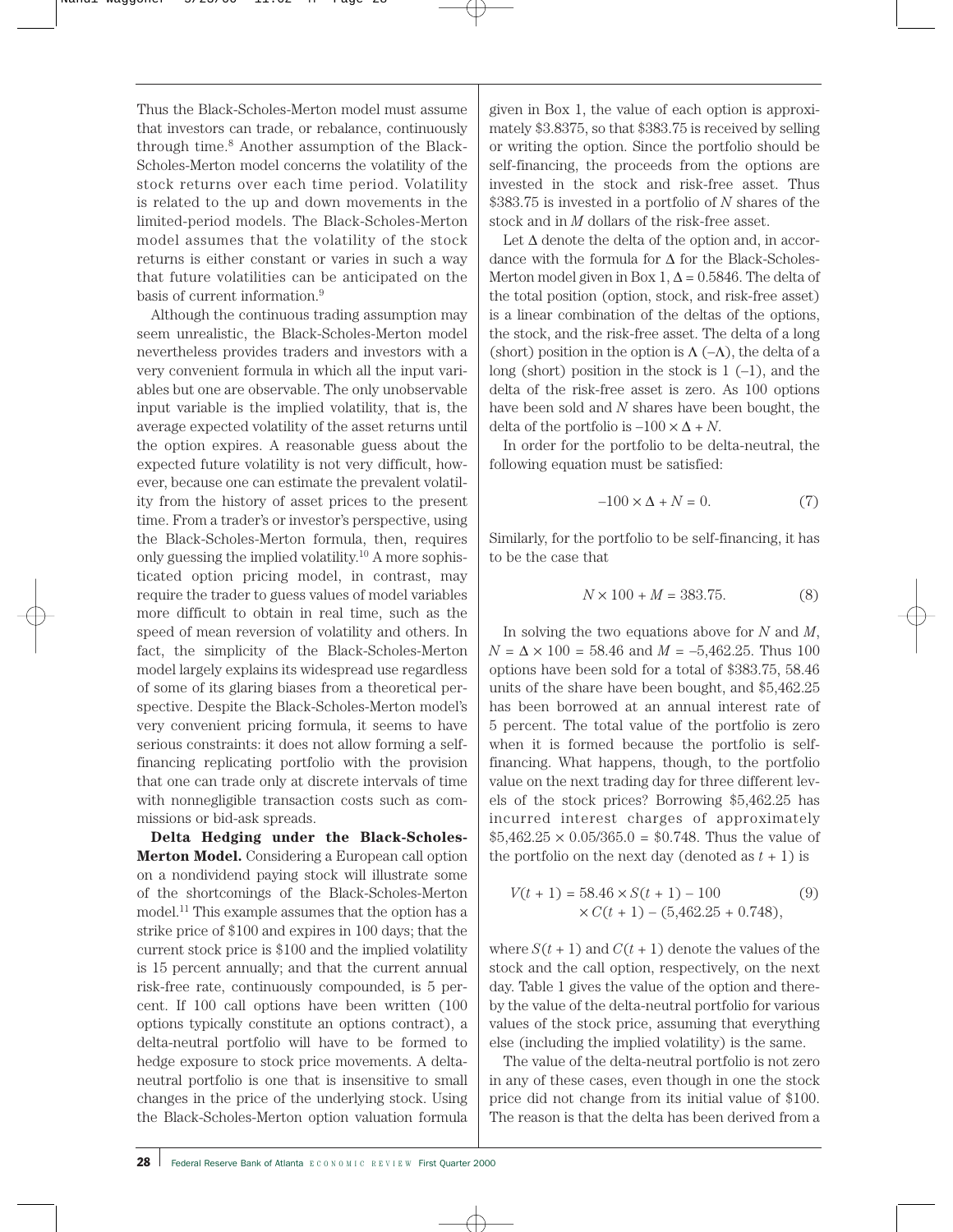model that assumes continuous trading and thus requires continuous rebalancing for the delta-neutral portfolio to retain its original value. Transactions costs, like broker commissions and margin requirements, would further deteriorate the performance of the delta-neutral portfolio.12

**Other Dynamic Hedging Procedures Using the Black-Scholes-Merton Model.** The previous example assumed that the underlying Black-Scholes-Merton model generated the option prices so that the implied volatility was the same on both days. However, in reality the implied volatility is not constant but changes through time in almost all options markets. The following example demonstrates the outcome if the implied volatility changes on the next day, assuming that the implied volatility on the next day  $(t + 1)$  is 15.5 percent, 15 percent, and 14.5 percent, corresponding to three different stock prices of \$99, \$100, and \$101. The fluctuation of implied volatility suggested here corresponds to stock price, increasing as the stock price goes down and decreasing as it goes up—a feature of many equity and stock index options markets. Table 2 shows the values of the portfolio corresponding to three different levels of stock prices and implied volatilities.

Thus, with a change in the implied volatility of around 0.5 percent (frequently observed in options markets), the hedging performance of the Black-Scholes-Merton model deteriorates quite sharply. The hedge portfolios constructed on the previous day are quite poor primarily because the model's assumption of constant variance is violated. Extensive academic literature documents how implied volatilities in the options market change through time (Rubinstein 1994; Bates 1996; and many others).13 Further, volatility often varies in ways that cannot always be predicted with current information. How could traders or investors set up hedge portfolios that would account for the random variation in volatilities? One alternative is to derive

## TABLE 1 The Delta-Neutral Portfolio on the Next Day with No Change in Implied Volatility

| Stock Price | <b>Option Price</b> | Portfolio Value |
|-------------|---------------------|-----------------|
| \$99        | \$3.26              | $-$0.96$        |
| \$100       | \$3.82              | \$1.53          |
| \$101       | \$4.42              | $-$0.84$        |

# TABLE 2 The Delta-Neutral Portfolio on the Next Day When Implied Volatility Changes

| Stock Price | Implied Volatility<br>(Percent) | Portfolio Value |
|-------------|---------------------------------|-----------------|
| \$99        | 15.5                            | $-$11.26$       |
| \$100       | 15.0                            | \$1.50          |
| \$101       | 14.5                            | \$9.06          |

the hedge portfolio from a more sophisticated (and more complex) option pricing model such as a stochastic volatility model (to be discussed later). However, estimating and implementing such a model can be difficult for an average trader or investor. Practitioners may be better served by finding ways to circumvent the hedging deficiencies of the Black-Scholes-Merton model stemming from implied volatilities that change through time but sticking to the model as much as possible.

One way to get around the problem of time-varying volatility that occurs with the Black-Scholes-Merton model is to form a hedge portfolio that is insensitive to both the changes in the price of the underlying asset and its volatility. The sensitivity of an option price with respect to the volatility is often referred to as vega. In order to hedge against changes in both the asset price and volatility, one can form a portfolio that is delta-neutral as well as

<sup>8.</sup> This replication with continuous trading is possible due to a special property known as the martingale representation property of Brownian motions (see Harrison and Pliska 1981).

<sup>9.</sup> However, with continuous trading, one can form a self-financing portfolio by trading in the stock and the risk-free asset even if the volatility of the stock is random. All that is needed is that the Brownian motions driving the stock price and the volatility are perfectly correlated (see Heston and Nandi forthcoming).

<sup>10.</sup> Given the existence of multiple implied volatilities from different options (on the same asset), this task is a little more complicated.

<sup>11.</sup> If the stock pays dividends, then the present value of the dividends that are to be paid during the life of the option must be subtracted from the current asset price; the resulting asset price is used in the option pricing formula.

<sup>12.</sup> It is also worth noting that the portfolio is not self-financing on the next day because rebalancing would incur an external cash flow in each of the three states.

<sup>13.</sup> One can also go to the Web site www.cboe.com/tools/historical/vix1986.txt to see the daily history of the implied volatility index on the Standard and Poor's 100, called the VIX. VIX captures the implied volatilities of certain near-the-money options on the Standard and Poor's 100 index (ticker symbol, OEX).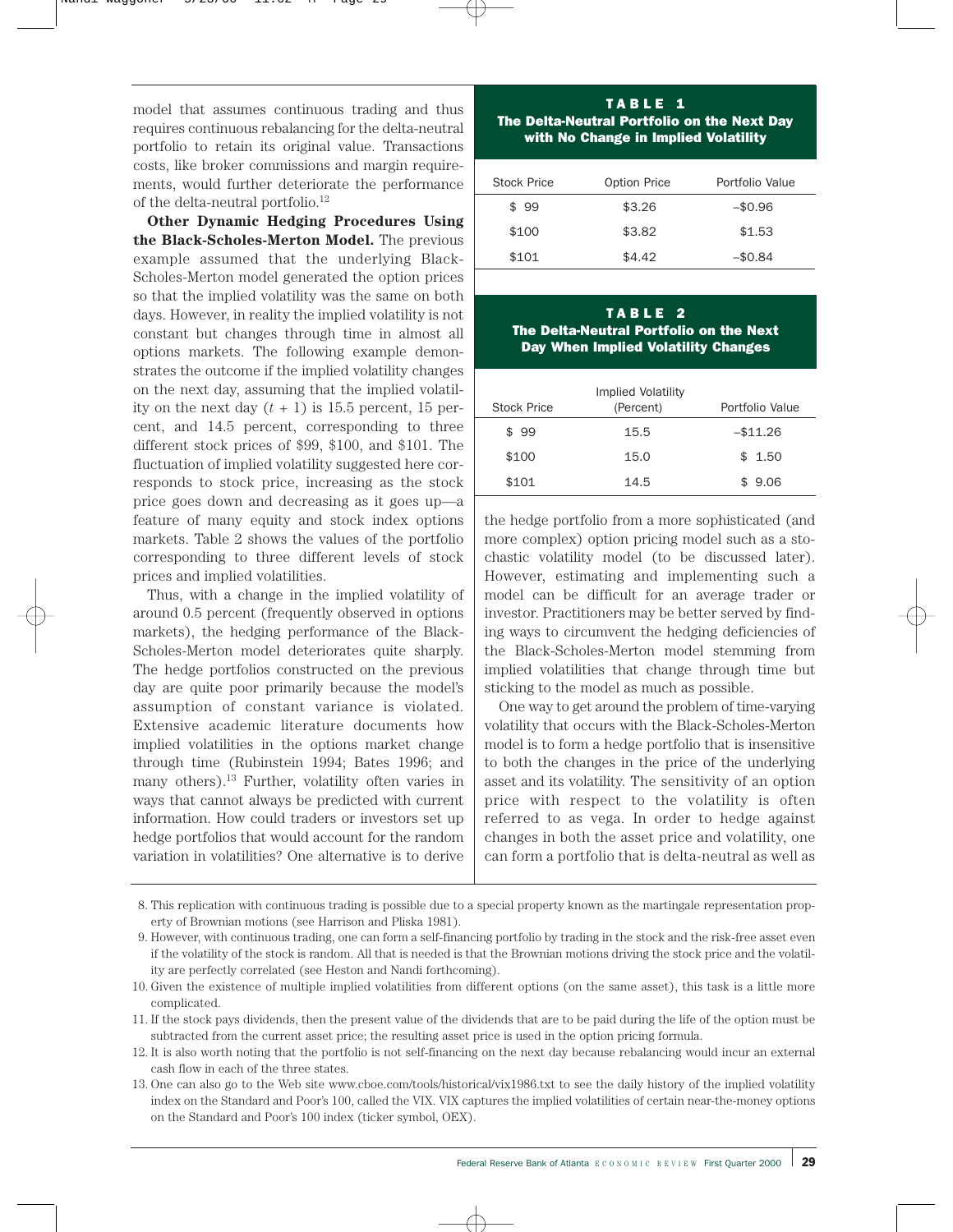# Black-Scholes Price and Deltas

The Black-Scholes-Merton formula gives the current value of a European call/put option in terms of (a)  $S(t)$ , the price of the underlying asset; (b)  $K$ , the strike or exercise price; (c)  $\tau$ , the time to maturity of the option; (d)  $r(\tau)$ , the risk-free rate or the equivalent yield of a zero-coupon bond (that matures at the same time as the option); and (e)  $\sigma$ , the square root of the average per period (for example, daily) variance of the returns of the underlying asset that will prevail until the option expires.<sup>1</sup> Assuming that the underlying asset does not pay any dividends until the option expires, the call and put values are at time *t*.

> $C(t) = S(t) N(d1)$  (B1) – *K* exp[–*r*(τ)τ] *N*(*d*2),

and

$$
P(t) = K \exp[-r(\tau)\tau] N(-d2)
$$
 (B2)  
- S(t) N(-d1),

where *N*() is the standard normal distribution function and

$$
d1 = \left\{ \ln(S/K) + \left[ r(\tau) + 0.5\sigma^2 \right] \tau \right\} / \sigma \sqrt{\tau} \tag{B3}
$$

and

 $d2 = d1 - \sigma \sqrt{\tau}$ . (B4)

(The tables for computing the function are found in almost all basic statistics books.) If the underlying asset pays known dividends at discrete dates until the option expires, then the present value of the dividends must be subtracted from the asset price to substitute for  $S(t)$  in the above formulas.<sup>2</sup> Of the abovementioned variables that are required as inputs to the Black-Scholes-Merton formula, only  $\sigma$  is not readily observable.

The delta of the option is the partial derivative of the option price with respect to the asset price, that is, *dC*/*dS* for call options and *dP*/*dS* for put options. An important property of the Black-Scholes-Merton formula is that the option price is homogeneous of degree 1 in the asset price and the strike price. Hence it follows from Euler's theorem on homogeneous functions (see Varian 1984) that the delta of the call option is  $N(d)$  and that of the put option is  $N(d) - 1$ .

The vega of a call or put option is *dC*/*d*σ or *dP*/*d*σ. Hull (1997, 329) gives the formula for vega in terms of the same variables that appear in the valuation formula.

- 1. Actually the Black-Scholes (1973) model assumes that the risk-free rate is constant. However, Merton (1973) shows that even if interest rates are random, the appropriate interest rate to use in the Black-Scholes formula for a stock option is the yield of a zero-coupon bond that expires at the same time as the option. In that case, the simple Black-Scholes (1973) formula serves as an extremely good approximation because the volatility of interest rates is relatively low compared with the volatility of the underlying stock.
- 2. The corresponding exact valuation formula for American put options (or call options on dividend paying assets) and deltas are not known explicitly. However, there are good analytical approximations as in Carr (1998), Ju (1998), and, Huang, Subrahmanyam, and Yu (1996).

vega-neutral. The formation of such a portfolio is indeed ad hoc: in fact, it is theoretically inconsistent because under the Black-Scholes-Merton model volatility is constant (or deterministic) and therefore does not need to be hedged. Forming a delta-vega-neutral portfolio would require trading two options, the underlying asset and the riskfree asset.

Adding to the previous example, in which an option contract has been sold (with 100 days to expire) and in which all other variables such as the stock price and the strike price are the same as before, *N*2 units of a second option, *N*3 units of the stock, and *M* dollars of the risk-free asset are

required. The current values of the first and second option are denoted as  $C(1)$  and  $C(2)$ , respectively, whereas the current stock price is denoted as *S*(*t*). Since the second option can be chosen freely, an option of the same strike (\$100) but a maturity of 150 days is selected. Given these,  $C(1) = $3.8375$ and  $C(2) = $4.898$ . The current deltas of the two options are denoted as  $\Delta(1)$  and  $\Delta(2)$ , and the vegas, as vega(1) and vega(2) (see Hull 1997 for the formula for vega).

For the delta of the portfolio to be zero, it is necessary that

$$
-100 \times \Delta(1) + N2 \times \Delta(2) + N3 = 0. \tag{10}
$$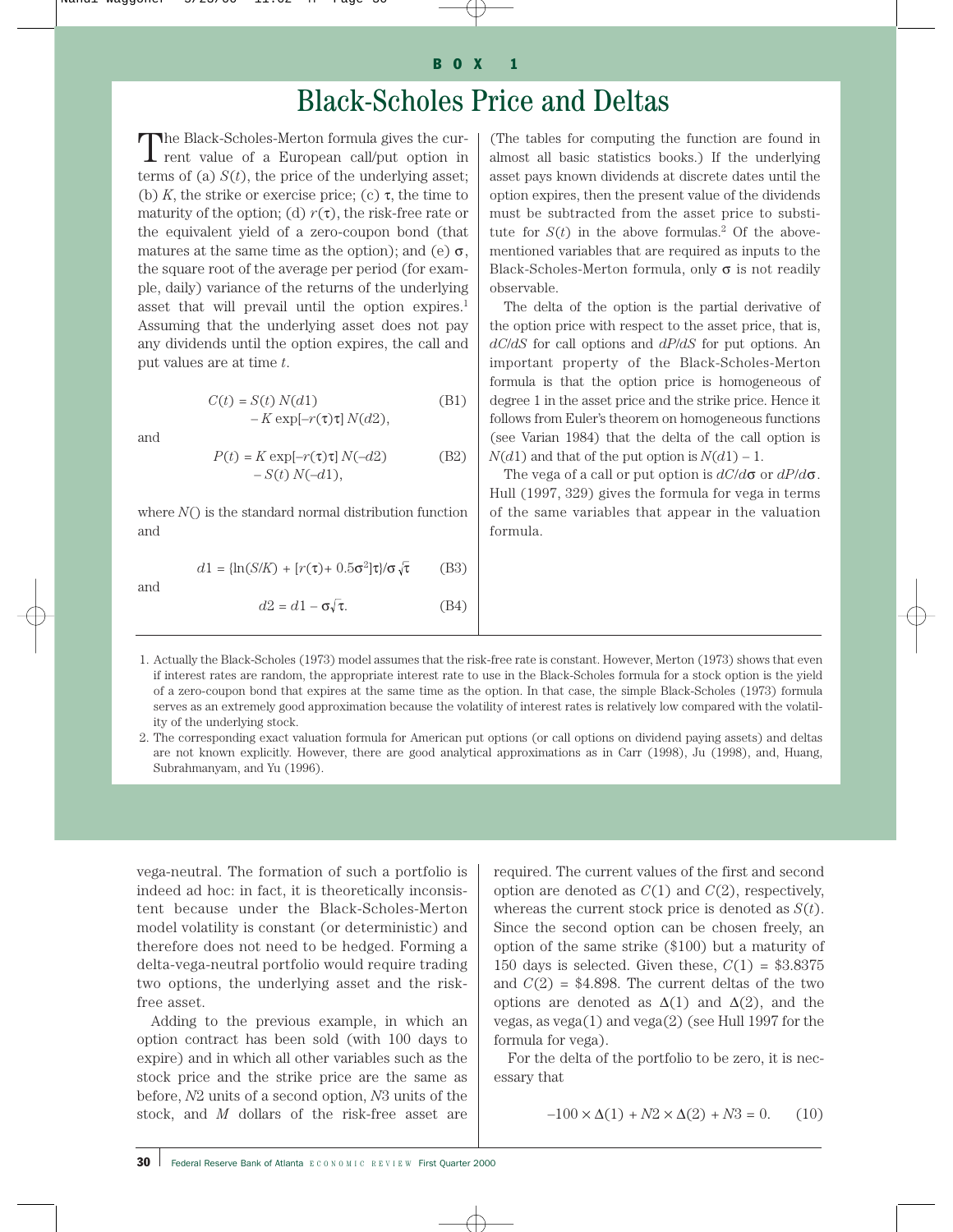For the vega of the portfolio to be zero, it is necessary that

$$
-100 \times \text{vega}(1) + N2 \times \text{vega}(2) = 0.^{14} \quad (11)
$$

For the portfolio to be self-financing, it is necessary that

$$
-100 \times C(1) + N2 \times C(2)
$$
  
+ N3 \times S(t) - M = 0. (12)

Solving the equations in this system of three equations with three unknowns (*N*2, *N*3, and *M)* shows that  $N2 = 82.59$ ,  $N3 = 8.64$ , and  $M = $884.96$ . Thus 82.59 units of the second option and 8.64 units of the stock must be bought, and \$884.96 must be borrowed at the risk-free rate. Table 3 shows the value of the delta-vega-neutral portfolio on the next day. The terms  $C(1)$ <sub>t+1</sub> and  $C(2)$ <sub>t+1</sub> denote the prices of the first and second option on the next day.

The delta-vega-neutral hedge portfolio performs much better than a delta-neutral hedge portfolio that uses just one option, especially if the implied volatilities change. The only disadvantage in using this kind of hedge is that the portfolio requires two options, and options markets tend to be less liquid than the market on an underlying asset, such as a stock. On average, options have much higher bidask spreads (relative to their transaction prices) than those on an underlying asset such as a stock. Using a second option to hedge the volatility risk therefore could increase transaction costs, especially for a retail investor.

Similar to delta-vega hedging is what is known as delta-gamma hedging. The gamma of an option measures the rate of change of its delta with respect to a change in the price of the underlying asset. The more the delta of the option changes with the asset price, the more a portfolio will have to be rebalanced to remain delta-neutral. The purpose of delta-gamma hedging is to create a portfolio that is both delta-neutral and gamma-neutral. Thus, ceteris paribus, the amount of rebalancing required in a delta-gamma-neutral portfolio would tend to be lower than that in a delta-neutral portfolio over short periods of time, and lower rebalancing could be used to offset higher transactions costs. Constructing a delta-gamma-neutral portfolio also requires two options; the number of units of the second option can be found by solving a similar set of equations to those applied to the delta-veganeutral portfolio discussed previously. A deltavega-gamma-neutral portfolio can also be created,

TABLE 3 The Delta-Vega-Neutral Portfolio on the Next Day When Implied Volatility Changes

| Stock<br>Price | Implied<br>Volatility<br>(Percent) | $C(1)_{t+1}$ | $C(2)_{t+1}$ | Portfolio<br>Value |
|----------------|------------------------------------|--------------|--------------|--------------------|
| \$99           | 15.5                               | \$3.36       | \$4.42       | $$ -0.30$          |
| \$100          | 15                                 | \$3.81       | \$4.88       | 0.51               |
| \$101          | 14.5                               | 4.32         | \$5.38       | $$ -0.34$          |

but forming such a portfolio requires positions in three options.

The hedging problems discussed thus far fall under the rubric of dynamic hedging in that they require a portfolio formed of the underlying asset and a risk-free asset or options that must be rebalanced through time. Since the number of units of the underlying asset and the risk-free asset or other options are derived from an option pricing model, such as the Black-Scholes-Merton model, the formation of the hedge portfolio is prone to model misspecifications; that is, the underlying options valuation model is not consistent with the option prices observed in the market. An alternative to dynamic hedging is static hedging in which a portfolio is formed as of today and requires no further trading in the underlying asset and options.

Let *S*, *K*, *P,* and *C* denote the underlying asset price, strike price, put price, and call price, respectively. (Note that both the put and call have the same strike price.) If  $r$  and  $\tau$  denote the risk-free rate and time to expiration, then the put-call parity relationship for European options states that the following has to hold exactly at any given point in time (in the absence of transactions costs):

$$
P = C - S + Ke^{-r\tau}.\tag{13}
$$

Thus, to replicate the payoff of a put option with the strike price,  $K$ , and time to maturity,  $\tau$ , a synthetic portfolio must be constructed containing a call option of the same strike and maturity as that of the put, a short sell of the asset, and a long position on *K* units of a discount bond (that pays off \$1 at maturity) that matures at the same time as the options. Once the synthetic portfolio has been set up for the put option, rebalancing is no longer necessary because the price of the put option is identical to that of the synthetic portfolio if put-call parity is to be preserved. Since the put-call parity relationship is

<sup>14.</sup> The vega of a portfolio of options is a linear combination of the vegas of the individual options, and the vega of the underlying asset is zero. Vega(1) = 20.41; vega(2) = 24.71;  $\Delta(1) = 0.585$ ;  $\Delta(2) = 0.603$ .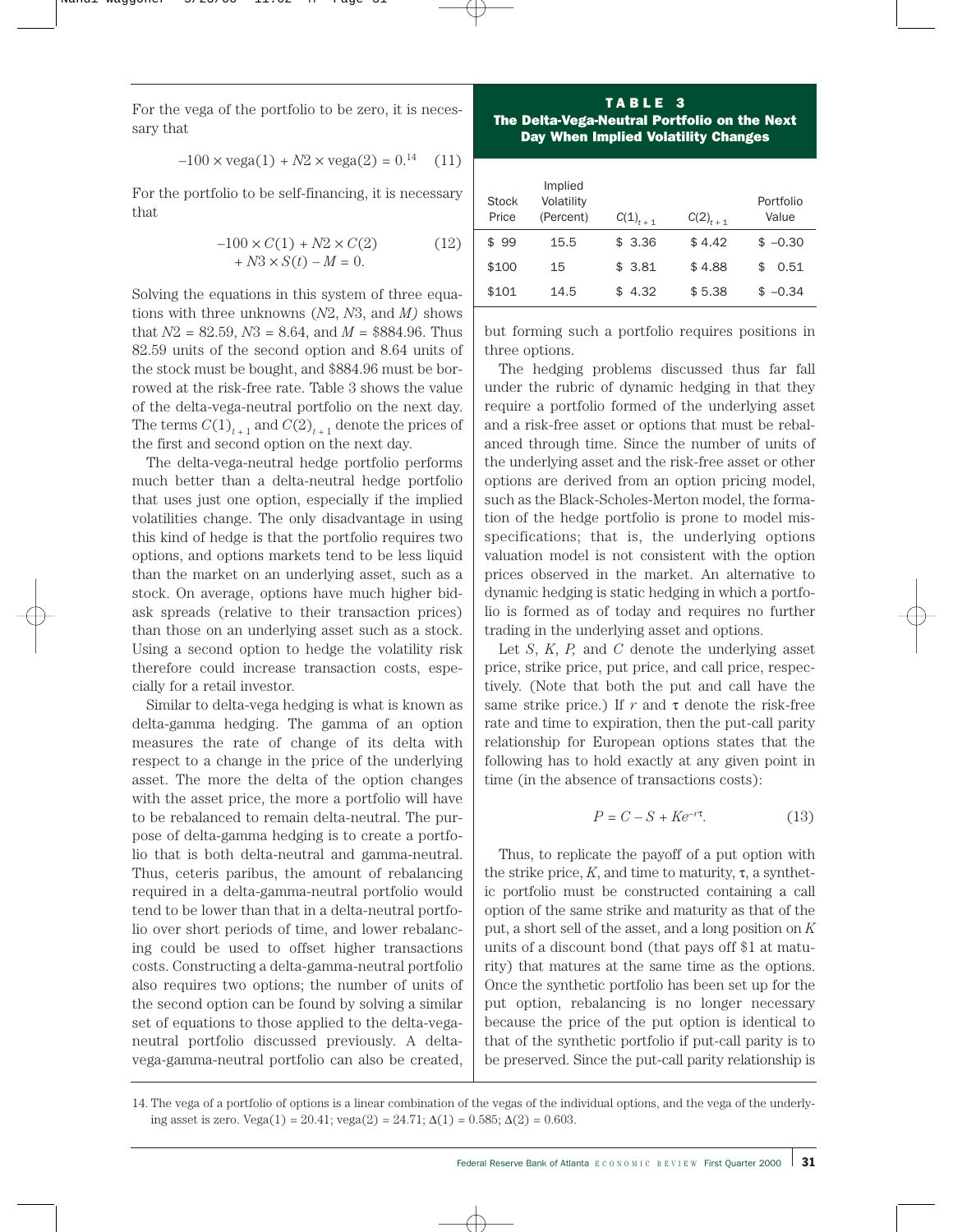independent of any option valuation model, static hedging may seem to be the preferable path. However, static hedging is also prone to some of the same drawbacks that occur when options are hedged with options—namely, that options markets are relatively illiquid, and the second option may not be available in the right quantity. For example, in the Standard and Poor's 500 index options, a market maker may have to satisfy huge buy order flows in deep out-of-the-money put options—those with strike prices substantially below the current S&P 500 level—from institutional investors who want to hedge their positions against sharp downturns in the index. However, the volume of deep-in-the-money call options that would be required in the hedge/replicating portfolio (as per put-call parity) is relatively low, and hedging deep-out-of-the-money puts via deep-inthe-money calls may not be readily feasible.

Static hedging has often been advocated as a useful tool for certain types of exotic options known as barrier options.15 Barrier options tend to have regions of very high gammas; that is, the delta changes very rapidly and thus requires frequent rebalancing in certain regions (for example, if the asset price is close to the barrier). Dynamic hedging may therefore turn out to be quite difficult and costly for barrier options. Nevertheless, liquidity issues concerning static hedging discussed previously also apply to barrier options. A further difficulty is that some options needed as part of the static hedge portfolios for barrier options may not be traded at all, so close substitutes must be chosen. In hedging exotic options such as barrier options, a trade-off between the pros and cons of static and dynamic hedging is thus inevitable.

**Smile, Smirk, and Hedge.** Because of its simplicity (traders have to guess only one unobservable variable—the average expected volatility of the underlying asset over the life of the option) the Black-Scholes-Merton model continues to be very popular with most traders. However, from a theoretical perspective, the model always exhibits certain biases. One very prevalent and widely documented bias is that the implied volatilities in the Black-Scholes-Merton model depend on the strike price and maturity of an option. Chart 4 shows the implied volatilities in the Standard and Poor's 500 index options for call options of different strike prices on December 21, 1995, with twenty-eight and fifty-six days to maturity. The implied volatilities in the Standard and Poor's 500 index options market tend to decrease as the strike price increases; this pattern is sometimes referred to as a volatility smirk. Similarly, in some other options markets, such as the currency options market, the implied volatilities decrease initially as the strike price increases and then increase a little—a U-shaped pattern often referred to as a smile. Chart 4 also makes it apparent that for options of the same strike price, implied volatility differs depending on the maturity of the option. For example, if the strike price is \$570, the implied volatility of the option with twenty-eight days to maturity is 18.7 percent whereas the implied volatility of the option with fifty-six days to maturity is 16.7 percent. Such variations in implied volatilities across strike prices and maturities are inconsistent with the basic premise of the Black-Scholes-Merton model, which accommodates only one implied volatility irrespective of strike prices and maturities. Before examining the hedging implications of this bias, it is important to understand what could possibly be causing such a phenomenon for index options.

One possibility for the existence of the smirk pattern in implied volatilities is that the options market expects the Standard and Poor's 500 index to go down with a higher probability than that suggested by the statistical distribution postulated for the returns of the index in the Black-Scholes-Merton model. As a result, the market would put a higher price on an out-of-the-money put than would the Black-Scholes-Merton model. Since option prices (both puts and calls) under Black-Scholes-Merton increase as volatility increases, the implied volatility using the Black-Scholes-Merton model would be higher than it would otherwise be. In fact, if the distribution of the returns of the underlying asset is seen as embedded in a cross section of option prices with different strike prices (see Jackwerth and Rubinstein 1996), the distribution appears to be one in which, given today's index level, the probability of negative returns in the future is higher than the probability of positive returns of equal magnitude. Such distributions are said to be skewed to the left.16 In contrast, the statistical distribution that drives the returns of an underlying asset under the Black-Scholes-Merton model is Gaussian/normal, which does not involve skewness. In other words, given today's index level, the probability of positive returns is the same as the probability of negative returns of equal magnitude.

Is it possible to get such negatively skewed distributions under alternative assumptions of the statistical process that generates returns? It turns out that allowing for future changes in volatility to be random and allowing volatility to be negatively correlated with the returns of the underlying asset can generate negatively skewed distributions of the returns of the underlying asset.<sup>17</sup> Indeed, option pricing models have been developed in which the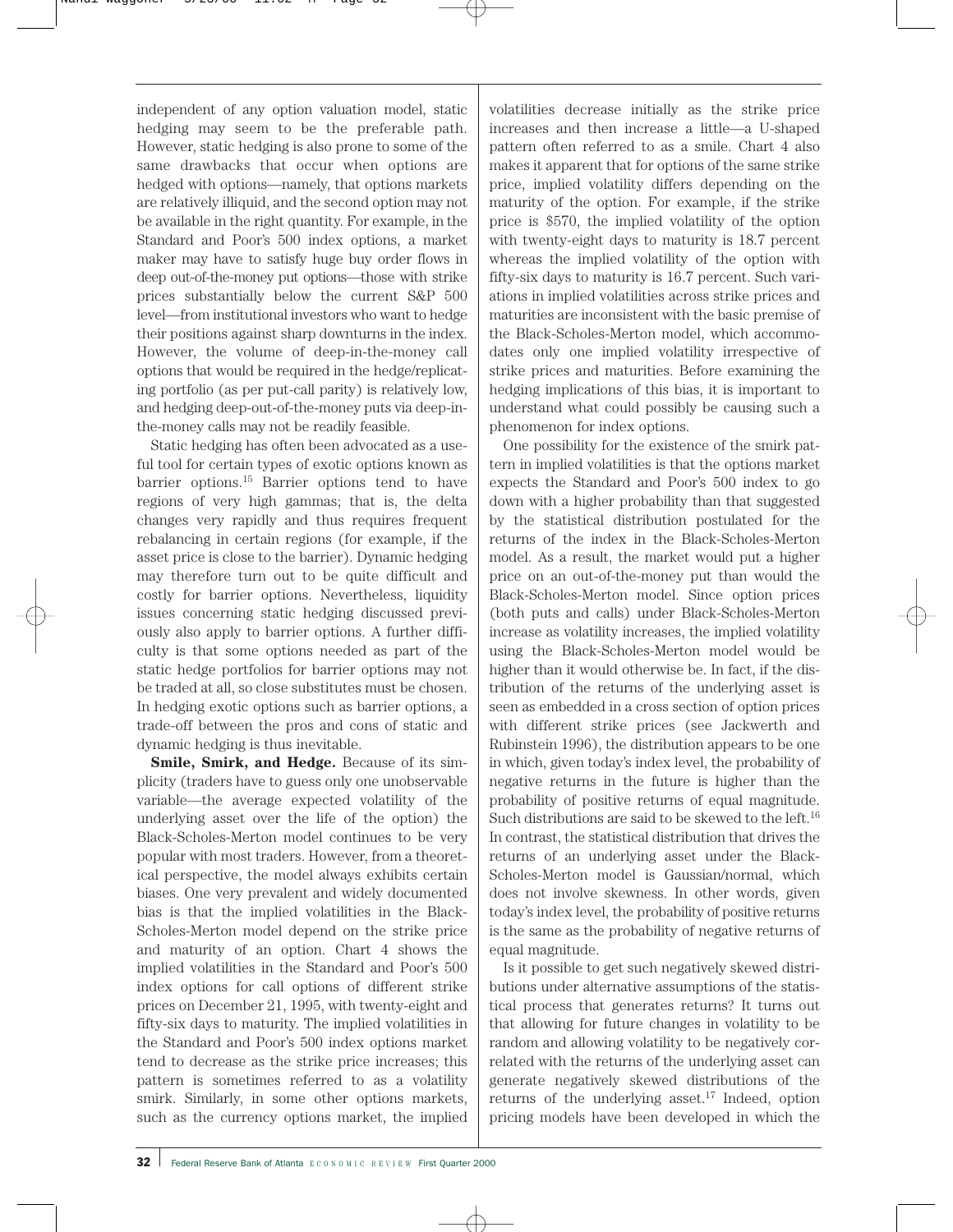volatility of the underlying asset varies randomly through time and is correlated with the returns of the underlying asset. One class of such models, known as implied binomial tree/deterministic volatility models, was first proposed by Dupire (1994), Derman and Kani (1994), and Rubinstein (1994). In these models the current volatility (sometimes known as local volatility) is a function of the current asset price and time, unlike in the Black-Scholes-Merton model, in which volatility is constant through time.18 These models are also known as path-independent time-varying volatility models in that the current volatility does not depend on the history or path of the asset price. In another class of models, sometimes known as path-dependent timevarying volatility models, the current volatility is the function of the entire history of asset prices and not just the current asset price.<sup>19</sup>

Testing the hedging efficacy of an option valuation model often involves measuring the errors incurred in replicating the option with the prescribed replicating portfolio of the model. In other words, the replicating portfolio is formed today, and at a future time the value of the replicating portfolio is compared with the option price observed in the market as of that time. In empirical tests of path-independent time-varying volatility models, Dumas, Fleming, and Whaley (1998) show that in the Standard and Poor's 500 index options market the replication errors of delta-neutral portfolios of path-independent volatility models are greater than those of the very simple Black-Scholes-Merton model. In fact, in terms of replication errors of delta-neutral portfolios, a very simple implementation of the model also appears to dominate an ad hoc variation of the model that uses a separate implied volatility for each option to fit to the smile/smirk curve. The Black-Scholes-Merton model proves more useful for hedging despite the

fact that in terms of predicting option prices (that is, computing option prices out-of-sample) it is dominated by the ad hoc rule and the time-varying path-independent volatility model.

Why is it more useful? As discussed above, the hedge ratio, or the delta, which measures the rate of the change in option price with respect to the change in the price of the underlying asset, is an important consideration. If a replicating/hedge portfolio (from an option pricing model) is formed to replicate the value of the option at the next period, it can be shown that to a large extent the hedging/replication error reflects the difference in the pricing or valuation error between the two periods (see Dumas, Fleming, and Whaley 1998). Though one model, model A for example, may result in a lower pricing error (even out-of-sample) than another model, in order for model A to result in lower hedging errors than model B, it could also often be necessary that the change (across two time periods) in valuation error under model A be less than that under model B. More often than not, however, the differences in the valuation errors (across two time periods) between models turn out not to be very significant for most classes of options (that is, options of different strike prices and maturities). In other words, although the Black-Scholes-Merton model exhibits pricing biases, as long as these biases remain relatively stable through time, its hedging performance can be better than the performance of a more complex model that can account for many of the biases, especially if the more complex model does not adequately characterize the way asset prices evolve over time.

**Hedging with Ad Hoc Models.** How do traders or investors who routinely use the Black-Scholes-Merton model to arrive at hedge ratios/deltas use the model, despite the fact that patterns in implied volatilities across options of different strike prices

<sup>15.</sup> An example of a barrier option is a down-and-out call option in which a regular call option gets knocked out; that is, it ceases to exist if the asset price hits a certain preset level.

<sup>16.</sup> The distribution that is skewed is the risk-neutral distribution of asset returns (see Nandi 1998 for risk-neutral probabilities/distributions) and not necessarily the actual distribution of asset returns.

<sup>17.</sup> Negative correlation implies that lower returns are associated with higher volatility. As a result, the lower or left tail of the distribution spreads out when returns go down, generating negative skewness. This negative correlation is often referred to as the leverage effect (Black 1976; Christie 1982) in equities. One possible explanation for this effect is that as the stock price goes down, the amount of leverage (ratio of debt to equity) goes up, thus making the stock more risky and thereby increasing volatility. An argument against this explanation is that the negative correlation can be observed for stocks of corporations that do not have any debt in their capital structure.

<sup>18.</sup> Since the future level of the asset price is unknown, the future local volatility is also not known, and, strictly speaking, unlike in the Black-Scholes-Merton model, volatility is not deterministic in these models.

<sup>19.</sup> See Heston (1993) and Heston and Nandi (forthcoming) for option pricing models with path-dependent volatility models in continuous and discrete time, respectively. These models are sometimes known as continuous time stochastic volatility and discrete-time GARCH models, respectively. Continuous time models are very difficult to implement due to the fact that volatility is unobservable given the history of asset prices.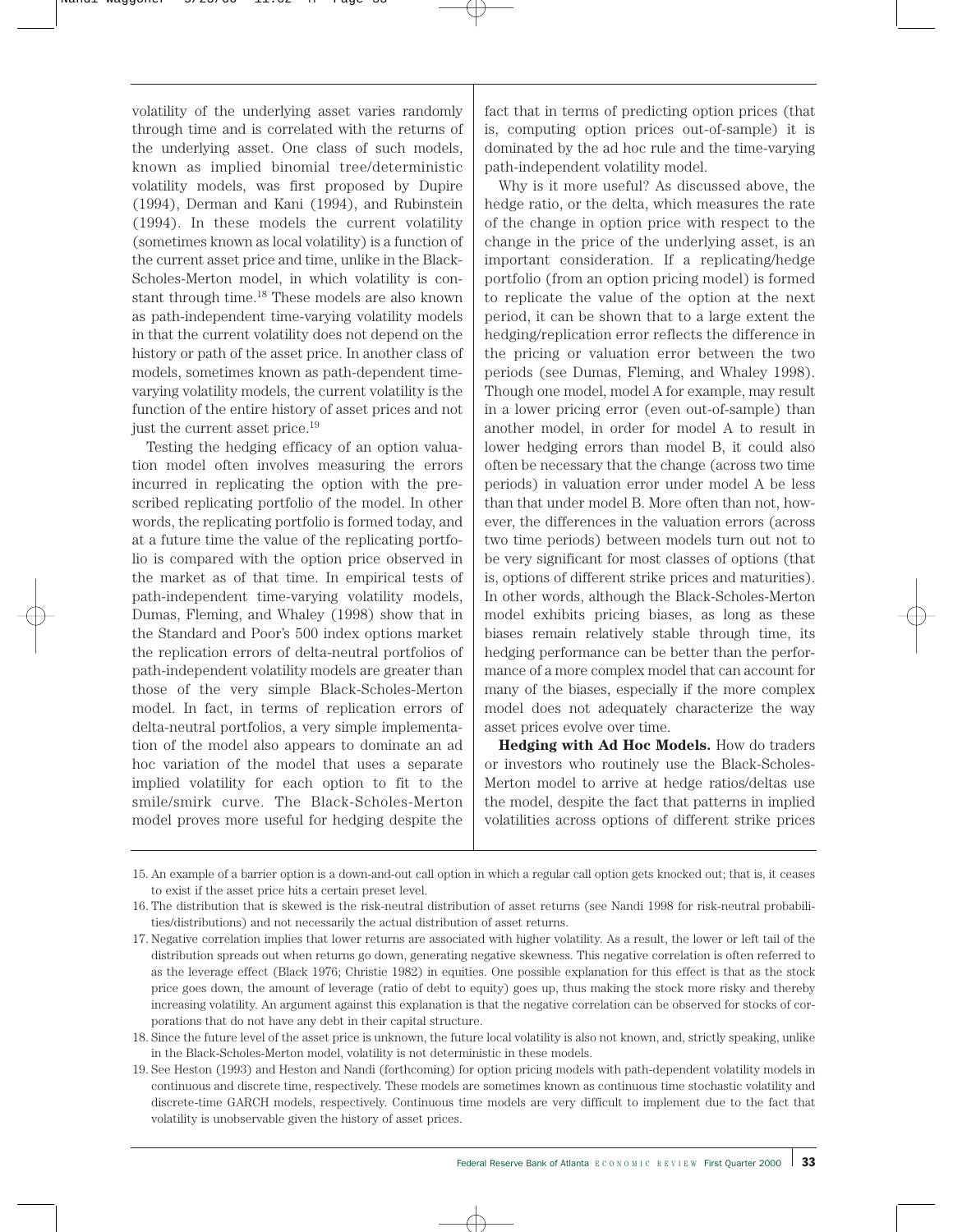# CHART 4 Implied Volatilities of Call Options

Twenty-Eight Days to Maturity



Note: The chart shows the implied volatilities from Standard and Poor's 500 call options of different strike prices on December 21, 1995. The Standard and Poor's 500 index level was at approximately 610.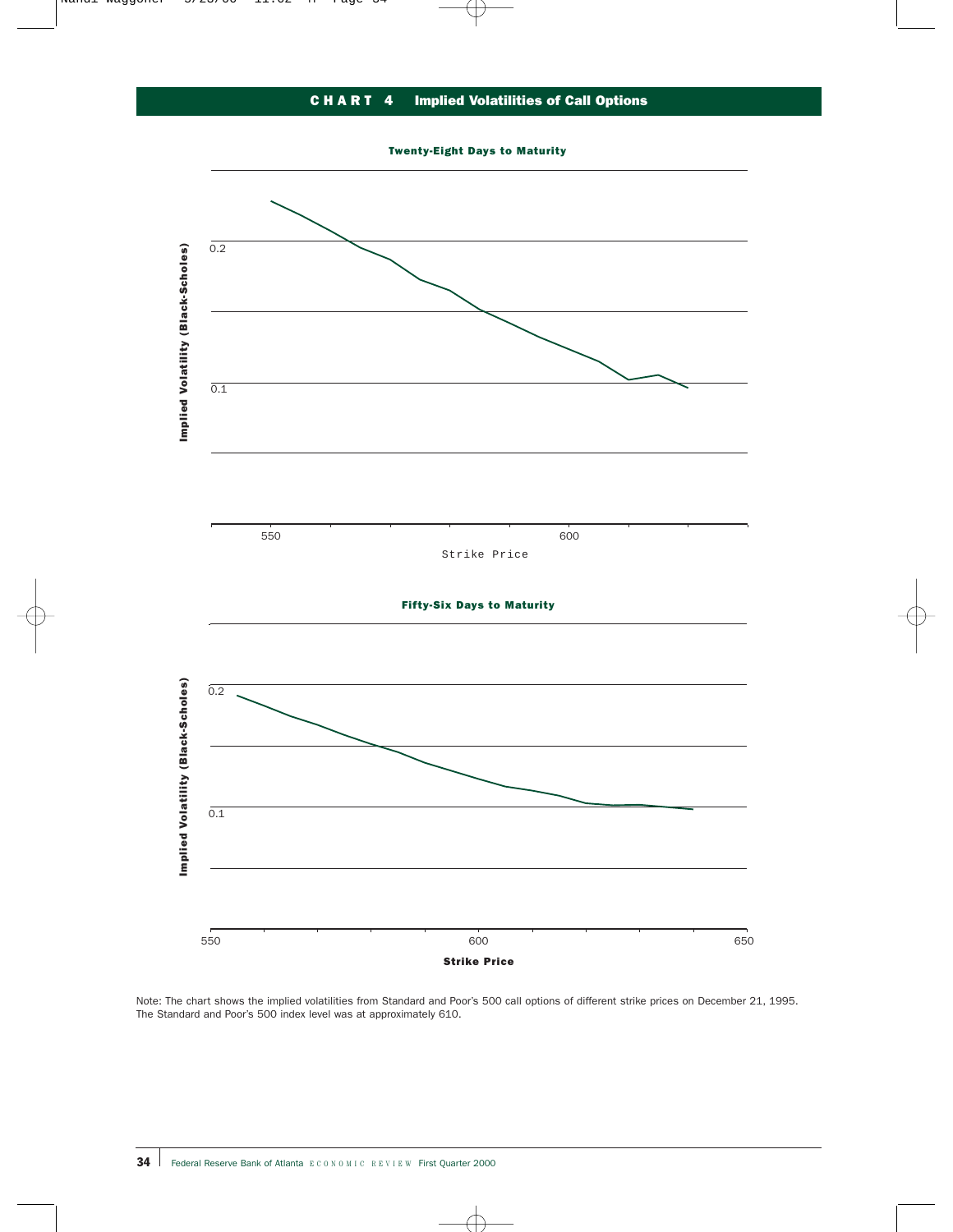# Parameter Estimation

The Black-Scholes-Merton-2 version of the model  $\perp$  uses a procedure called nonlinear least squares (NLS) to estimate a single implied volatility across all options each Wednesday. The NLS procedure minimizes the squared errors between the market option prices and model option prices. The difference between the model price (given an implied volatility,  $\sigma$ ) and the observed market price of the option is denoted by  $e_i(\sigma)$ . As mentioned in Box 1, the midpoint of the bid-ask quote is used for the observed market price of the option. Thus the criterion function minimized at each *t* (over σ) is

$$
\sum_{i=1}^{N_t} e_i(\sigma)^2,
$$

where  $N_t$  is the number of sampled bid-ask quotes on day *t*. In essence, this procedure attempts to find a single implied volatility that minimizes the squared pricing errors of the model.

and maturities are inconsistent with the model? As it turns out, such traders or market makers often use certain theoretically ad hoc variations of the basic Black-Scholes-Merton model to circumvent its biases. Such ad hoc variations allow the implied volatilities input to the Black-Scholes-Merton model to differ across strike prices and maturities. Using a separate implied volatility for each option is inconsistent with the basic theoretical underpinning of the Black-Scholes-Merton model, but it is a common practice among traders and market makers in certain options exchanges (Dumas, Fleming, and Whaley 1998). In the course of implementing such ad hoc variations, options traders or investors can be thought of as using the Black-Scholes-Merton model as a translation device to express their opinion on a more complicated distribution of asset returns than the Gaussian distribution that underlies the Black-Scholes-Merton model.

Ad hoc variations of the basic Black-Scholes-Merton model, depending on the way they are designed, may result in prices that better match observed market prices. But do they necessarily result in better hedging performance? Four versions of the Black-Scholes-Merton model that differ from one another in terms of fitting a cross section of option prices (in-sample errors) and also in predicting option prices (out-of-sample errors) will be presented; these examples illustrate that the differences between the models in terms of hedging/replication errors are not as significant as the differences in valuation errors for most options. In fact, if the models are ranked in terms of the replication errors of the delta-neutral portfolios, the ranking could prove different than when the models are ranked in terms of valuation errors.

There are many different ways in which a trader or investor can input a value for volatility in the Black-Scholes-Merton formula for computing the delta of an option. The Black-Scholes-Merton model assumes that the volatility of an asset's returns is constant through time. However, an investor trying to use the model in the real world is not constrained to hold the volatility constant and can periodically estimate volatility from past observations of asset prices. As an alternative to using the historical data, a single implied volatility for all options (of different strikes and maturities every day) can be estimated that minimizes a criterion function involving the squared price differentials between model prices and the observed prices in the market (see Box 2 for details).

This approach results in a single implied volatility for all options every day. On the other hand, implied volatility can be based on observation of a particular option so that a different implied volatility exists for each option. As an alternative to using the exact implied volatility for each option, a procedure that "merely smoothes Black/Scholes implied volatilities across exercise prices and times to expiration" is used by some options market makers at the Chicago Board Options Exchange (CBOE) (Dumas, Fleming, and Whaley 1998). For example, given that the shape of the smirk in implied volatilities resembles a parabola, one can choose the implied volatility to be a function of the strike price and the square of the strike price. However, implied volatilities differ across maturities even for the same strike price. Thus the time to maturity—and possibly the square of the time to maturity—can also be included in the function. The equation below is used in Dumas, Fleming, and Whaley (1998).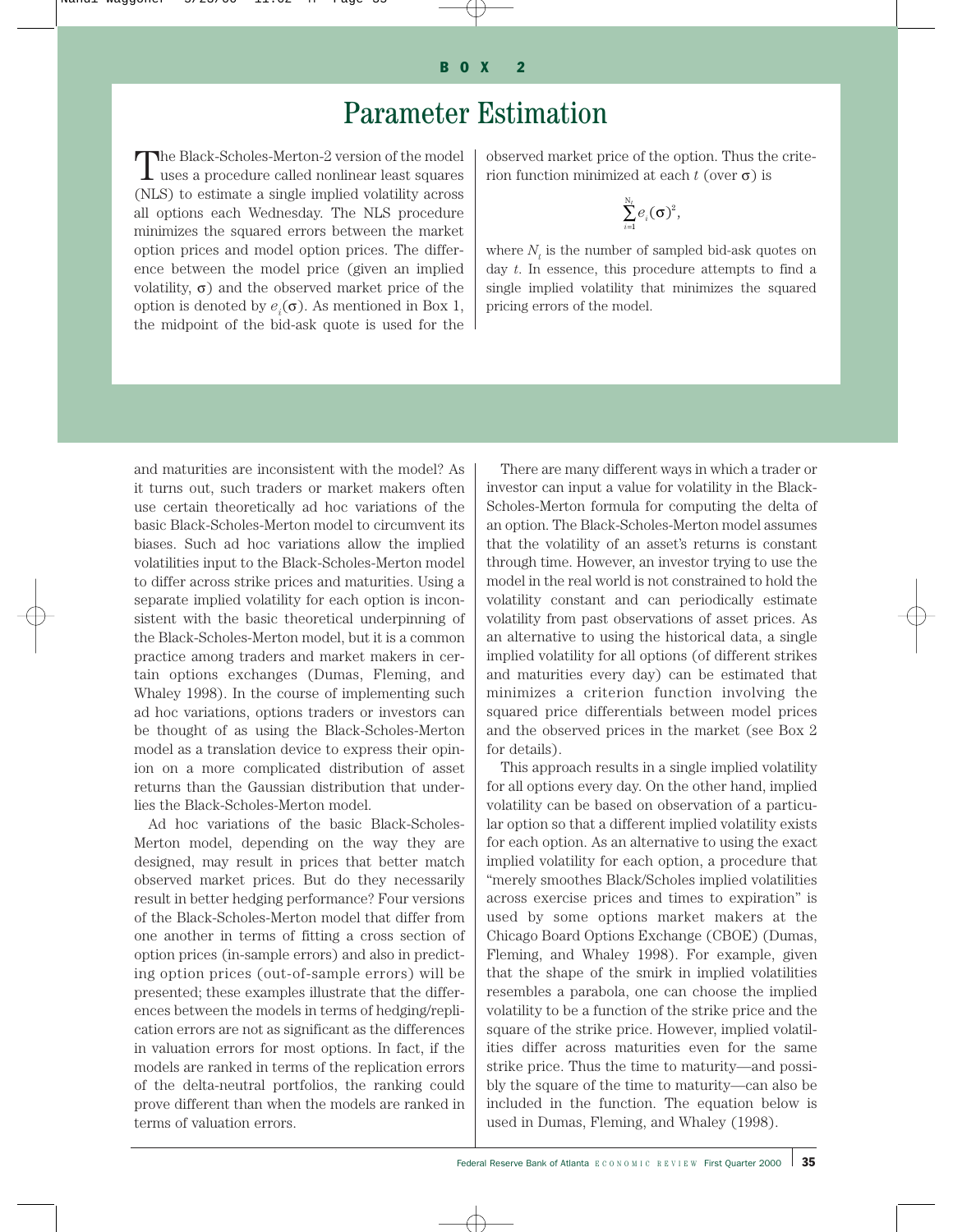$$
\sigma(K, \tau) = a_0 + a_1 K + a_2 K^2
$$
  
+ 
$$
a_3 \tau + a_4 \tau^2 + a_5 K \tau,
$$
 (14)

where  $K$  is the strike price and  $\tau$  is the time to maturity of the option. Since the implied volatility σ(*K*,τ) is observable for each  $K$  and  $\tau$ , one can use the above equation as an ordinary least squares (OLS) regression of the implied volatilities on the various right-hand variables to get the coefficients  $a_0, a_1, a_2$ , and so on. These coefficients provide an estimated implied volatility for each option.20 To summarize, one can use the Black-Scholes-Merton model to arrive at the delta in four different ways: (a) compute the delta with volatility estimated from historical prices, (b) compute the delta using a single implied volatility that is common across all options, (c) compute the delta using the exact implied volatility for each option, and (d) compute the delta using an estimated implied volatility for each option that fits to the shape of the smirk across strike prices and time to maturities.

Of the four different versions of the Black-Scholes-Merton discussed above, the two that allow implied volatilities to differ across options of different strike prices and maturities are indeed ad hoc. The other two versions that result in a single implied volatility across all strikes and maturities are much less ad hoc. Implementing the four different versions of the Black-Scholes-Merton model in the Standard and Poor's 500 index options makes it possible to explore the differences in hedging errors produced by these approaches.

The market for Standard and Poor's 500 index options is the second most active index options market in the United States, and in terms of open interest in options it is the largest. It is also one of the most liquid options markets.21 These models test data for the time period from January 5, 1994, to October 19, 1994.22 Box 3 gives a detailed description of the options data used for the empirical tests. The replicating/hedge portfolios are formed on day *t* from the first bid-ask quote in that option after 2:30 P.M. (central standard time). The portfolio is liquidated on one of the following days— $t + 1$ ,  $t + 3$ , or  $t + 5<sup>23</sup>$  The hedging error for each version of the Black-Scholes-Merton model is the difference between the value of the replicating portfolio and the option price (measured as the midpoint of the bid-ask prices) at the time of the liquidation.

The first panel of Table 4 shows the mean absolute hedging errors (for the whole sample and across all options) of the four versions of the Black-Scholes-Merton (BSM) model.<sup>24</sup> Black-Scholes-Merton-1 is the version of the model in which volatility is computed from the last sixty days of closing Standard and Poor's 500 index levels. Black-Scholes-Merton-2 is the version of the model in which a single implied volatility is estimated for all options each day. Ad hoc-1 is the ad hoc version of the Black-Scholes-Merton model in which each option has its own implied volatility each day, and ad hoc-2 is the other ad hoc version, in which the implied volatility (on each day) for each option is estimated via the OLS procedure discussed previously.

The first panel clearly shows that judging models on the basis of hedging/replication errors could be somewhat different from judging them on the basis of valuation errors, as discussed previously; valuation errors could include either in-sample errors that show how well the model values fit market prices or out-of-sample/predictive error.25 For example, ad hoc-2 yields substantially lower prediction errors than the Black-Scholes-Merton-2 version (Heston and Nandi forthcoming) but is the least competitive in terms of hedging errors. On the other hand, the magnitude of hedging errors of ad hoc-1, in which the in-sample valuation errors is essentially zero (as each option is priced exactly), is not very different from that of Black-Scholes-Merton-1. In fact, Black-Scholes-Merton-1, which has the highest in-sample valuation errors (as volatility is not

### TABLE 4 Mean Absolute Hedging Errors

|                                                        | BSM-1  | BSM-2                     | Ad Hoc-1                                              | Ad Hoc-2 |
|--------------------------------------------------------|--------|---------------------------|-------------------------------------------------------|----------|
|                                                        |        | Whole Sample, All Options |                                                       |          |
| One-day                                                | \$0.46 | \$0.45                    | \$0.43                                                | \$0.52   |
| Three-day                                              | \$0.66 | \$0.65                    | \$0.62                                                | \$0.78   |
| Five-day                                               | \$0.98 | \$0.94                    | \$0.87                                                | \$1.07   |
| Far-out-of-the-Money Puts under Forty Days to Maturity |        |                           |                                                       |          |
| One-day                                                | \$0.22 | \$0.16                    | \$0.10                                                | \$0.19   |
| Three-day                                              | \$0.23 | \$0.19                    | \$0.20                                                | \$0.26   |
| Five-day                                               | \$0.63 | \$0.50                    | \$0.40                                                | \$0.64   |
|                                                        |        |                           | Near-the-Money Calls under Forty Days to Maturity     |          |
| One-day                                                | \$0.25 | \$0.33                    | \$0.24                                                | \$0.34   |
| Three-dav                                              | \$0.49 | \$0.52                    | \$0.44                                                | \$0.60   |
| Five-day                                               | \$0.98 | \$1.08                    | \$0.90                                                | \$0.83   |
|                                                        |        |                           | Near-the-Money Puts Forty to Seventy Days to Maturity |          |
| One-day                                                | \$0.52 | \$0.56                    | \$0.53                                                | \$0.62   |
| Three-day                                              | \$0.74 | \$0.76                    | \$0.77                                                | \$0.91   |
| Five-day                                               | \$1.20 | \$1.34                    | \$1.15                                                | \$1.17   |

Source: Calculated by the Federal Reserve Bank of Atlanta using data from Standard and Poor's 500 index options market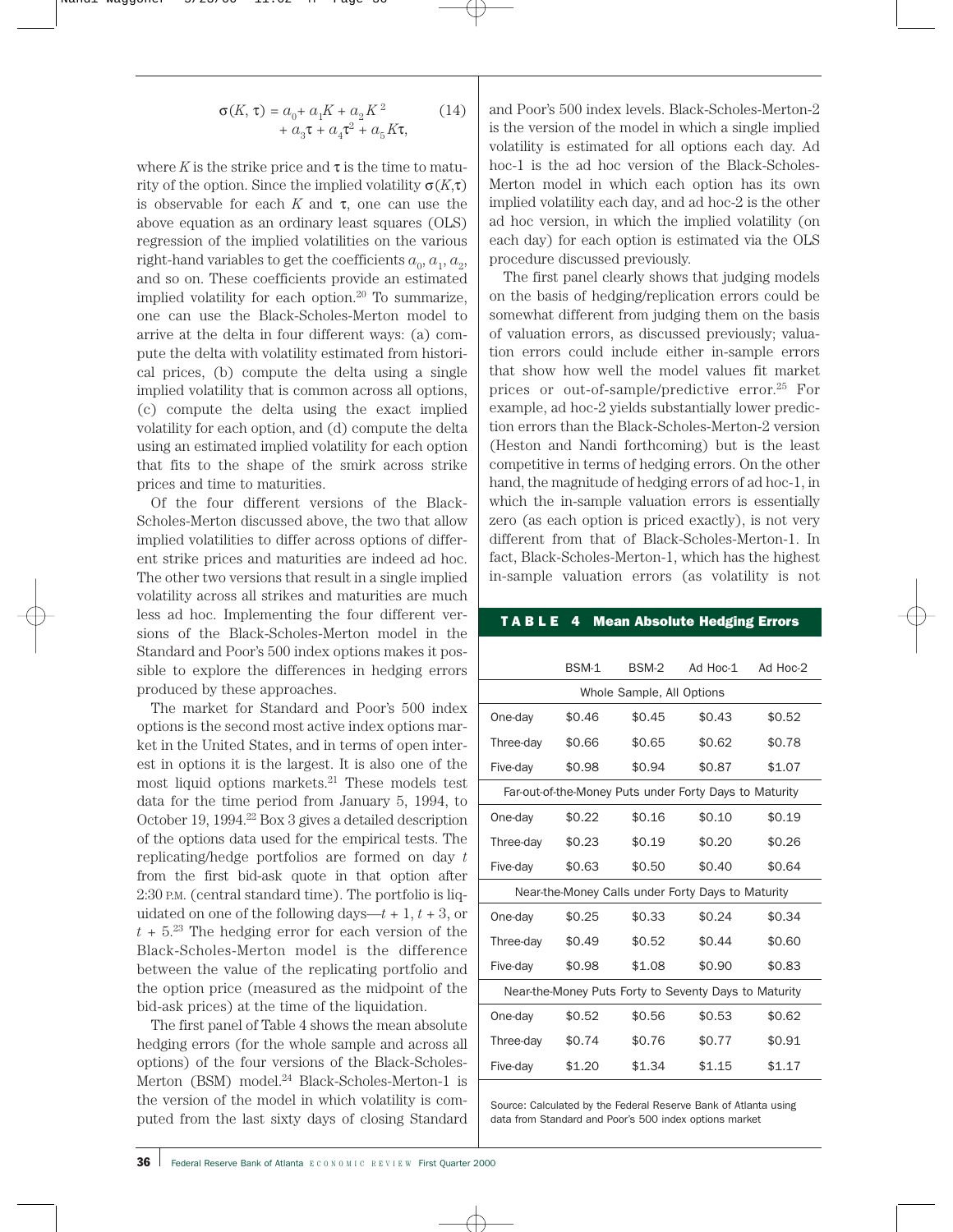# Data Description

The data set used for hedging is a subset of the tick-<br>by-tick data on the Standard and Poor's 500 options that includes both the bid-ask quotes and the transaction prices; the raw data set is obtained directly from the exchange. The market for Standard and Poor's 500 index options is the second most active index options market in the United States, and in terms of open interest in options it is the largest. It is also easier to hedge Standard and Poor's 500 index options because there is a very active market for the Standard and Poor's 500 futures that are traded on the Chicago Mercantile Exchange.

Since many of the stocks in the Standard and Poor's 500 index pay dividends, a time series of dividends for the index is necessary. The daily cash dividends for the index collected from the Standard and Poor's 500 information bulletin for the years 1992–94 can be used.<sup>1</sup> The present value of the dividends (until the option expires) is computed and subtracted from the current index level. For the risk-free rate, the continuously compounded Treasury bill rates (from the average of the bid and ask discounts reported in the *Wall Street Journal*) are interpolated to match the maturity of the option.

The raw intraday data set is sampled every Wednesday (or the next trading day if Wednesday is a holiday) between 2:30 P.M. and 3:15 P.M. central standard time to create the data set.<sup>2</sup> In particular, given a particular Wednesday, an option must be traded on the following five trading days to be included in the sample. The study follows Dumas, Fleming, and Whaley (1998) in filtering the intraday data to create weekly data sets and use the midpoint of the bid-ask as the option price. As in Dumas, Fleming, and Whaley (1998), options with moneyness,  $|K/F - 1|$  (*K*) is the strike price and  $F$  is the forward price), less than or equal to 10 percent are included. In terms of maturity, options with time to maturity less than six days or greater than one hundred days are excluded.<sup>3</sup>

An option of a particular moneyness and maturity is represented only once in the sample on any particular day. In other words, although the same option may be quoted again in our time window (with the same or different index levels) on a given day, only the first record of that option is included in our sample for that day.

A transaction must satisfy the no-arbitrage relationship (Merton 1973) in that the call price must be greater than or equal to the spot price minus the present value of the remaining dividends and the discounted strike price. Similarly, the put price has to be greater than or equal to the present value of the remaining dividends plus the discounted strike price minus the spot price.

The entire data set consists of 7,404 records and observations spanning each trading day from January 5, 1994, to October 19, 1994.

- 1. Thanks to Jeff Fleming of Rice University for making the dividend series available.
- 2. Wednesdays are used as fewer holidays fall on Wednesdays.
- 3. See Dumas, Fleming, and Whaley (1998) for justification of the exclusionary criteria about moneyness and maturity.

- 20. If the number of options on a given day is too few, then there is a potential problem of overfitting in that more independent variables exist in the right-hand side but only a limited number of observations. However, such a problem can be partially mitigated by using a subset of the above regression (see Dumas, Fleming, and Whaley 1998).
- 21. One would want to test any options model in a very liquid options market so that prices are more reliable and do not reflect any liquidity premium.
- 22. The 1994 data were the latest full-year data available at the time of this writing.
- 23. The day *t* is usually a Wednesday. If Wednesday is a holiday, then the next trading day is chosen.
- 24. The mean absolute hedging error is the mean of the absolute values of the hedging errors. The conclusions do not change if a slightly different criterion is used, like root mean squared hedging error.
- 25. Prediction or out-of-sample valuation errors measure how well a given model values options based on the model parameters that were estimated in a previous time period.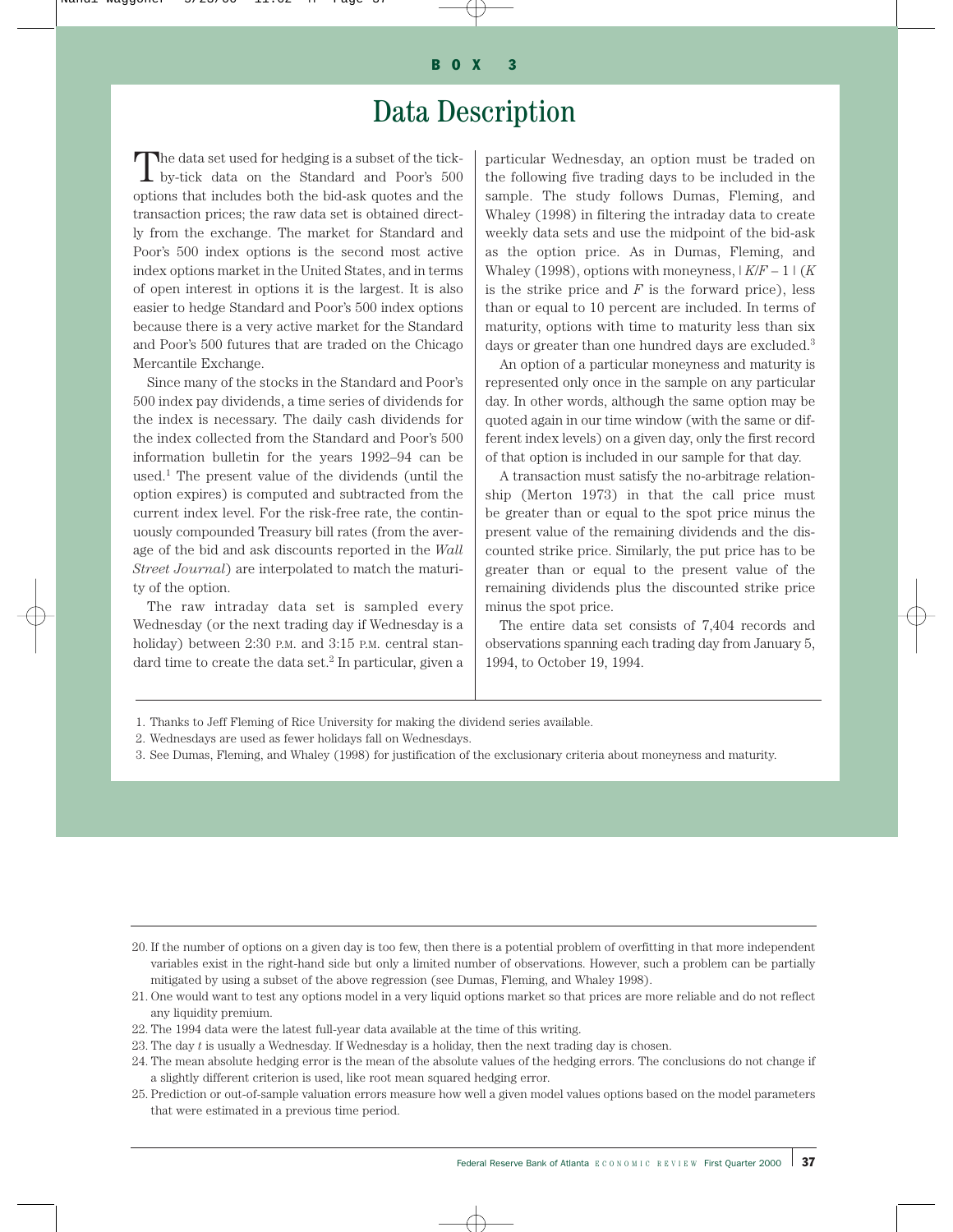**Call option:** Gives the owner of the option the right (but not the obligation) to buy the underlying asset at a fixed price (called the strike or exercise price). This right can be exercised at some fixed date in the future (European option) or at any time until the option matures (American option).

**Put option:** Gives the owner of the option the right (but not the obligation) to sell the underlying asset at a fixed price (called the strike or exercise price). This right can be exercised at some fixed date in the future (European option) or at any time until the option matures (American option).

**Long position:** In a security, implies that one has bought the security and currently owns it.

**Short position:** In a security, implies that one has sold a security that one does not own, but has only borrowed, with the hope of buying it back at a lower price in the future.

**Implied volatility:** The value of the volatility in the Black-Scholes-Merton formula that equates the model value of the option to its market price.

**In-sample errors:** Errors in fitting a model to data under a particular criterion function. For example, an options valuation model may have a few parameters or variables, the values of which are not observed directly. In such a case these parameters are estimated by minimizing a criterion function, such as the sum of squared differences between the model values and the market prices; this procedure is often called in-sample estimation. The differences between the model option values, evaluated at the estimates of the parameters, and the market option prices are called in-sample errors.

**Out-of-sample errors:** Measure the difference between the model option values and the market option prices on a sample of option prices that were observed at a later date than the sample on which the parameters of the model were estimated. In computing outof-sample option values, the model parameters are fixed at the estimates obtained from the in-sample estimation.

implied but is computed from history of returns of the S&P 500 index), is quite competitive in terms of hedging across the entire sample of options.

Given the hedging results in the previous paragraph, which model would one choose among the four for constructing a hedge portfolio? The answer may very well depend on which option is to be hedged. The other panels of Table 4 show the mean absolute hedging errors of the four versions for three different classes of options: near-the-money call and put options and some relatively far-out-ofthe-money put options. Most of these options are heavily traded in the Standard and Poor's 500 index options market.26

The table shows that the differences in hedging errors among most of the versions are more clearly manifested in far-out-of-the-money put options. The ad hoc-1 version, in which the delta of an option is computed from its exact implied volatility, clearly dominates in terms of hedging out-of-the-money puts, irrespective of the maturity. For near-themoney options, the differences between the various versions are not that significant, especially if the portfolio is rebalanced on the next day. In fact, the least complex of all the versions, Black-Scholes-Merton-1, is quite competitive in terms of hedging near-the-money options.

### Conclusion

Although the classic Black-Scholes-Merton paradigm of dynamic hedging is elegant from a theoretical perspective, it is often fraught with problems when it is implemented in the real world. Even if the Black-Scholes-Merton model were free of its known biases, the replicating/hedge portfolio of the model, which requires continuous trading, would rarely be able to match its target because trading can occur only at discrete intervals of time. Nevertheless, because of its simplicity and tractability, the model is widely used by options traders and investors. The basic delta-neutral hedge portfolio of the Black-Scholes-Merton model is also sometimes supplemented with other options to hedge a time-varying volatility (vega hedging). Although hedging a time-varying volatility is inconsistent with the Black-Scholes-Merton model, it can often prove useful in practice.

One would expect the presence of biases observed in the Black-Scholes-Merton model, such as the smile or smirk in implied volatilities, to result in further deterioration of the model's hedging performance. More advanced option pricing models (for example, random volatility models) that can account for some of the biases turn out to be useful mostly for deep out-of-the-money options but not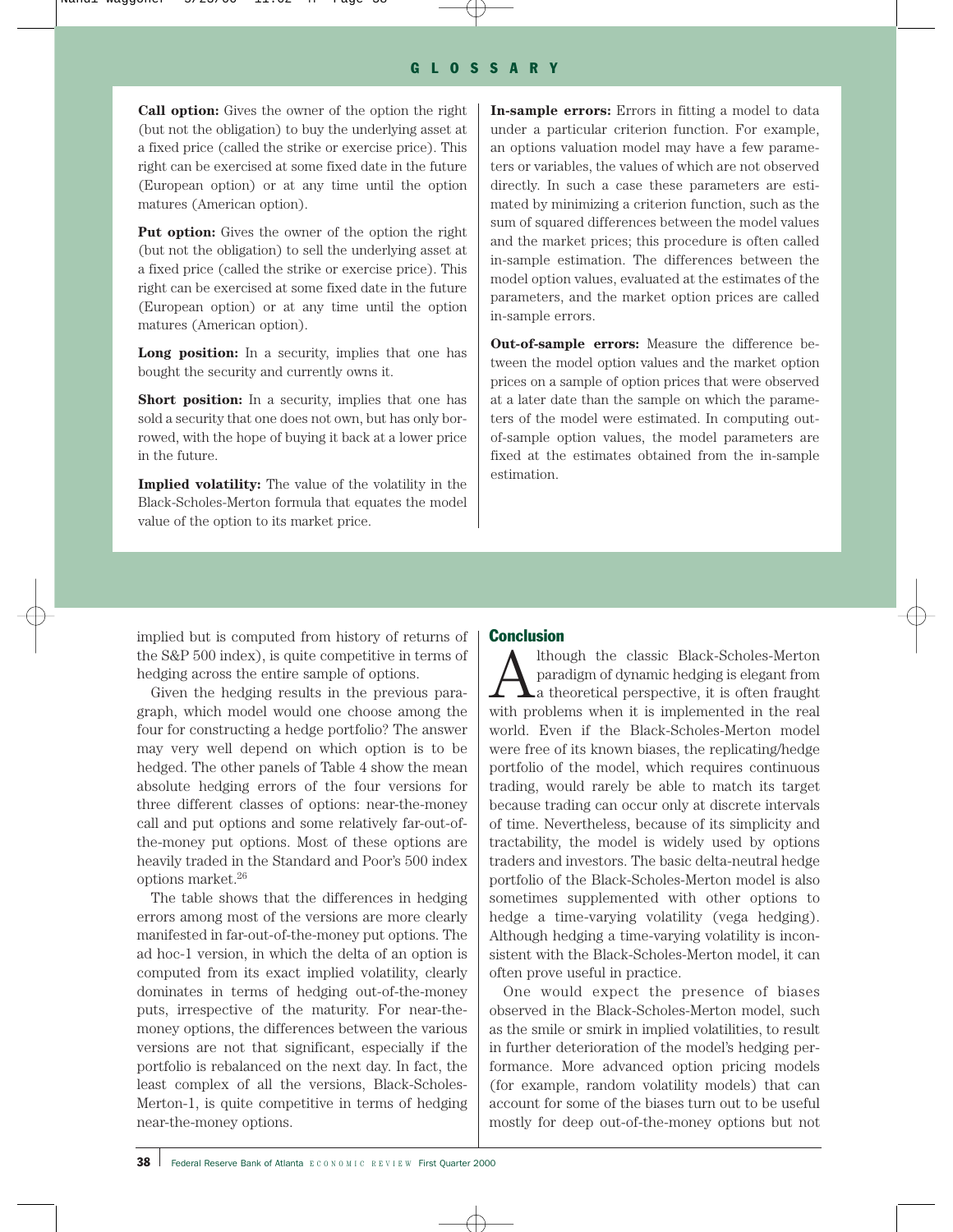necessarily for near-the-money options. Ad hoc variations of the Black-Scholes-Merton model sometimes employed by options traders or investors to overcome the biases may also generate higher hedging errors than the very basic model despite the fact that ad hoc models often dominate the simple model in terms of matching observed option prices and predicting them. Although the simple Black-Scholes-Merton model can exhibit pricing biases, it is often competitive in terms of hedging because the pricing biases that it exhibits remain relatively stable through time.

Static hedging, an alternative to dynamic hedging, may seem promising because it is independent of any particular option pricing model. In particular, static hedging could prove useful for certain kinds of exotic options. However, static hedging requires hedging an option via other options so that the efficacy of static hedging depends on the liquidity of the options market, which often is not as liquid as the market on the underlying asset.

26. Far-out-of-the-money puts are those for which *K*/*F* < 0.95 where *K* is the strike price and *F* is the forward price for maturity  $\tau$ —that is,  $F(t) = S(t) \exp[r(\tau)\tau]$ , where  $\tau$  is the time to maturity of the option. Near-the-money options are those for which  $|K/F - 1| \leq 0.01$ .

BATES, DAVID. 1996. "Jumps and Stochastic Volatility: Exchange Rate Processes Implicit in Deutschemark Options." *Review of Financial Studies* 9 (Spring): 69–107.

BLACK, FISCHER. 1976. "Studies of Stock Price Volatility Changes." In *Proceedings of the 1976 Meetings of the American Statistical Association, Business and Economic Statistics Section*, 177–81. Alexandria, VA: American Statistical Association.

BLACK, FISCHER, AND MYRON S. SCHOLES. 1973. "The Pricing of Options and Corporate Liabilities." *Journal of Political Economy* 81 (May/June): 637–54.

CARR, PETER. 1998. "Randomization and the American Put." *Review of Financial Studies* 11 (Fall): 327–43.

CHRISTIE, ANDREW A. 1982. "The Stochastic Behavior of Common Stock Variances: Value, Leverage, and Interest Rate Effects." *Journal of Financial Economics* 10 (December): 407–32.

COX, JOHN C., AND MARK RUBINSTEIN. 1985. *Options Markets*. Englewood Cliffs, N.J.: Prentice-Hall.

DERMAN, EMANUEL, AND IRAJ KANI. 1994. "Riding on the Smile." *Risk* 7 (February): 32–39.

DUMAS, BERNARD, JEFF FLEMING, AND ROBERT WHALEY. 1998. "Implied Volatility Functions: Empirical Tests." *Journal of Finance* 53 (December): 2059–2106.

DUPIRE, BRUNO. 1994. "Pricing with a Smile." *Risk* 7 (February): 18–20.

HARRISON, J. MICHAEL, AND STANLEY R. PLISKA. 1981. "Martingales and Stochastic Integrals in the Theory of Continuous Trading." *Stochastic Processes and Their Applications* 11:215–60.

### **REFERENCES**

HESTON, STEVEN L. 1993. "A Closed-Form Solution for Options with Stochastic Volatility with Applications to Bond and Currency Options." *Review of Financial Studies* 6, no. 2:327–43.

HESTON, STEVEN L., AND SAIKAT NANDI. Forthcoming. "A Closed-Form GARCH Option Valuation Model." *Review of Financial Studies*.

HUANG, JING-ZHI, MARTI G. SUBRAHMANYAM, AND G. GEORGE YU. 1996. "Pricing and Hedging American Options: A Recursive Integration Method." *Review of Financial Studies* 9 (Spring): 277–300.

HULL, JOHN C. 1997. *Options, Futures, and Other Derivatives*. 3d ed. Upper Saddle River, N.J.: Prentice-Hall.

JACKWERTH, JENS, AND MARK RUBINSTEIN. 1996. "Recovering Probability Distributions from Option Prices." *Journal of Finance* 51 (December): 1611–52.

JU, NENGJIU. 1998. "Pricing an American Option by Approximating Its Early Exercise Boundary as a Multipiece Exponential Function." *Review of Financial Studies* 11 (Fall): 627–46.

MERTON, ROBERT C. 1973. "The Theory of Rational Option Pricing." *Bell Journal of Economics* 4 (Spring): 141–83.

NANDI, SAIKAT. 1998. "How Important Is the Correlation between Returns and Volatility in a Stochastic Volatility Model? Empirical Evidence from Pricing and Hedging in the S&P 500 Index Options Market." *Journal of Banking and Finance* 22 (May): 589–610.

RUBINSTEIN, MARK. 1994. "Implied Binomial Trees." *Journal of Finance* 49 (July): 771–818.

VARIAN, HAL R. 1984. *Microeconomic Analysis*. New York: W.W. Norton and Company.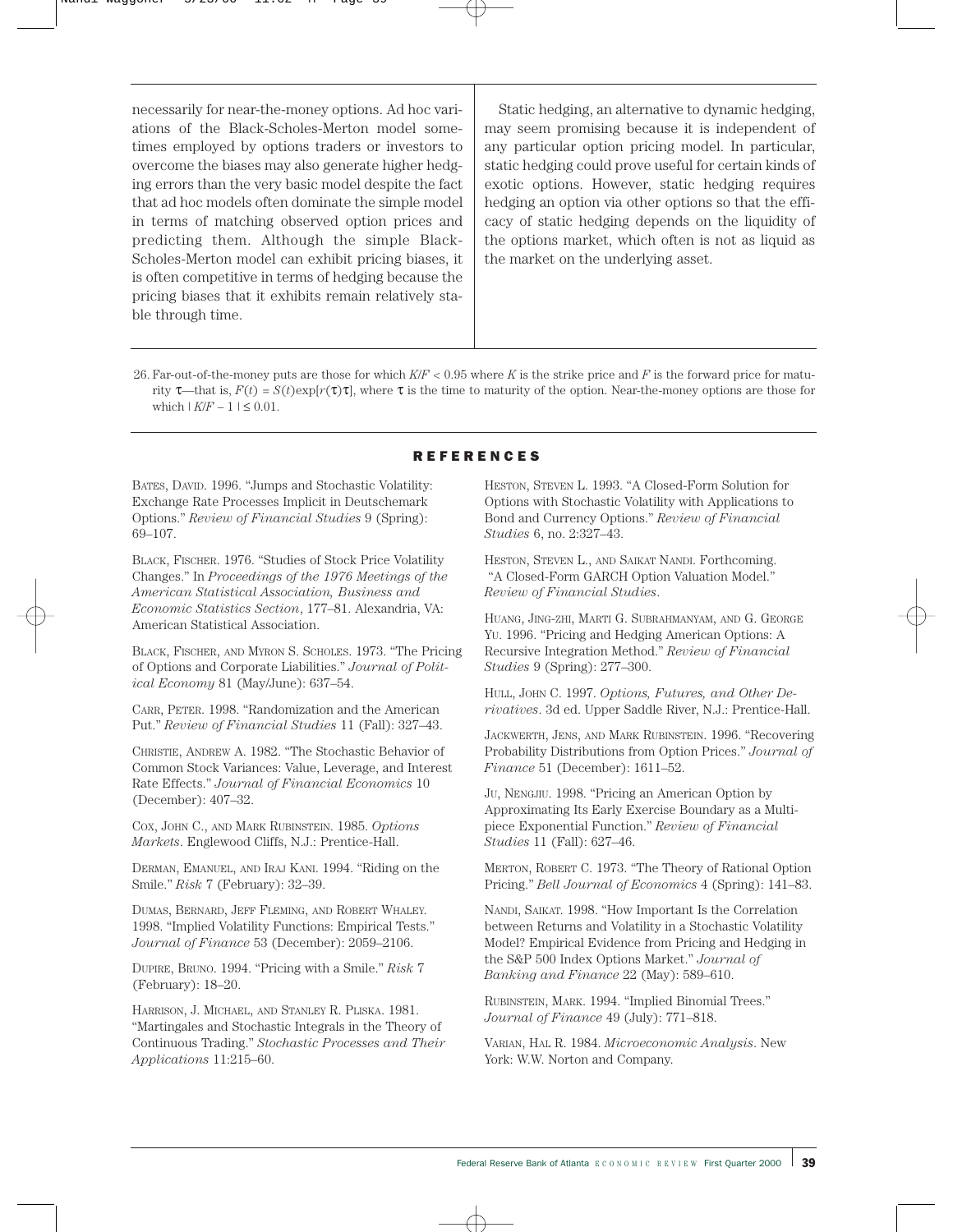# Evidence on the Efficiency of Index Options Markets

# LUCY F. ACKERT AND YISONG S. TIAN

*Ackert is a senior economist in the financial section of the Atlanta Fed's research department. Tian is an associate professor of finance at the Schulich School of Business, York University. The authors thank Jerry Dwyer, Mark Fisher, Saikat Nandi, and Steve Smith for helpful comments.*

S INCE THE CHICAGO BOARD OPTIONS EXCHANGE INTRODUCED THE FIRST INDEX OPTION CON-TRACT IN 1983, INDEX OPTIONS MARKETS HAVE HAD A SIGNIFICANT ROLE IN FINANCIAL MAR-KETS. INDEX OPTIONS HAVE BEEN ONE OF THE MOST SUCCESSFUL OF THE MANY INNOVATIVE FINANCIAL INSTRUMENTS INTRODUCED OVER THE LAST FEW DECADES, AS THEIR HIGH TRADING

volume indicates. Index options give market participants the ability to participate in anticipated market movements without having to buy or sell a large number of securities, and they permit portfolio managers to limit downside risk. Given their prominence and functions, the pricing efficiency of these markets is of great importance to academics, practitioners, and regulators.

Well-functioning financial markets are vital to a thriving economy because these markets facilitate price discovery, risk hedging, and allocating capital to its most productive uses. Inefficient pricing of index options indicates that their market (and, possibly, other financial markets) is not doing the best possible job at these important functions. To detect inefficient pricing (often called mispricing) requires computing a theoretically efficient price or price range and comparing it with prices of options traded in financial markets. But valuing an index option in theory is complicated and challenging.

One popular approach to deriving option pricing relationships is based on a principal called noarbitrage. This approach is a very powerful tool in the valuation of financial assets because it does not make strong assumptions about traders' behavior or market price dynamics. The principle simply assumes that arbitrageurs enter the market and quickly eliminate mispricing if a riskless profit opportunity exists. An arbitrageur is an individual who takes advantage of a situation in which securities are mispriced relative to each other. The arbitrageur buys the underpriced asset and sells the overpriced asset, locking in a riskless profit. In doing so, the arbitrageur drives the price of the underpriced asset up and the price of the overpriced asset down, thus eliminating mispricing. However, in a well-functioning economy—where there are no free lunches—there is no portfolio of assets that has zero cost today and a certain, positive payoff in the future. Similarly, there is no port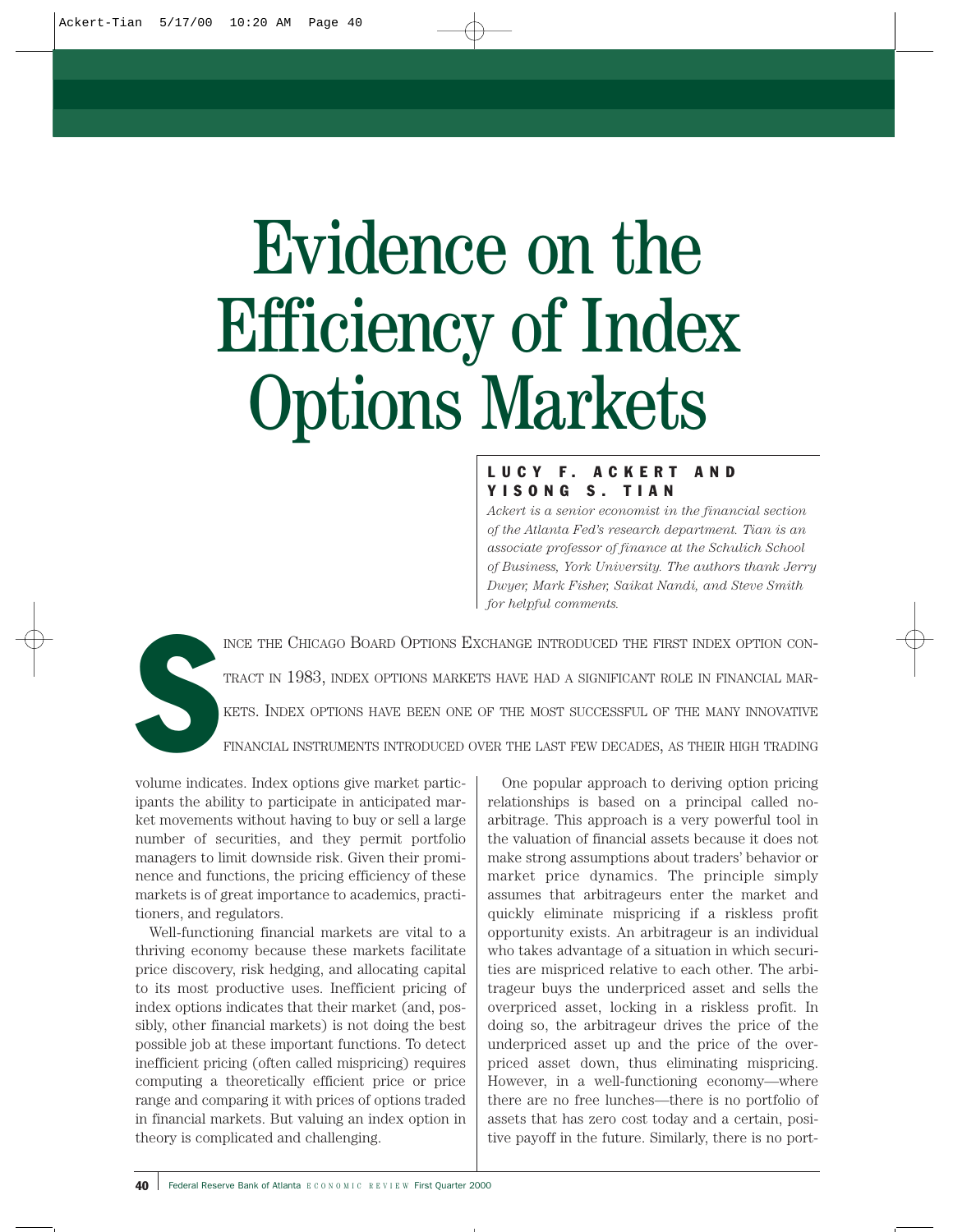folio of assets that pays a positive amount with certainty today and requires no payment in the future. Arbitrage is critical for ensuring market efficiency because it forces asset prices to return to their implied, no-arbitrage values.

Many earlier studies report evidence of mispricing of index options, though arbitrage might have been limited. In some situations, market frictions restrict arbitrage so that investors simply cannot take advantage of available profit opportunities. For example, if arbitrageurs are subject to capital constraints and they cannot raise the capital necessary to form the riskless hedge, they will be unable to undertake trades that would move the market toward an efficient state (Shleifer and Vishny 1997). Similarly, the activity of arbitrageurs may be limited because the stock index underlying the option is often relatively difficult and costly to reproduce. To arbitrage based on a mispriced index option, investors may need to replicate the index by buying or selling a large basket or set of stocks that is perfectly correlated with the index. Doing so may be relatively difficult and costly, even for large investors (Ackert and Tian 1998b, 1999).<sup>1</sup>

The evidence of index option mispricing has been taken to indicate that options markets are inefficient and casts doubt on their contributions to price discovery, hedging, and efficient capital allocation. This article is a discussion of index option pricing aimed at analyzing earlier evidence of mispricing and presenting new evidence on index option pricing and its evolution. It first presents theoretical pricing relationships implied by no-arbitrage conditions. These conditions place bounds on possible efficient call and put option prices and imply relative pricing relationships between call and put option prices. A call (put) option is the option to buy (sell) an asset. Empirical tests of the conditions presented provide powerful insight into how options market efficiency has evolved over time. In contrast to many previous studies of options market efficiency, the arbitrage strategies examined here do not involve trading a stock index, and the relationships hold for any given value of the underlying asset. This approach avoids some of the difficulties that arise from impediments to arbitrage when, for example, an investor might have to short sell a large stock basket—that is, sell shares he or she does not own by borrowing them from another investor.

The article also reviews earlier studies of the pricing efficiency of index options markets and provides an empirical examination of the efficiency of the market for the popular Standard and Poor's (S&P) 500 index options. The results indicate some substantial deviations of market prices from theoretical pricing relationships. Importantly, S&P 500 index options are frequently mispriced, and the mispricing does not appear to have abated over time. The mispricing may not, however, indicate market ineffi-

ciency because there are limits to arbitrage.

# Arbitrage Pricing **Relationships**

In evaluating the<br>efficiency of op-<br>tion pricing, a the-<br>oretical optimal price n evaluating the efficiency of option pricing, a thederived from a model frequently provides the basis for comparison. Such theoretical models often assume specific dynamics for the underlying asset in order to derive Index options give market participants the ability to participate in anticipated market movements without having to buy or sell a large number of securities, and they permit portfolio managers to limit downside risk.

more well-defined restrictions on the efficient price. In contrast, tests of pricing efficiency based solely on no-arbitrage arguments may be more informative if the relationships are independent of the models, though restrictions they place on price may not be very demanding.

Arbitrage pricing relationships are based on the simple assumption that investors prefer more to less. If these pricing relationships are violated by actual prices after adjustment for the bid-ask spread and transaction costs, arbitrage profits may be possible by buying the underpriced asset(s) and short-selling the overpriced asset(s). As discussed previously, rational pricing of options imposes explicit restrictions on the relative prices of call and put options. If these restrictions are violated, arbitrage opportunities exist. Some arbitrage pricing relationships jointly test options and stock market efficiency and allow examination of the information exchange between these markets whereas others test options market efficiency alone and allow examination of how pricing has evolved over time.2 The relationships and

<sup>1.</sup> Note that traders can use the very liquid S&P 500 futures contract to replicate the index.

<sup>2.</sup> Billingsley and Chance (1985) and Ronn and Ronn (1989) note that some tests are joint tests of options and stock market efficiency while others consider only options market efficiency. See Ackert and Tian (1998a, 1999) for examples of both types of relationships.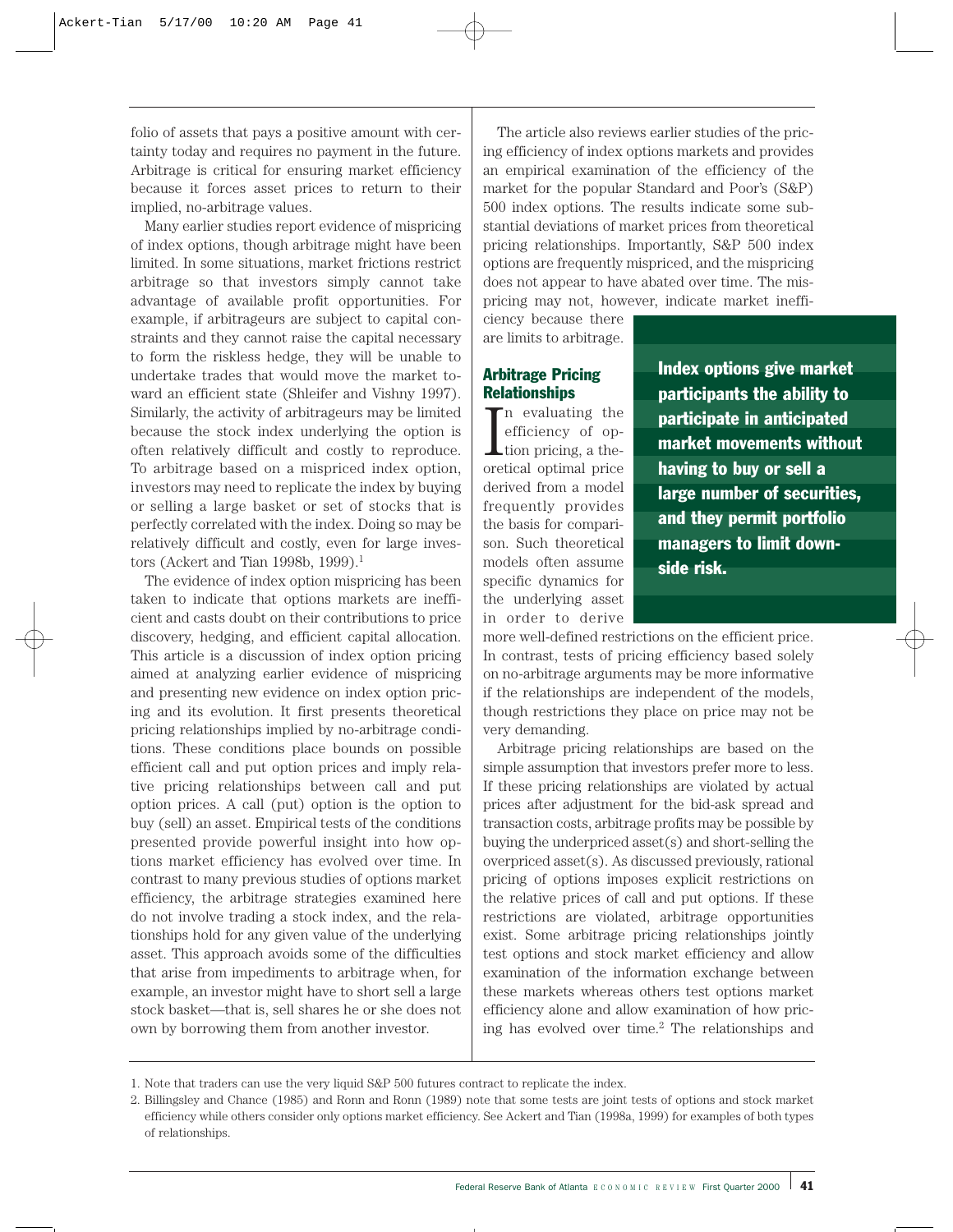empirical tests reported in this article are of the latter type. Because stock market transactions are not involved, examining these relationships may provide a superior test of pricing across index options. Another advantage of these types of relationships is that they are unaffected by the different closing times in stock and options markets.

The arbitrage pricing relationships presented below allow examining whether options market efficiency improved over the sample period. Options on the S&P 500 index are European, and the discussion below applies to European options only. A European option may be exercised only at maturity whereas an American option may be exercised prior to maturity. All relationships account for the bid-ask spread because bid-ask spreads result in significant transaction costs for participants in options markets (Phillips and Smith 1980; Baesel, Shows, and Thorp 1983). Define:

- *Cb*: bid price of European call option;
- *Ca*: ask price of European call option;
- *Pb*: bid price of a European put option;
- *Pa*: ask price of a European put option;
- *S*: price of underlying asset;
- *X*: strike price;
- *T*: maturity of the option;
- *r*: risk-free rate of interest or Treasury bill rate;3
- *t i* : transaction costs (other than those arising from the bid-ask spread) of buying or selling calls, puts, or Treasury bills,  $i = c$ , *p*, or *r*.

Three sets of arbitrage pricing relationships are presented: the box spread, call and put spreads, and call and put convexity. The box spread is a combination of call and put spreads that matches two pairs of call and put options.4 This strategy requires that an investor purchase and sell calls (bullish call spread) with strike prices  $X_1$  and  $X_2$ , respectively, while simultaneously selling and purchasing puts (bearish put spread) with strike prices  $X_1$  and  $X_2$ , respectively. The box spread is a riskless strategy because the future payoff is always positive: the difference between two strike prices,  $X_2 - X_1$ , where  $X_1$  $\langle X_{2}, \rangle$ . The payoff is illustrated in Chart 1. If bid-ask spreads and transaction costs are taken into account, the box spread is expressed by the following two inequalities:

$$
(C_1^a - C_2^b) - (P_1^b - P_2^a) + (X_1 - X_2)e^{-rT} + t_1 \ge 0 \quad (1a)
$$

and

$$
(C_2^a - C_1^b) - (P_2^b - P_1^a) + (X_2 - X_1)e^{-rT} + t_1 \ge 0, \text{ (1b)}
$$

where  $t_1 = 2t_c + 2t_p + t_r$ . In the absence of arbitrage, inequalities (1a) and (1b) hold.

In contrast to the box spread, the call (put) spread combines two call (put) options with identical maturity. The call spread strategy requires purchase of call option 1 and sale of call option 2, where  $X_1$  <  $X_2$ , as illustrated in Chart 2. The call spread is expressed as

$$
(C_2^a - C_1^b) + (X_2 - X_1)e^{-rT} + t_{2a} \ge 0, \qquad (2a)
$$

where  $t_{2a} = 2t_c + t_r$ . Similarly, the put spread involves the sale of put option 1 and purchase of put option 2 and is expressed as

$$
(P_1^a - P_2^b) + (X_2 - X_1)e^{-rT} + t_{2b} \ge 0, \qquad (2b)
$$

where  $t_{2b} = 2t_p + t_r$ .

Finally, call (put) convexity creates a riskless position by combining three call (put) options where  $X_1 \leq X_2 \leq X_3$ . The call (put) convexity strategy requires purchase of call (put) options 1 and 3 and sale of call (put) option 2. Call convexity is expressed as

$$
wC_1^a + (1 - w)C_3^a - C_2^b + 2t_c \ge 0 \tag{3a}
$$

and put convexity is

$$
wP_1^a + (1 - w)P_3^a - P_2^b + 2t_p \ge 0,\tag{3b}
$$

where  $w = (X_3 - X_2)/(X_3 - X_1)$ . So, for example, if  $w = \frac{1}{2}$ , call convexity involves the purchase of one call option 1 and one call option 3 for every two call option 2s sold. The payoff from this strategy, commonly referred to as a butterfly spread, is illustrated in Chart 3.

If the box spread, call spread, put spread, call convexity, or put convexity is violated, arbitrage profits are possible by taking appropriate option positions. For example, if the call spread (2a) is violated, index call option 1 is overvalued relative to call option 2. The arbitrageur would sell call 1 and buy call 2, investing the balance in a Treasury bill earning the risk-free rate. In the case of exercise of both call options at maturity, the arbitrageur closes the index position and earns a risk-free profit at maturity (time *T*) of  $(C_1^b - C_2^a) + (X_1 - X_2)e^{-rT} - t_{2a} \ge 0$ , where  $t_{2a} = 2t_c + t_r$  (see the box for the details of this arbitrage).

Although a violation of any of the inequalities above indicates the presence of an arbitrage opportunity, the box spread inequalities (1a) and (1b) place more demanding restrictions on the pricing of options. In the absence of transaction costs, the box spread requires an equality among four option prices. In contrast, even ignoring trans-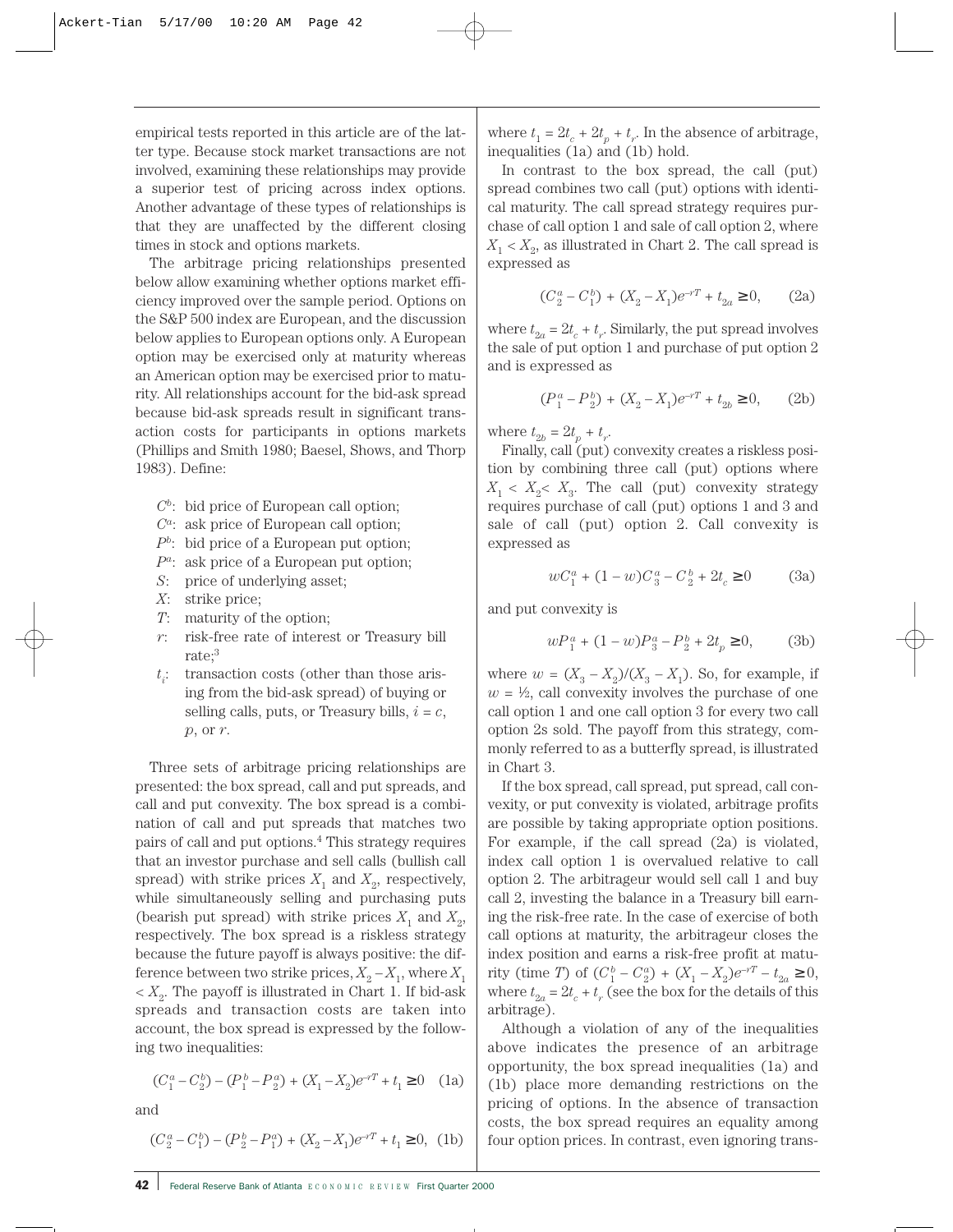### CHART 1 Box Spread Payoff



action costs, call and put spreads and convexity are minimum-maximum (inequality) restrictions, and a wide range of prices is consistent with the boundaries they place on option prices, as is apparent in Charts 1–3.

### Efficiency of Index Options Markets

any empirical studies have tested pricing relations between put and call options, particularly for options on individual stocks. See, for example, Stoll (1969), Gould and Galai (1974), and Klemkosky and Resnick (1979). Some of these tests are based on theoretical option pricing models, such as the Black-Scholes (1973) or the Cox, Ross, and Rubinstein (1979) binomial option pricing models. Other tests are based simply on arbitrage arguments and are model-independent, including, for example, the box spread.

Although the empirical evidence generally supports some pricing relationships like put-call parity for individual stock options, significant mispricing has been reported in stock index options markets. For example, Evnine and Rudd (1985) use intraday data for a two-month period in 1984 and find frequent violations of boundary conditions and put-call parity for S&P 100 and Major Market index options,



CHART 2 Call Spread Payoff

#### C **H A R T** 3 Call Convexity ( $w = \frac{1}{2}$ )



both of which are American options.<sup>5</sup> Evnine and Rudd further conclude that these options are significantly mispriced relative to theoretical values based on the binomial option pricing model. Chance (1987) also finds that put-call parity and the box spread are violated frequently for S&P 100 index options and that the violations are significant in size.<sup>6</sup> However, these results may not indicate market inefficiency for several reasons.

<sup>3.</sup> The assumption is that borrowing and lending rates are equal. Regarding the impact of this assumption on the results, see note 14.

<sup>4.</sup> The box spread is also a simple algebraic combination of the put-call parity relationship for each option. Put-call parity relates the put price, call price, exercise price, risk-free interest rate, and underlying asset price for options on the same asset with identical exercise price and expiration date. According to put-call parity, a pair of call and put options with identical maturity and strike price should be priced such that  $C + Xe^{-rT} = P + S$ , ignoring transaction costs and the bid-ask spread.

<sup>5.</sup> A boundary condition specifies a maximum or minimum price for an option. For example, an upper bound on the price of a call option is the value of the underlying asset because, no matter what happens, the option can never be worth more than the asset, that is, *C* ≤ *S*. See note 4 above on put-call parity. For derivations of the various pricing relationships, see Merton (1973), Cox and Rubinstein (1985), Chance (1987), and Hull (1997).

<sup>6.</sup> In another study, Chance (1986) examines whether S&P 100 option prices are consistent with the Black-Scholes model and concludes that the model cannot be used to generate abnormal returns.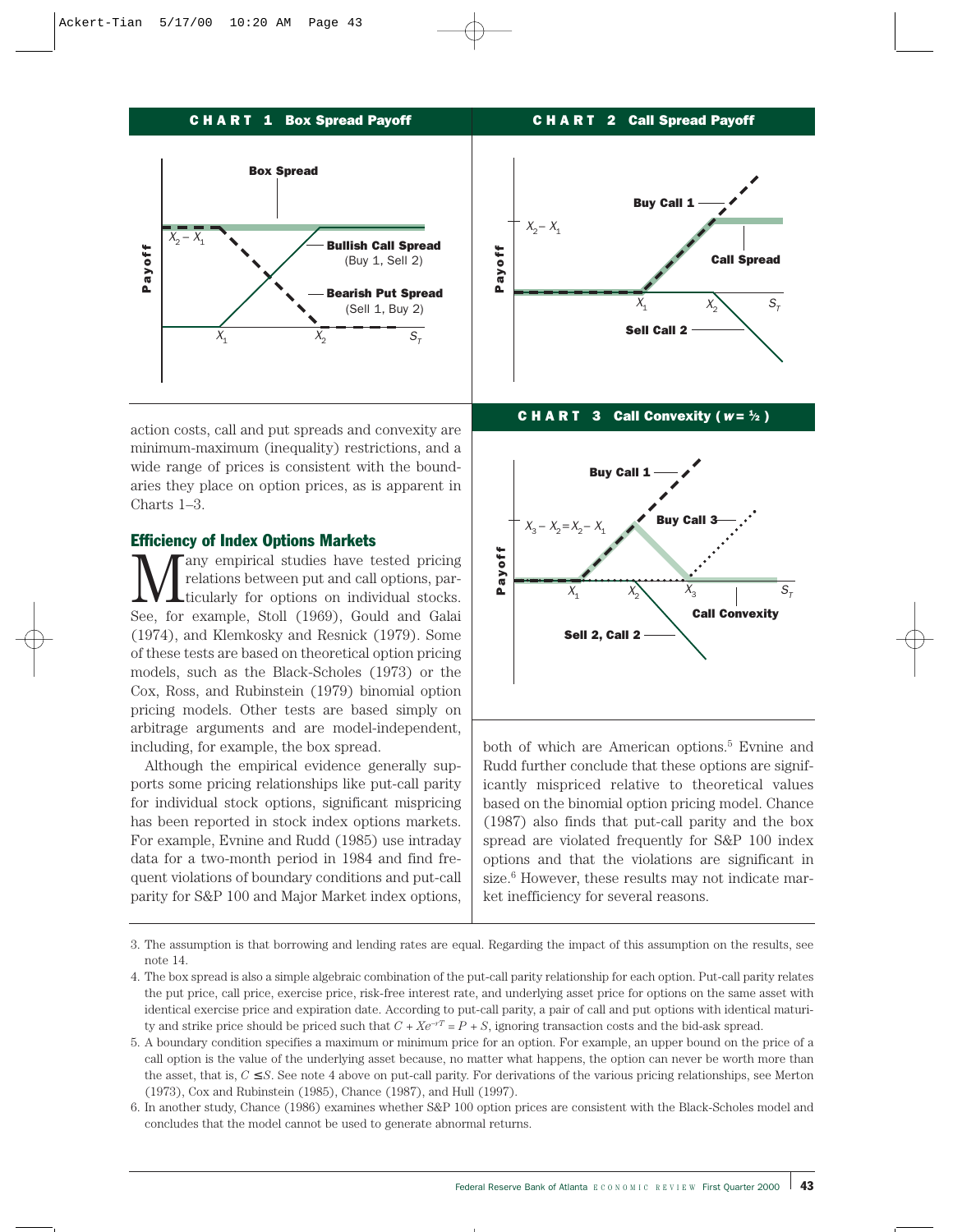### BOX

# Arbitrage Opportunity When the Call Spread Does Not Hold

 ${\bf I}$  gnoring the bid-ask spread and transaction costs, the call spread is expressed as call spread is expressed as

$$
(C_2-C_1)+(X_2-X_1)e^{-rT}\geq 0.
$$

Without loss of generality, it is always possible to rearrange the pair of calls so that  $X_1 < X_2$ . Given this arrangement, the price of the first call should always be greater than that of the second call; that is,  $C_1 > C_2$ . If the call spread is violated, that is, if

$$
(C_2 - C_1) + (X_2 - X_1)e^{-rT} < 0,
$$

then risk-free profit opportunities are present. Arbitrage profits are possible by taking appropriate positions in the options market. In this case, index call option 1 is overvalued relative to call option 2. The arbitrageur would sell call 1, buy call 2, and invest the balance in a Treasury bill earning the risk-free rate. At maturity, a call option is exercised if the stock price exceeds its exercise price. The cash flows from the strategy are as shown in the table.

At the inception of this strategy there is no initial investment, and at maturity there are three possible cash flows, all of which are positive. When  $S < X_1$ , neither option is exercised upon maturity and the arbitrageur accrues the entire amount invested in the Treasury bill as profit; that is,  $(C_1 - C_2)e^{rT} > 0$ . When  $X_1$  $S \leq X_{\alpha}$ , option 1 is exercised but not option 2 and the investment in the Treasury bill more than offsets the loss on the first option so that

$$
(C_1-C_2)e^{rT}-(S-X_1)>(C_1-C_2)e^{rT}-(X_2-X_1)>0.
$$

The first inequality holds because  $(X_1 - S) > (X_1 - S)$  $X_2$ ) when  $X_1 < S \leq X_2$ , and the second, because the call spread is violated. Finally, if both options are exercised at maturity, positive profit also accrues, again because the call spread is violated. Therefore, profit is made by the arbitrageur in all three possible outcomes. After commission fees and the bid-ask spread are recognized, the violation of (2a) (see Tables 4 and 5) must be large enough to compensate for transaction costs; that is,

$$
(C_2^a - C_1^b) + (X_2 - X_1)e^{-rT} + t_{2a} < 0.
$$

Such an opportunity cannot persist as arbitrageurs will take advantage of the mispricing until (2a) holds.

|                   |                |                     | Cash Flow                       |                                   |
|-------------------|----------------|---------------------|---------------------------------|-----------------------------------|
|                   |                |                     | At Options' Maturity            |                                   |
| Strategy          | Today          | $S < X_1$           | $X_1 < S \leq X_2$              | $S > X_2$                         |
| Sell call 1       | $+C_{1}$       |                     | $-(S - X_1)$                    | $-(S - X_1)$                      |
| Sell call 2       | $-C_{2}$       |                     |                                 | $S - X_2$                         |
| Buy Treasury bill | $-(C_1 - C_2)$ | $(C_1 - C_2)e^{rT}$ | $(C_1 - C_2)e^{rT}$             | $(C_1 - C_2)e^{rT}$               |
| Total             | $\mathbf 0$    | $(C_1 - C_2)e^{rT}$ | $(C_1 - C_2)e^{rT} - (S - X_1)$ | $(C_1 - C_2)e^{rT} - (X_2 - X_1)$ |

#### Arbitrage When the Call Spread Is Violated

These tests of market efficiency may be misleading because they use American options and the arbitrage conditions are for European options. Kamara and Miller (1995) point out that prior to their examination all tests of put-call parity used American options. In addition, tests of other arbitrage pricing relationships such as the box spread used data for American

options (for example, Billingsley and Chance 1985). Because of the possibility of early exercise, these relationships may not be expected to hold for American options, and similar conditions for American options are frequently intractable. In their tests using S&P 500 index options that are European, Kamara and Miller find fewer and smaller violations.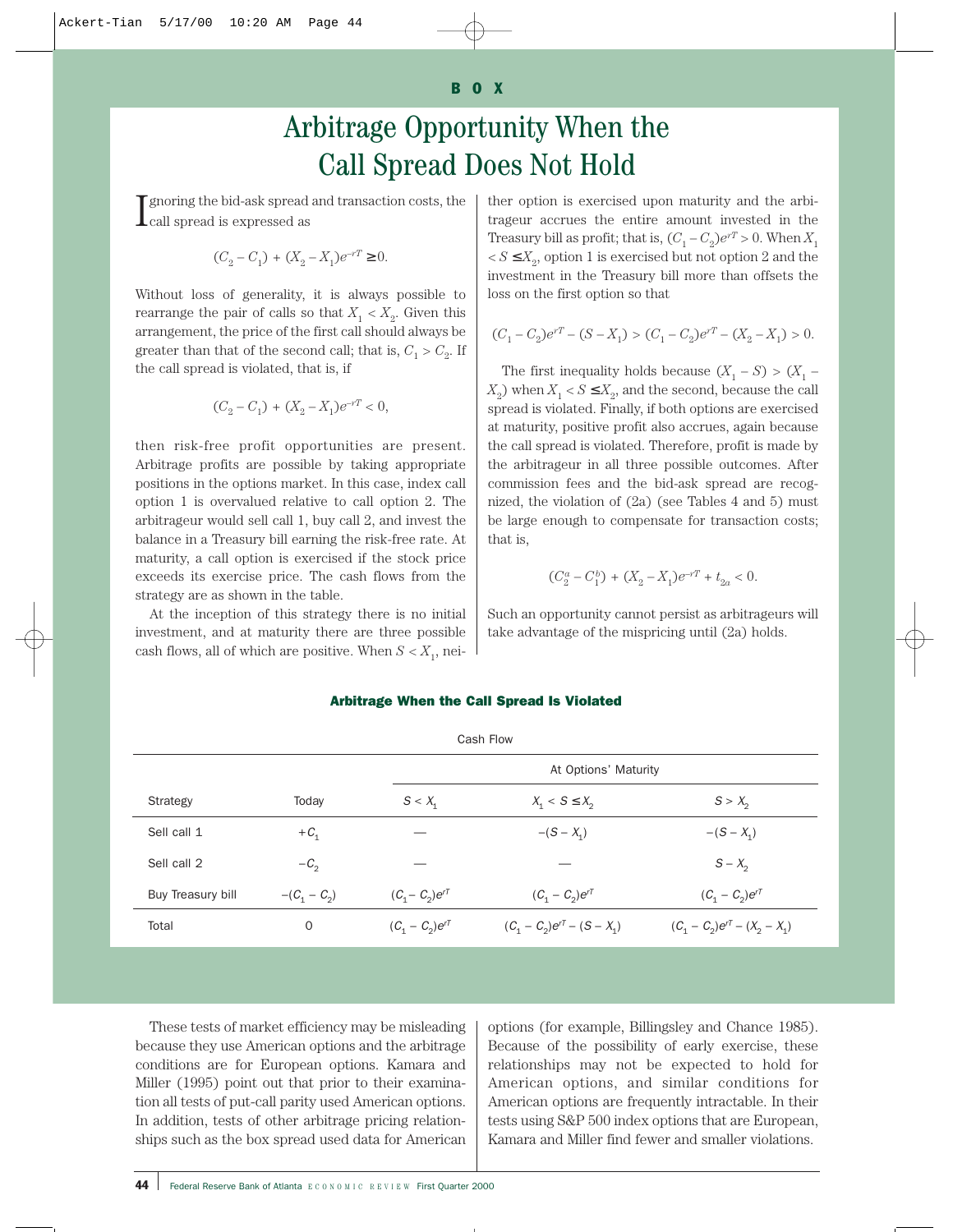Tests of put-call parity may also fail to indicate market inefficiency if arbitrage at low cost is not possible. Introducing index options helps to reduce arbitrage costs. In Canada, a stock basket, Toronto Index Participation Units (TIPS 35), has been traded since 1990. Ackert and Tian (1998a) examine the efficiency of Canadian index and options markets by comparing the number and size of violations in theoretical pricing relationships before and after the introduction of TIPs. They conclude that, although options market efficiency improved over their test period, the connection between options markets and stock markets did not. Ackert and Tian (1999) also examine the impact of a traded stock basket, Standard and Poor's Depositary Receipts (SPDRs), on the link between U.S. index options markets. They conclude that the introduction of a stock basket can enhance market efficiency because it removes one limit to arbitrage.

In summary, the results reported in earlier studies suggest that put-call parity is frequently violated in index options markets and that these options are often mispriced relative to prices predicted by theoretical models. To overcome problems in earlier studies, this study tests theoretical pricing relationships based on no-arbitrage conditions for European stock index options. It focuses on tests of options market efficiency independent of the stock market and includes the effects of transaction costs and bid-ask spreads. It also examines whether deviations from pricing relations declined over the 1986–96 sample period.

## Empirical Results

 $\sum_{\text{index}}$  arbitrage pricing relationships presented earlier are investigated for S&P 500 index options on each trading day in the sample as described subsequently. The number and sented earlier are investigated for S&P 500 sample, as described subsequently. The number and size of violations are recorded and analyzed. This approach allows examining the evolution of the index options market and provides insight into whether market efficiency increased over the sample period. Arbitrage based on violations of the relationships considered does not require a position in the underlying asset. In addition, all of the pricing relationships are independent of an option pricing model so that no assumption concerning the process underlying the stock price is required. Thus, the empirical tests are true tests of market efficiency instead of joint tests of market efficiency and model specification.7 Finally, the analysis recognizes the limits that transaction costs and bid-ask spreads place on arbitrage.

The empirical investigation analyzes the efficiency of the S&P 500 index options market using daily data for the S&P 500 index and index options from January 1, 1986, through December 31, 1996. Daily closing prices, trading volume, and open interest for S&P 500 index call and put options are from the Chicago Board Options Exchange.8 The three-month Treasury bill rate (a proxy for the risk-free interest rate) is from the *Federal Reserve Bulletin*. Bid-ask spreads and commissions are included so that the analysis recognizes the effect of transaction costs on pricing efficiency. The approach is conservative in that it uses closing bid and ask prices, rather than closing prices, in testing the pricing relationships. $9$  Following Harris, Sofianos, and Shapiro (1994) and Kamara and Miller (1995), this research constructs bid and ask prices, based on the usual spread in option prices, from closing prices. The option bid-ask spread is estimated by adding or subtracting  $\frac{1}{32}$  ( $\frac{1}{16}$ ) of a point if the price is less than (greater than or equal to) \$3.10 Following Kamara and Miller (1995), commission costs  $(t_i)$  are \$30 for Treasury bills and \$2 (\$4) per option contract for 100 shares if the price is less than (greater than or equal to) \$1.

On each trading day during the test period, the three pricing relationships discussed above are tested: the box spread (1a) and (1b), call and put spreads (2a) and (2b), and call and put convexity (3a) and (3b). For each maturity month, two pairs of put and call options are used to examine the box spread. The put and call within each pair are matched

<sup>7.</sup> So, for example, there is no test of whether prices are consistent with those predicted by a particular model such as the Black-Scholes option pricing model.

<sup>8.</sup> All relationships tested require synchronous option prices. Inferences are limited by the fact that closing prices may be nonsynchronous. However, Evnine and Rudd (1985) and Kamara and Miller (1995) find very similar results using intraday and closing price data for S&P 100 and S&P 500 index options, respectively.

<sup>9.</sup> See Ronn and Ronn (1989), who demonstrate that the use of bid-ask prices is conservative. They note that the market maker commits to transacting at least one contract at the bid-ask quotes, but the effective spread may be narrower. Traders are sometimes able to bargain to obtain better prices so that trades occur inside the quoted spread.

<sup>10.</sup> Some traders may have access to better price quotes. The assumption in this article concerning the constructed spread appears to be reasonable based on the results reported by others, though the results may be affected by the assumption to the extent that the spread is over- or underestimated.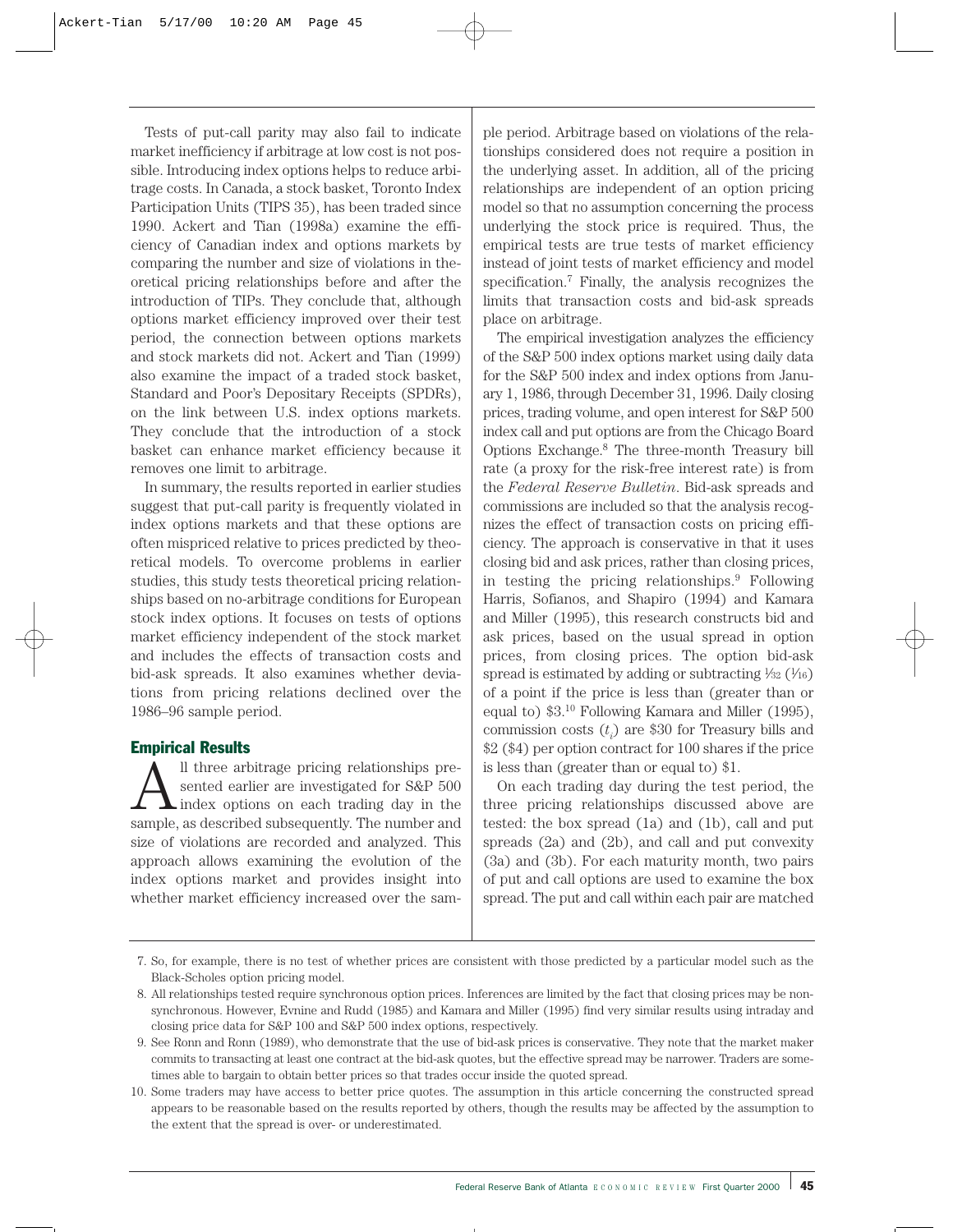with an identical strike price, but two different strike prices are used for the two pairs. In contrast, the call (put) spread combines two call (put) options with identical maturity and different strike prices. Finally, call (put) convexity combines three call (put) options with identical maturity and different strike prices.

The frequency and severity of violations are tabulated for the full sample period as well as for each year in the sample.11 Examining violations in the pricing relationships for each sample year provides insight into how the efficiency of the options market has changed as the market has developed over time. Tables 1 through 9 report the percentage of violations as well as the mean violation in dollars. Significant dollar violations are tested for by testing the null hypothesis that the mean dollar violation is zero. All reported *t* statistics use standard errors corrected for autocorrelation using a maximum likelihood procedure estimated by a Gauss-Marquardt algorithm (Judge and others  $1985$ ).<sup>12</sup>

To further investigate the persistence of violations in pricing relationships, the study examines whether arbitrage opportunities are evident the day following observed violations. Doing so provides an ex ante test, which, as Galai (1977) argues, a true test of market efficiency must be. Ex ante tests are executed from the trader's point of view and reflect the trader's ability to actually form the required, profitable portfolio. In an ex ante approach, current prices reveal arbitrage opportunities but execution is at prices that are yet to be revealed. Conducting ex ante tests involves identifying each day on which a particular violation occurs and tracking whether the violation persisted on the following trading day. Existence on the following day implies that traders did not fully eliminate arbitrage opportunities.

Table 1 reports the frequency and severity of violations and ex ante violations of the box spread, inequalities (1a) and (1b). For the two inequalities, the percentage and dollar amount of violations are similar (21.02 percent and \$1.07 versus 23.78 percent and \$1.08). For each relationship, the percentage of violations is substantial and the mean dollar violation is significantly different from zero.13 The ex ante tests indicate that significant abnormal profit opportunities existed even on the day following the violation of a pricing relationship. For example, 28,292 violations of (1a) occurred, and of these violations 2,785 or 9.84 percent persisted on the following day with a significant mean violation of \$1.02.14

Tables 2 and 3 report the percentage and dollar size of violations and ex ante violations of (1a) and (1b), respectively, for each year in the 1986–96 sample period. All mean dollar violations are significantly different from zero at the 1 percent significance level. Although some variation is observed in the extent to which the pricing relationships are violated across years, the results provide no evidence that options market efficiency improved over the sample

|                              | Box Spread (1a)     |                         | Box Spread (1b)                              |
|------------------------------|---------------------|-------------------------|----------------------------------------------|
|                              | Total<br>Violations | Ex Ante<br>Violations   | Total<br>Ex Ante<br>Violations<br>Violations |
|                              |                     | Frequency of Violations |                                              |
| Number of Observations       | 134,606             | 28,292                  | 134,606<br>32,014                            |
| Number of Violations         | 28,292              | 2,785                   | 32,014<br>3,210                              |
| Percentage of Violations     | 21.02               | 9.84                    | 23.78<br>10.03                               |
|                              |                     | Violations, in Dollars  |                                              |
| Mean                         | 1.07                | 1.02                    | 1.08<br>1.11                                 |
| <b>Standard Deviation</b>    | 1.05                | 1.00                    | 1.07<br>1.09                                 |
| t statistic for nonzero mean | $170.00***$         | 54.19***                | 180.36***<br>57.74***                        |

T A B L E 1 Violations and Ex Ante Violations of the Box Spread (1a) and (1b)

Note: This table reports the frequency and dollar size of violations of the box spread (1a) and (1b) using daily data for the S&P 500 index and index options from January 1, 1986, through December 31, 1996. An ex ante violation occurs when a particular violation persists into the following trading day. Asterisks \*,\*\*, or \*\*\* denote significance at the 10 percent, 5 percent, and 1 percent levels, respectively, in a two-tailed test.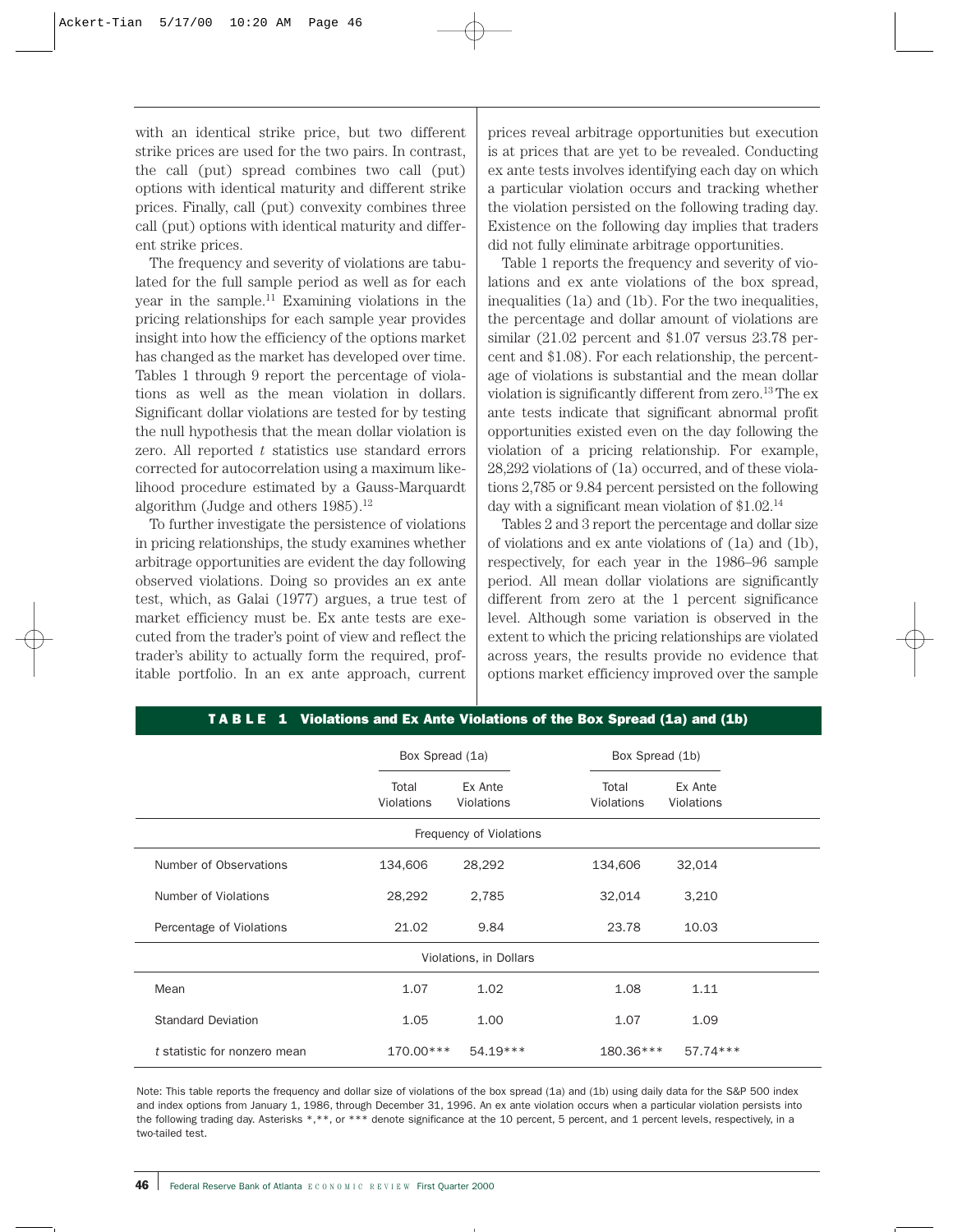### T A B L E 2 Violations and Ex Ante Violations of the Box Spread (1a) by Year

|             | <b>Total Violations</b>     |                          | Ex Ante Violations          |                          |  |
|-------------|-----------------------------|--------------------------|-----------------------------|--------------------------|--|
| Sample Year | Percentage of<br>Violations | Mean Dollar<br>Violation | Percentage of<br>Violations | Mean Dollar<br>Violation |  |
| 1986        | 18.72                       | 0.83                     | 4.35                        | 0.76                     |  |
| 1987        | 22.30                       | 1.24                     | 8.03                        | 1.13                     |  |
| 1988        | 20.34                       | 0.86                     | 5.83                        | 0.85                     |  |
| 1989        | 13.94                       | 0.91                     | 7.54                        | 0.81                     |  |
| 1990        | 24.06                       | 1.06                     | 12.18                       | 1.01                     |  |
| 1991        | 21.62                       | 0.99                     | 9.11                        | 0.90                     |  |
| 1992        | 17.03                       | 0.78                     | 9.21                        | 0.92                     |  |
| 1993        | 18.29                       | 0.86                     | 9.42                        | 0.76                     |  |
| 1994        | 17.69                       | 0.92                     | 8.99                        | 0.87                     |  |
| 1995        | 20.76                       | 1.02                     | 10.75                       | 1.05                     |  |
| 1996        | 25.96                       | 1.35                     | 11.14                       | 1.23                     |  |
| Overall     | 21.02                       | 1.07                     | 9.84                        | 1.02                     |  |

Note: This table reports the percentage and dollar size of violations of the box spread (1a) using daily data for the S&P 500 index and index options for each year in the January 1, 1986, through December 31, 1996, sample period. An ex ante violation occurs when a particular violation persists into the following trading day. All mean dollar violations are significantly different from zero at the 1 percent significance level.

period. The frequency of violations remains high at approximately 20 percent of observations, even after taking into account trading costs, including the bid-ask spread and commission fees.

Next, violations of call and put spreads (2a) and (2b) and call and put convexity (3a) and (3b) are examined. As reported in Tables 4 and 7, significant mean dollar violations and ex ante dollar violations were observed for all four relationships. However, for all four the frequency of violations is quite low. The maximum percentage of violations (ex ante violations) across the four inequalities for the full sample is only 3.08 percent (8.04 percent). When the percentage and dollar violations by year reported in Tables 5 and 6 (8 and 9) for call and put spreads (convexity) are considered, there is no apparent trend. Although market efficiency does not appear to have improved over the sample

period, the results suggest that options market valuations were generally consistent with these theoretical predictions.

A numerical example for the call spread provides perspective on the size of the violations reported in this article. On January 4, 1996, call options expiring on March 16, 1996, with strike prices  $610(X_1)$ and 615  $(X_2)$  were priced at \$23.25  $(C_1)$  and \$15.50  $(C_0)$ . The maturity date translates into a time to maturity of 0.1973 years (*T*), and the continuously compounded Treasury bill rate is 5.29 percent (*r*). Using inequality (2a) and ignoring transaction costs results in  $15.50 - 23.25 + (615 - 610)e^{(-0.0529 \times 0.1973)}$  $= -2.8019$  so that the size of the violation is \$2.80. Transaction costs are the sum of commission fees and the bid-ask spread and are  $(4 + 4 + 30)/100$  $+ 1/8 = 0.505$ , which gives a net violation of \$2.30  $(-2.8019 + 0.505)$ .

14. Abnormal profit opportunities are not expected to persist and, thus, the mean ex post violation is expected to be zero. However, no directional relationship in the percentage of violations over the two-day time period is posited.

<sup>11.</sup> In some cases, a few extreme outliers were detected. After checking and rechecking the original data sources, these outliers remained. However, removing these outliers does not change statistical inferences.

<sup>12.</sup> Autocorrelation in the dollar violations might be expected because the time to maturity for sample options may overlap. Diagnostic tests confirm the presence of significant positive autocorrelation. However, inferences are unchanged if ordinary least squares standard errors are used.

<sup>13.</sup> Note that inequality (1a) involves lending whereas inequality (1b) requires borrowing. Because similar frequency and magnitude of violations are observed across the two inequalities, the results suggest that the assumption of equal borrowing and lending rates does not explain the extent of profit opportunities.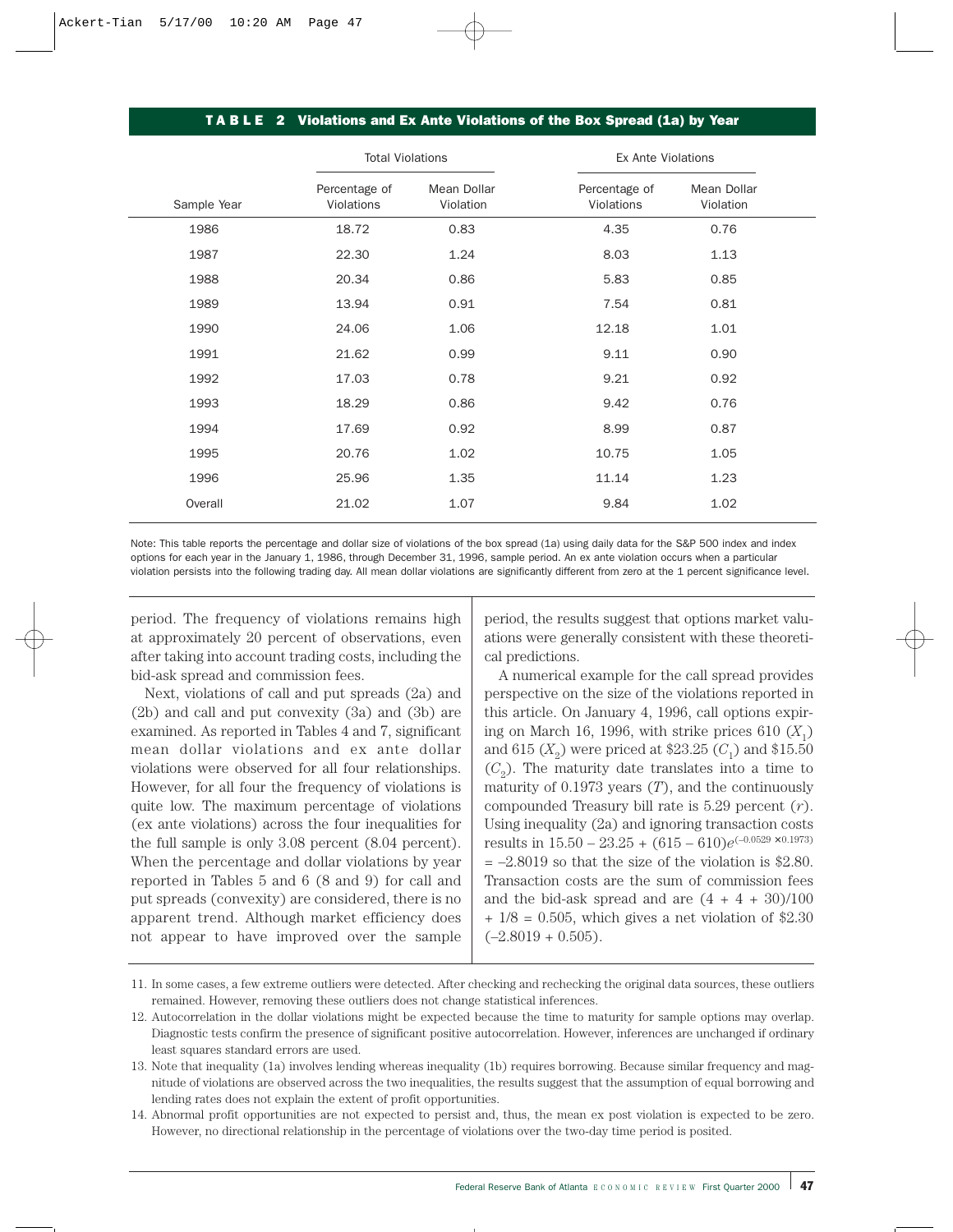### T A B L E 3 Violations and Ex Ante Violations of the Box Spread (1b) by Year

|             | <b>Total Violations</b>     |                          | <b>Ex Ante Violations</b>   |                          |  |
|-------------|-----------------------------|--------------------------|-----------------------------|--------------------------|--|
| Sample Year | Percentage of<br>Violations | Mean Dollar<br>Violation | Percentage of<br>Violations | Mean Dollar<br>Violation |  |
| 1986        | 21.32                       | 0.83                     | 7.07                        | 0.60                     |  |
| 1987        | 26.23                       | 1.27                     | 11.16                       | 1.26                     |  |
| 1988        | 21.56                       | 0.95                     | 5.65                        | 0.67                     |  |
| 1989        | 15.90                       | 0.90                     | 6.36                        | 0.86                     |  |
| 1990        | 25.11                       | 1.03                     | 8.99                        | 1.12                     |  |
| 1991        | 24.16                       | 0.99                     | 9.28                        | 1.03                     |  |
| 1992        | 20.25                       | 0.88                     | 8.45                        | 0.84                     |  |
| 1993        | 19.19                       | 0.81                     | 6.77                        | 0.67                     |  |
| 1994        | 19.73                       | 0.91                     | 8.89                        | 1.04                     |  |
| 1995        | 23.87                       | 0.95                     | 10.61                       | 0.83                     |  |
| 1996        | 30.54                       | 1.41                     | 13.17                       | 1.42                     |  |
| Overall     | 23.78                       | 1.08                     | 10.03                       | 1.11                     |  |

Note: This table reports the percentage and dollar size of violations of the box spread (1b) using daily data for the S&P 500 index and index options for each year in the January 1, 1986, through December 31, 1996, sample period. An ex ante violation occurs when a particular violation persists into the following trading day. All mean dollar violations are significantly different from zero at the 1 percent significance level.

### TA B L E 4 Violations and Ex Ante Violations of the Call Spread (2a) and Put Spread (2b)

|                              | Call Spread (2a)    |                         | Put Spread (2b)     |                       |  |
|------------------------------|---------------------|-------------------------|---------------------|-----------------------|--|
|                              | Total<br>Violations | Ex Ante<br>Violations   | Total<br>Violations | Ex Ante<br>Violations |  |
|                              |                     | Frequency of Violations |                     |                       |  |
| Number of Observations       | 283,345             | 5,806                   | 537,701             | 2,159                 |  |
| Number of Violations         | 5,806               | 467                     | 2,159               | 145                   |  |
| Percentage of Violations     | 2.05                | 8.04                    | 0.40                | 6.72                  |  |
|                              |                     | Violations, in Dollars  |                     |                       |  |
| Mean                         | 1.05                | 1.09                    | 1.30                | 1.08                  |  |
| <b>Standard Deviation</b>    | 1.04                | 1.06                    | 1.22                | 1.06                  |  |
| t statistic for nonzero mean | 77.24 ***           | $22.13***$              | 49.47***            | $12.27***$            |  |

Note: This table reports the frequency and dollar size of violations of the call spread (2a) and put spread (2b) using daily data for the S&P 500 index and index options from January 1, 1986, through December 31, 1996. An ex ante violation occurs when a particular violation persists into the following trading day. Asterisks \*,\*\*, or \*\*\* denote significance at the 10 percent, 5 percent, and 1 percent levels, respectively, in a two-tailed test.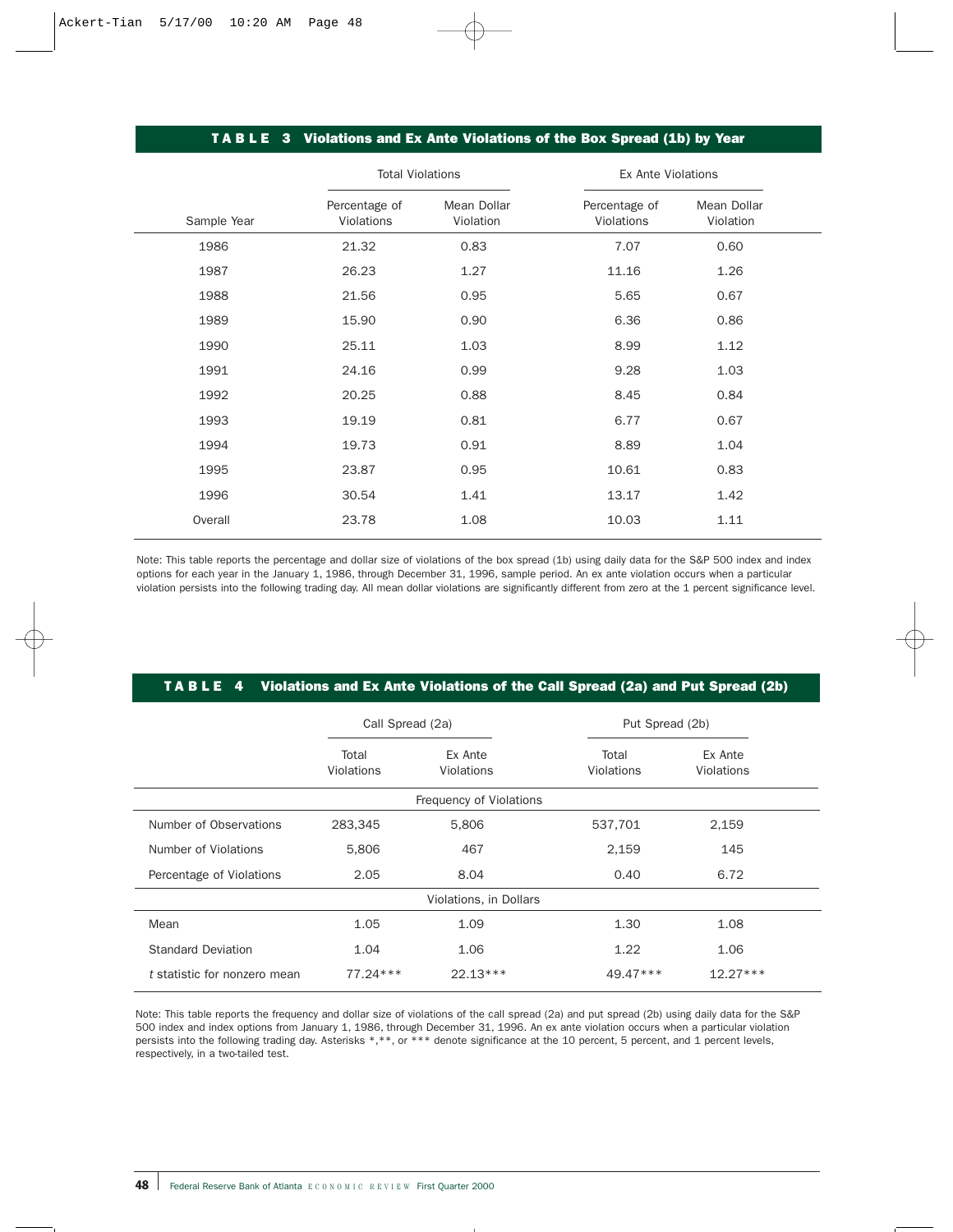# T A B L E 5 Violations and Ex Ante Violations of the Call Spread (2a) by Year

| <b>Total Violations</b>     |                          | <b>Ex Ante Violations</b>   |                          |  |  |
|-----------------------------|--------------------------|-----------------------------|--------------------------|--|--|
| Percentage of<br>Violations | Mean Dollar<br>Violation | Percentage of<br>Violations | Mean Dollar<br>Violation |  |  |
| 1.08                        | 0.81                     | 7.69                        | 1.72                     |  |  |
| 2.10                        | 0.92                     | 8.70                        | 0.70                     |  |  |
| 1.14                        | 0.85                     | 2.69                        | 1.95                     |  |  |
| 1.71                        | 0.91                     | 6.54                        | 0.86                     |  |  |
| 0.80                        | 0.85                     | 7.07                        | 1.11                     |  |  |
| 3.14                        | 1.17                     | 8.36                        | 0.90                     |  |  |
| 1.64                        | 0.98                     | 7.51                        | 1.21                     |  |  |
| 1.48                        | 0.73                     | 6.65                        | 0.52                     |  |  |
| 0.70                        | 0.88                     | 2.46                        | 0.91                     |  |  |
| 3.92                        | 0.99                     | 11.16                       | 1.14                     |  |  |
| 2.21                        | 1.36                     | 6.18                        | 1.47                     |  |  |
| 2.05                        | 1.05                     | 8.04                        | 1.09                     |  |  |
|                             |                          |                             |                          |  |  |

Note: This table reports the percentage and dollar size of violations of the call spread (2a) using daily data for the S&P 500 index and index options for each year in the January 1, 1986, through December 31, 1996, sample period. An ex ante violation occurs when a particular violation persists into the following trading day. All mean dollar violations are significantly different from zero at the 1 percent significance level.

### TABLE 6 Violations and Ex Ante Violations of the Put Spread (2b) by Year

|             | <b>Total Violations</b>     |                          | <b>Ex Ante Violations</b>   |                          |  |  |
|-------------|-----------------------------|--------------------------|-----------------------------|--------------------------|--|--|
| Sample Year | Percentage of<br>Violations | Mean Dollar<br>Violation | Percentage of<br>Violations | Mean Dollar<br>Violation |  |  |
| 1986        | 0.31                        | 0.97                     | $\mathbf 0$                 | $\mathbf 0$              |  |  |
| 1987        | 1.83                        | 1.75                     | 4.75                        | 1.66                     |  |  |
| 1988        | 0.48                        | 0.81                     | 3.91                        | 0.37                     |  |  |
| 1989        | 0.19                        | 0.90                     | 3.70                        | 0.25                     |  |  |
| 1990        | 0.87                        | 1.13                     | 8.00                        | 0.96                     |  |  |
| 1991        | 0.25                        | 0.97                     | 4.42                        | 0.43                     |  |  |
| 1992        | 0.24                        | 0.79                     | 7.29                        | 0.74                     |  |  |
| 1993        | 0.17                        | 0.96                     | 2.78                        | 0.19                     |  |  |
| 1994        | 0.45                        | 1.05                     | 9.51                        | 0.88                     |  |  |
| 1995        | 0.12                        | 1.00                     | 9.80                        | 1.06                     |  |  |
| 1996        | 0.29                        | 1.65                     | 8.06                        | 1.34                     |  |  |
| Overall     | 0.40                        | 1.30                     | 6.72                        | 1.08                     |  |  |

Note: This table reports the percentage and dollar size of violations of the put spread (2b) using daily data for the S&P 500 index and index options for each year in the January 1, 1986, through December 31, 1996, sample period. An ex ante violation occurs when a particular violation persists into the following trading day. All mean dollar violations are significantly different from zero at the 1 percent significance level.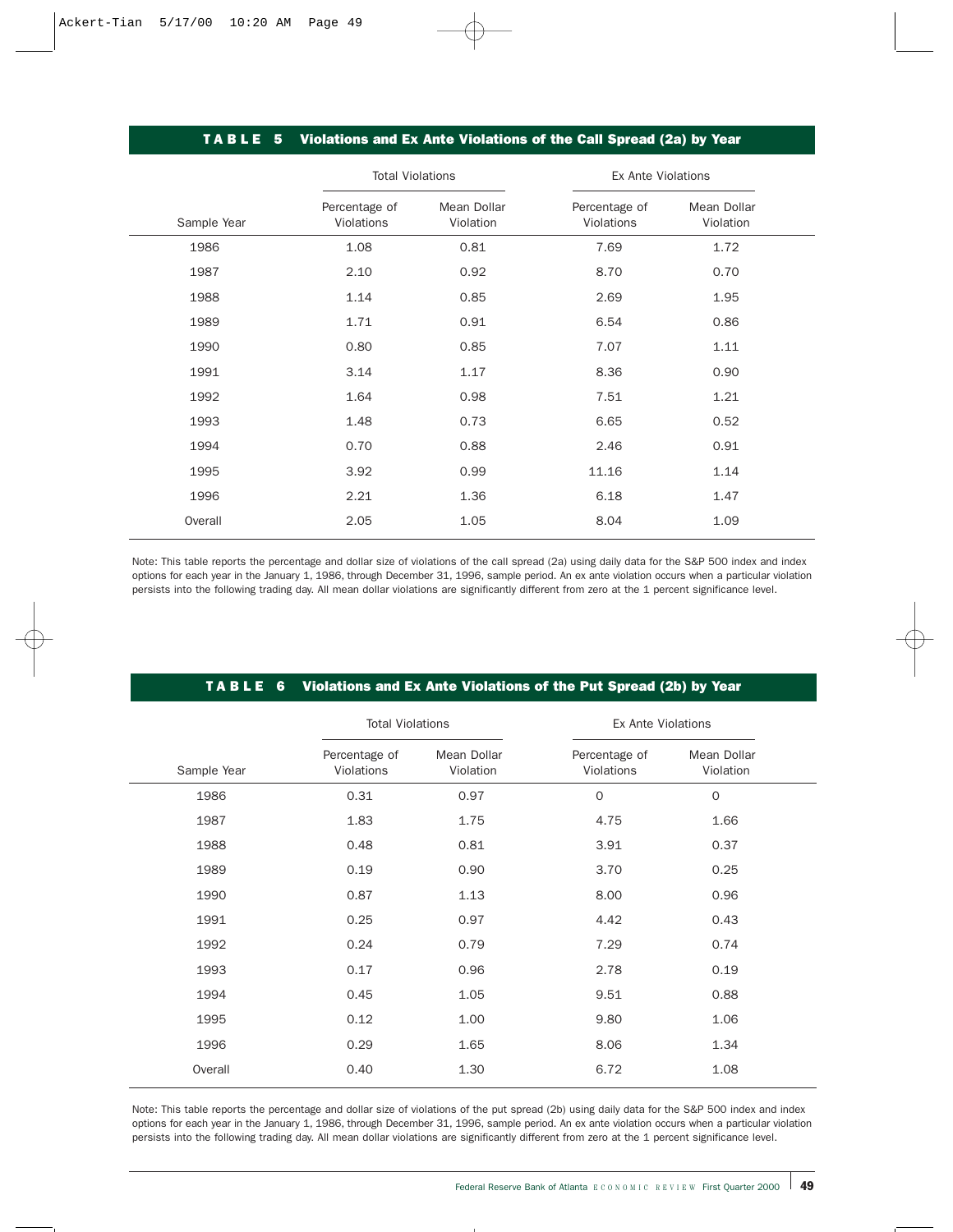## TABLE 7 Violations and Ex Ante Violations of Call Convexity (3a) and Put Convexity (3b)

|                                 | Call Convexity (3a) |                         | Put Convexity (3b)  |                       |  |
|---------------------------------|---------------------|-------------------------|---------------------|-----------------------|--|
|                                 | Total<br>Violations | Ex Ante<br>Violations   | Total<br>Violations | Ex Ante<br>Violations |  |
|                                 |                     | Frequency of Violations |                     |                       |  |
| Number of Observations          | 882,954             | 27,206                  | 2,244,467           | 20,439                |  |
| Number of Violations            | 27,206              | 1,659                   | 20,439              | 844                   |  |
| Percentage of Violations        | 3.08                | 6.10                    | 0.91                | 4.13                  |  |
|                                 |                     | Violations, in Dollars  |                     |                       |  |
| Mean                            | 0.91                | 1.13                    | 0.95                | 1.21                  |  |
| <b>Standard Deviation</b>       | 0.94                | 1.07                    | 1.04                | 1.14                  |  |
| t statistic for<br>nonzero mean | 159.98***           | 43.01***                | $131.12***$         | $30.81***$            |  |

Note: This table reports the frequency and dollar size of violations of call convexity (3a) and put convexity (3b) using daily data for the S&P 500 index and index options from January 1, 1986, through December 31, 1996. An ex ante violation occurs when a particular violation persists into the following trading day. Asterisks \*,\*\*, or \*\*\* denote significance at the 10 percent, 5 percent, and 1 percent levels, respectively, in a two-tailed test.

|  | 「 TABLE 8 Violations and Ex Ante Violations of Call Convexity (3a) by Year, |  |
|--|-----------------------------------------------------------------------------|--|
|--|-----------------------------------------------------------------------------|--|

|             | <b>Total Violations</b>     |                          | <b>Ex Ante Violations</b>   |                          |  |  |
|-------------|-----------------------------|--------------------------|-----------------------------|--------------------------|--|--|
| Sample Year | Percentage of<br>Violations | Mean Dollar<br>Violation | Percentage of<br>Violations | Mean Dollar<br>Violation |  |  |
| 1986        | 2.11                        | 0.72                     | 0.61                        | 0.02                     |  |  |
| 1987        | 3.83                        | 0.99                     | 9.82                        | 1.29                     |  |  |
| 1988        | 1.37                        | 0.79                     | 1.12                        | 0.20                     |  |  |
| 1989        | 2.23                        | 0.76                     | 2.29                        | 0.80                     |  |  |
| 1990        | 1.76                        | 0.64                     | 4.07                        | 0.72                     |  |  |
| 1991        | 4.32                        | 1.00                     | 8.41                        | 1.09                     |  |  |
| 1992        | 1.82                        | 0.75                     | 3.17                        | 1.02                     |  |  |
| 1993        | 1.66                        | 0.54                     | 4.00                        | 0.36                     |  |  |
| 1994        | 0.85                        | 0.55                     | 4.09                        | 0.82                     |  |  |
| 1995        | 4.98                        | 0.85                     | 6.65                        | 1.05                     |  |  |
| 1996        | 3.45                        | 1.07                     | 5.12                        | 1.33                     |  |  |
| Overall     | 3.08                        | 0.91                     | 6.10                        | 1.13                     |  |  |

Note: This table reports the percentage and dollar size of violations of call convexity (3a) using daily data for the S&P 500 index and index options for each year in the January 1, 1986, through December 31, 1996, sample period. An ex ante violation occurs when a particular violation persists into the following trading day. All mean dollar violations are significantly different from zero at the 1 percent significance level.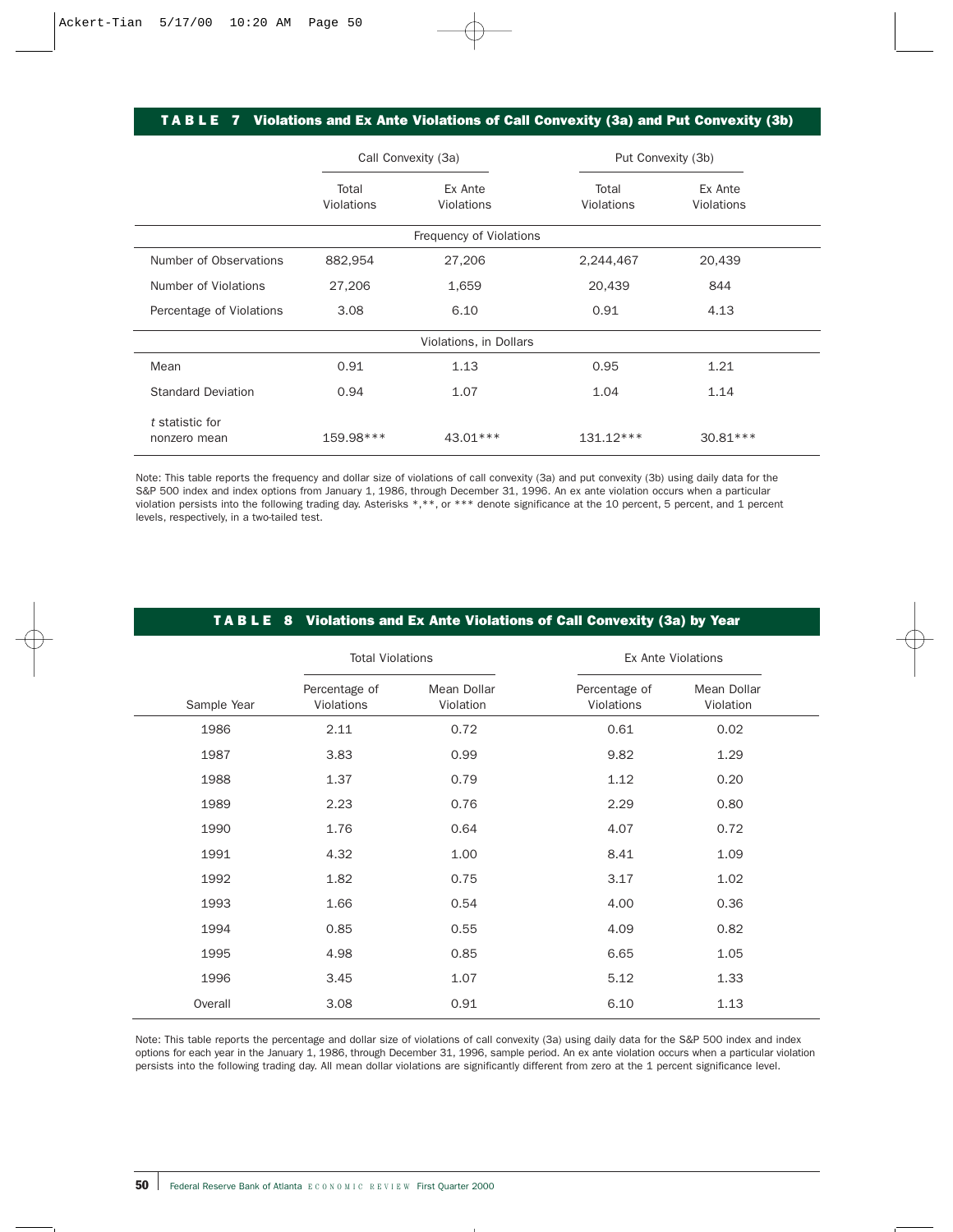### T A B L E 9 Violations and Ex Ante Violations of Put Convexity (3b) by Year

|             | <b>Total Violations</b>     |                          | Ex Ante Violations          |                          |  |  |
|-------------|-----------------------------|--------------------------|-----------------------------|--------------------------|--|--|
| Sample Year | Percentage of<br>Violations | Mean Dollar<br>Violation | Percentage of<br>Violations | Mean Dollar<br>Violation |  |  |
| 1986        | 1.06                        | 0.58                     | $\mathbf 0$                 | $\mathbf{O}$             |  |  |
| 1987        | 4.21                        | 1.53                     | 6.31                        | 1.76                     |  |  |
| 1988        | 0.77                        | 0.71                     | 2.06                        | 0.49                     |  |  |
| 1989        | 0.40                        | 0.64                     | 1.03                        | 0.13                     |  |  |
| 1990        | 1.82                        | 0.82                     | 5.59                        | 0.93                     |  |  |
| 1991        | 0.56                        | 0.76                     | 2.00                        | 0.66                     |  |  |
| 1992        | 0.45                        | 0.70                     | 2.91                        | 0.70                     |  |  |
| 1993        | 0.20                        | 0.56                     | 0.36                        | 0.33                     |  |  |
| 1994        | 0.76                        | 0.78                     | 3.94                        | 1.13                     |  |  |
| 1995        | 0.29                        | 0.52                     | 2.05                        | 0.36                     |  |  |
| 1996        | 1.01                        | 0.89                     | 3.51                        | 1.06                     |  |  |
| Overall     | 0.91                        | 0.95                     | 4.13                        | 1.21                     |  |  |

Note: This table reports the percentage and dollar size of violations of put convexity (3b) using daily data for the S&P 500 index and index options for each year in the January 1, 1986, through December 31, 1996, sample period. An ex ante violation occurs when a particular violation persists into the following trading day. All mean dollar violations are significantly different from zero at the 1 percent significance level.

Taken together, significant violations of arbitrage pricing relationships are observed, even using ex ante tests, particularly for the box spread relationship. The differing results across the relationships tested are not surprising because the box spread is a more demanding test of market efficiency as compared with call and put spreads or convexity. The overall finding is that S&P 500 index options are frequently mispriced to a significant extent and that options market efficiency has not changed markedly over time.

### **Conclusion**

This article examines the efficiency of the S&P 500 index options market using theoretical pricing relationships derived from stock index option no-arbitrage principles. It reports frequent and substantial violations of the box spread relationship in particular, even though the analysis reflects transaction costs. The results do not provide support for the argument that options market efficiency improved over time. However, at the same time, there were few violations of call and put spreads and convexity, which are less demanding tests of pricing efficiency than the box spread.

Market frictions appear to have a significant effect on arbitrageurs' abilities to take advantage of violations of no-arbitrage pricing relationships. Although the analysis reflects the market frictions imposed by the bid-ask spread and commission costs, other frictions may be significant. One such friction may be insufficient liquidity, which increases option traders' risk and may prevent them from eliminating arbitrage opportunities. In a liquid market a transaction can be quickly completed with little impact on prices.